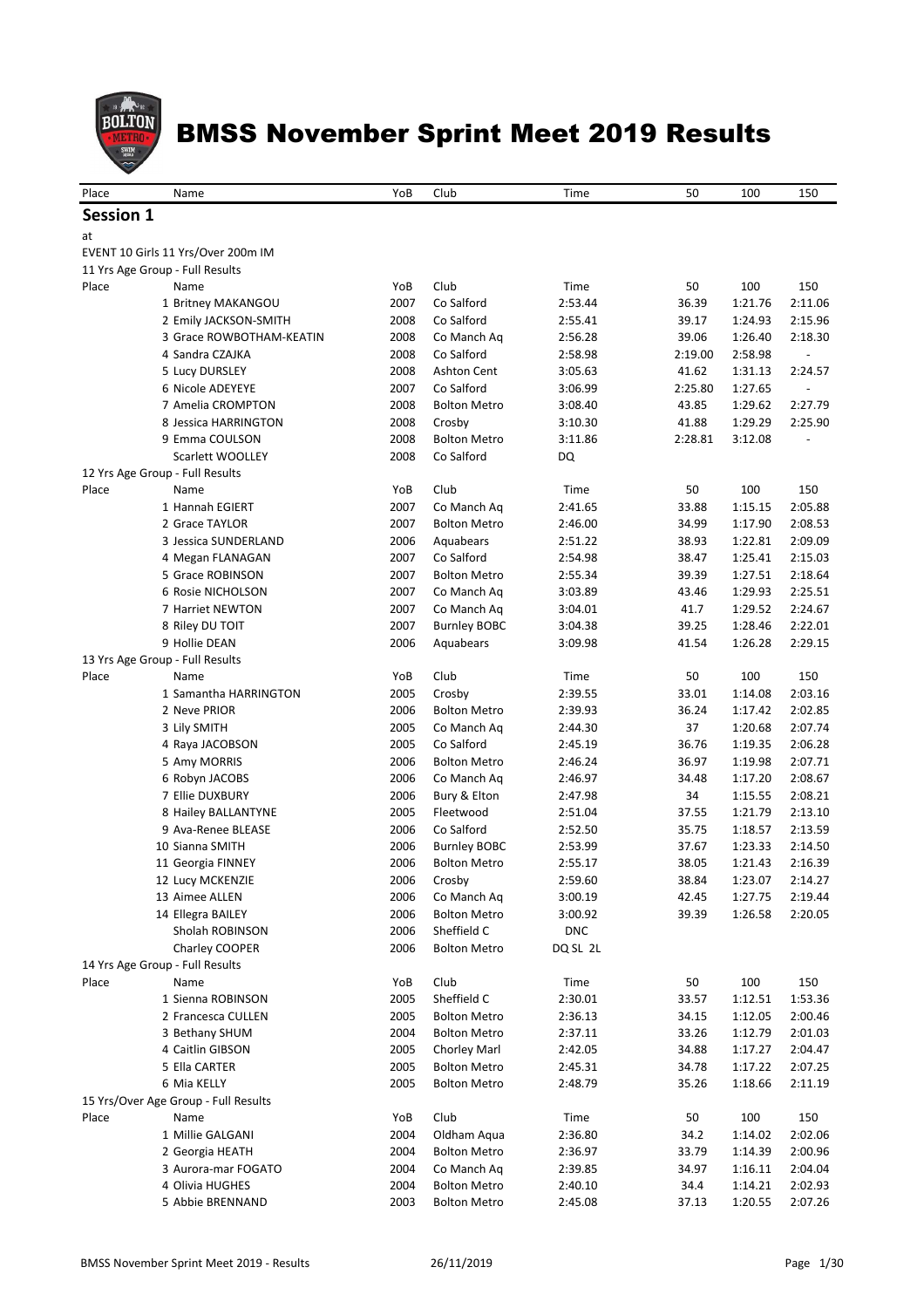

| Place |                                      |      |                     |         |       |         |         |
|-------|--------------------------------------|------|---------------------|---------|-------|---------|---------|
|       | Name                                 | YoB  | Club                | Time    | 50    | 100     | 150     |
|       | 6 Elise SUDWORTH                     | 2003 | <b>Bolton Metro</b> | 2:45.46 | 35.54 | 1:18.48 | 2:05.78 |
|       | 7 Sophie CROOKS                      | 2003 | <b>Bolton Metro</b> | 2:46.11 | 36.67 | 1:22.35 | 2:08.51 |
|       | 8 Katie HENRY                        | 2003 | Chorley Marl        | 2:47.20 | 37.66 | 1:19.30 | 2:08.15 |
|       | EVENT 11 Boys 09 Yrs/Over 100m IM    |      |                     |         |       |         |         |
|       | 09 Yrs Age Group - Full Results      |      |                     |         |       |         |         |
| Place | Name                                 | YoB  | Club                | Time    |       |         |         |
|       | 1 Leo TALBOT                         | 2010 | <b>Bolton Metro</b> | 1:43.23 |       |         |         |
|       | 2 Will JARVIS                        | 2010 | <b>Bolton Metro</b> | 1:44.87 |       |         |         |
|       | 3 Thomas HALL                        | 2009 | Co Manch Aq         | 1:49.99 |       |         |         |
|       | 4 Liam SMITH                         | 2010 | Ashton Cent         | 1:51.97 |       |         |         |
|       | 10 Yrs Age Group - Full Results      |      |                     |         |       |         |         |
| Place | Name                                 | YoB  | Club                | Time    |       |         |         |
|       | 1 Archie FISHER                      | 2009 | <b>Bolton Metro</b> | 1:31.30 |       |         |         |
|       | 2 Ryan HURLEY                        | 2009 | <b>Bolton Metro</b> | 1:32.92 |       |         |         |
|       | 3 Archie HARWOOD                     | 2009 | Ashton Cent         | 1:33.98 |       |         |         |
|       | 4 William CARTER                     | 2009 | Bury & Elton        | 1:34.64 |       |         |         |
|       | 5 Owen COOPER                        | 2009 | <b>Bolton Metro</b> | 1:35.44 |       |         |         |
|       | 6 Alixander LEWIS                    | 2009 | Co Manch Aq         | 1:35.68 |       |         |         |
|       | 7 Ben NOAKES                         | 2009 | <b>Bolton Metro</b> | 1:35.74 |       |         |         |
|       | 8 Harry ROBERTS                      | 2009 | <b>Bolton Metro</b> | 1:47.59 |       |         |         |
|       | Mark OWEN                            | 2009 | <b>Bolton Metro</b> | DQ      |       |         |         |
|       | Bobby-James SHAW                     | 2008 | Bury & Elton        | DQ      |       |         |         |
|       | 11 Yrs Age Group - Full Results      |      |                     |         |       |         |         |
| Place | Name                                 | YoB  | Club                | Time    |       |         |         |
|       | 1 Kelsey LIU                         | 2008 | <b>Bolton Metro</b> | 1:16.67 |       |         |         |
|       | 2 Jack SEDDON                        | 2008 | <b>Bolton Metro</b> | 1:19.46 |       |         |         |
|       | 3 Luke AITKEN                        | 2008 | Co Salford          | 1:21.95 |       |         |         |
|       | 4 Brandon TAYLOR                     | 2008 | Chorley Marl        | 1:22.78 |       |         |         |
|       | 5 Flynn MARTIN                       | 2008 | Chorley Marl        | 1:26.78 |       |         |         |
|       | 6 Oliver NUTTER                      | 2008 | <b>Burnley BOBC</b> | 1:28.52 |       |         |         |
|       | 7 Flynn BUCKLEY                      | 2008 | Co Manch Aq         | 1:30.02 |       |         |         |
|       | 8 Oscar DONNELLY                     | 2008 | Crosby              | 1:30.29 |       |         |         |
|       | 9 Danial BAFI                        | 2008 | Co Manch Aq         | 1:31.18 |       |         |         |
|       | 10 Lucas MONKS                       | 2008 | <b>Bolton Metro</b> | 1:32.14 |       |         |         |
|       | 11 Dylan MARSHALL                    | 2008 | Crosby              | 1:43.67 |       |         |         |
|       | 12 Yrs Age Group - Full Results      |      |                     |         |       |         |         |
| Place | Name                                 | YoB  | Club                | Time    |       |         |         |
|       | 1 Casey DELANEY                      | 2007 | Crosby              | 1:19.85 |       |         |         |
|       | 2 Samuel LITTLE                      | 2007 | Co Manch Ag         | 1:20.44 |       |         |         |
|       | 3 Theo MIDDLETON                     | 2007 | <b>Bolton Metro</b> | 1:22.51 |       |         |         |
|       | 4 Dean JARVIS                        | 2007 | <b>Bolton Metro</b> | 1:25.84 |       |         |         |
|       | 13 Yrs Age Group - Full Results      |      |                     |         |       |         |         |
| Place | Name                                 | YoB  | Club                | Time    |       |         |         |
|       | 1 Mark TOMPSETT                      | 2006 | <b>Bolton Metro</b> | 1:13.59 |       |         |         |
|       | 2 Oliver CARTER                      | 2006 | Bury & Elton        | 1:18.36 |       |         |         |
|       | 3 Theo CLYNE                         | 2005 | Co Salford          | 1:20.27 |       |         |         |
|       | 4 Joseph BOURNE                      | 2006 | Chorley Marl        | 1:20.49 |       |         |         |
|       | 5 Owen KELLETT                       | 2006 | Chorley Marl        | 1:20.86 |       |         |         |
|       | 6 Charlie SHINE                      | 2006 | Bury & Elton        | 1:22.92 |       |         |         |
|       | 7 Henrik HANSEN                      | 2006 | Chorley Marl        | 1:24.93 |       |         |         |
|       | 14 Yrs Age Group - Full Results      |      |                     |         |       |         |         |
| Place | Name                                 | YoB  | Club                | Time    |       |         |         |
|       | 1 Lewis WONG                         | 2005 | <b>Bolton Metro</b> | 1:10.22 |       |         |         |
|       | 2 Fraser TRAVIS                      | 2005 | Aquabears           | 1:11.25 |       |         |         |
|       | 3 Leo BAKER                          | 2005 | Aquabears           | 1:15.31 |       |         |         |
|       | 4 Matthew BLACKBURN                  | 2005 | Crosby              | 1:16.02 |       |         |         |
|       | 5 Kyle DURAND                        | 2005 | Aquabears           | 1:20.86 |       |         |         |
|       | 6 Adam BOUKHCHEM                     | 2005 | Co Manch Aq         | 1:24.94 |       |         |         |
|       | 15 Yrs/Over Age Group - Full Results |      |                     |         |       |         |         |
| Place | Name                                 | YoB  | Club                | Time    |       |         |         |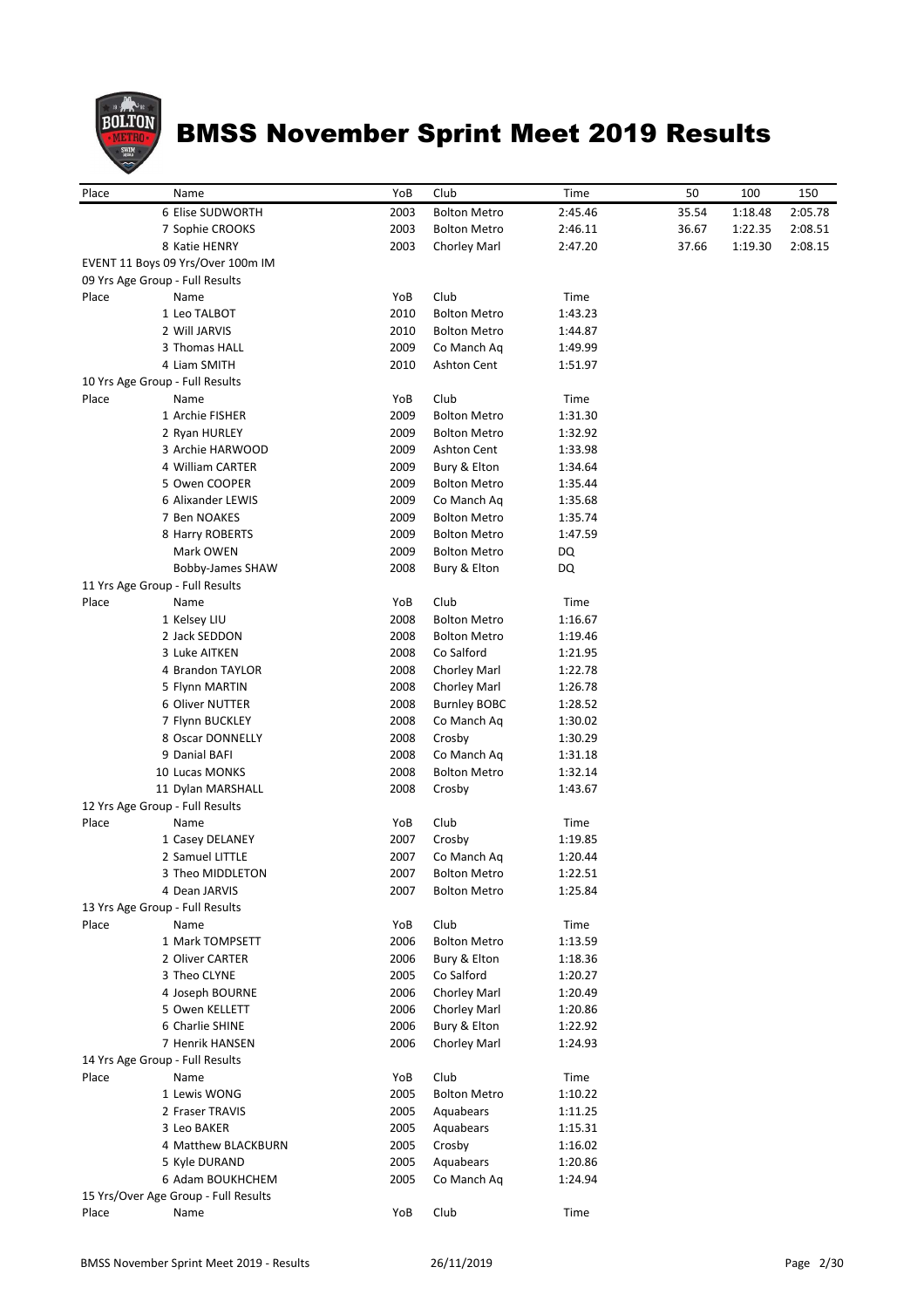

| Place | Name                                      | YoB  | Club                | Time       | 50    | 100 | 150 |
|-------|-------------------------------------------|------|---------------------|------------|-------|-----|-----|
|       | 1 Gabriel TAYLOR-RIMMER                   | 2004 | <b>Bolton Metro</b> | 1:06.95    |       |     |     |
|       | EVENT 12 Girls 09 Yrs/Over 100m Butterfly |      |                     |            |       |     |     |
|       | 10 Yrs Age Group - Full Results           |      |                     |            |       |     |     |
| Place | Name                                      | YoB  | Club                | Time       | 50    |     |     |
|       | 1 Caitlin POSTOLACHI SUC                  | 2009 | Co Salford          | 1:33.16    | 41.47 |     |     |
|       | 2 Scarlett HUTCHINSON-TH                  | 2008 | <b>Bolton Metro</b> | 1:34.25    | 41.75 |     |     |
|       | 3 Naomi TALBOT                            | 2009 | <b>Bolton Metro</b> | 1:48.17    | 46.55 |     |     |
|       | 4 Aimee ROLLE                             | 2009 | <b>Bolton Metro</b> | 1:51.89    | 47.05 |     |     |
|       | 5 Georgia CORK                            | 2009 | <b>Bolton Metro</b> | 2:00.31    | 50.68 |     |     |
|       | Katie DEWHURST                            |      |                     |            |       |     |     |
|       |                                           | 2008 | <b>Burnley BOBC</b> | <b>DNC</b> |       |     |     |
|       | Gracie-Louise POTTS                       | 2008 | Co Salford          | <b>DNC</b> |       |     |     |
|       | 11 Yrs Age Group - Full Results           |      |                     |            |       |     |     |
| Place | Name                                      | YoB  | Club                | Time       | 50    |     |     |
|       | 1 Millie GRIFFITHS                        | 2008 | Crosby              | 1:27.56    | 40.36 |     |     |
|       | 2 Emily JACKSON-SMITH                     | 2008 | Co Salford          | 1:27.74    | 39.81 |     |     |
|       | 3 Scarlett WOOLLEY                        | 2008 | Co Salford          | 1:27.90    | 41.75 |     |     |
|       | 4 Amelia CROMPTON                         | 2008 | <b>Bolton Metro</b> | 1:39.82    | 44.97 |     |     |
|       | <b>Britney MAKANGOU</b>                   | 2007 | Co Salford          | DQ         |       |     |     |
|       | 12 Yrs Age Group - Full Results           |      |                     |            |       |     |     |
| Place | Name                                      | YoB  | Club                | Time       | 50    |     |     |
|       | 1 Lisa BARZAGHI                           | 2007 | <b>Bolton Metro</b> | 1:10.61    | 32.85 |     |     |
|       | 2 Grace TAYLOR                            | 2007 | <b>Bolton Metro</b> | 1:17.48    | 35.59 |     |     |
|       | 3 Hannah EGIERT                           | 2007 | Co Manch Aq         | 1:19.05    | 36.98 |     |     |
|       | 4 Chiara FELLONE                          | 2007 | Co Salford          | 1:23.43    | 37.85 |     |     |
|       | 5 Emily WEST                              | 2007 | <b>Bolton Metro</b> | 1:24.43    | 37.57 |     |     |
|       | 6 Daisy HEYWOOD                           | 2007 | Chorley Marl        | 1:29.62    | 40.57 |     |     |
|       | 7 Cassie DUNN                             | 2007 | <b>Burnley BOBC</b> | 1:43.50    | 44.38 |     |     |
|       |                                           | 2007 |                     | <b>DNC</b> |       |     |     |
|       | <b>Ruby SWINNEY</b>                       |      | <b>Bolton Metro</b> |            |       |     |     |
|       | 13 Yrs Age Group - Full Results           |      |                     |            |       |     |     |
| Place | Name                                      | YoB  | Club                | Time       | 50    |     |     |
|       | 1 Holly KALNS                             | 2006 | <b>Bolton Metro</b> | 1:12.63    | 32.63 |     |     |
|       | 2 Robyn JACOBS                            | 2006 | Co Manch Aq         | 1:16.74    | 34.91 |     |     |
|       | 3 Ava-Renee BLEASE                        | 2006 | Co Salford          | 1:20.73    | 36.92 |     |     |
|       | 14 Yrs Age Group - Full Results           |      |                     |            |       |     |     |
| Place | Name                                      | YoB  | Club                | Time       | 50    |     |     |
|       | 1 Georgiana BOT                           | 2005 | <b>Bolton Metro</b> | 1:12.75    | 31.91 |     |     |
|       | 2 Grace WIGHTMAN-LOVE                     | 2005 | <b>Bolton Metro</b> | 1:17.04    | 33.36 |     |     |
|       | 3 Ella CARTER                             | 2005 | <b>Bolton Metro</b> | 1:17.23    | 34.92 |     |     |
|       | 4 Olivia HARRISON                         | 2005 | <b>Ashton Cent</b>  | 1:17.27    | 36.18 |     |     |
|       | 15 Yrs/Over Age Group - Full Results      |      |                     |            |       |     |     |
| Place | Name                                      | YoB  | Club                | Time       | 50    |     |     |
|       | 1 Karis BLAKE                             | 2004 | Co Manch Aq         | 1:09.98    | 31.58 |     |     |
|       | 2 Kate FORSHAW                            | 2003 | <b>Bolton Metro</b> | 1:14.89    | 34.14 |     |     |
|       | 3 Olivia HUGHES                           | 2004 | <b>Bolton Metro</b> | 1:16.04    | 35.28 |     |     |
|       | 4 Georgia HEATH                           | 2004 | <b>Bolton Metro</b> | 1:16.75    | 35.76 |     |     |
|       | EVENT 13 Boys 09 Yrs/Over 100m Butterfly  |      |                     |            |       |     |     |
|       | 10 Yrs Age Group - Full Results           |      |                     |            |       |     |     |
|       |                                           |      |                     |            |       |     |     |
| Place | Name                                      | YoB  | Club                | Time       | 50    |     |     |
|       | 1 Mason STOCKS                            | 2009 | Aquabears           | 1:25.46    | 39.03 |     |     |
|       | 2 Oscar BRADLEY                           | 2009 | Co Salford          | 1:40.32    | 45.11 |     |     |
|       | 3 Alixander LEWIS                         | 2009 | Co Manch Ag         | 1:43.54    | 44.64 |     |     |
|       | 11 Yrs Age Group - Full Results           |      |                     |            |       |     |     |
| Place | Name                                      | YoB  | Club                | Time       | 50    |     |     |
|       | 1 Archie DANDY                            | 2008 | <b>Bolton Metro</b> | 1:13.07    | 34.1  |     |     |
|       | 2 Kelsey LIU                              | 2008 | <b>Bolton Metro</b> | 1:15.52    | 35.26 |     |     |
|       | 3 Devon FURNEAUX-KNIGHT                   | 2008 | Co Salford          | 1:21.13    | 36.18 |     |     |
|       | 4 Joshua KEOGH                            | 2008 | <b>Bolton Metro</b> | 1:22.60    | 37.94 |     |     |
|       | 5 Jack SEDDON                             | 2008 | <b>Bolton Metro</b> | 1:24.29    | 40.01 |     |     |
|       | 6 Benjamin ROSS                           | 2008 | Co Salford          | 1:29.18    | 40.53 |     |     |
|       | 12 Vrs Age Group - Full Results           |      |                     |            |       |     |     |

12 Yrs Age Group - Full Results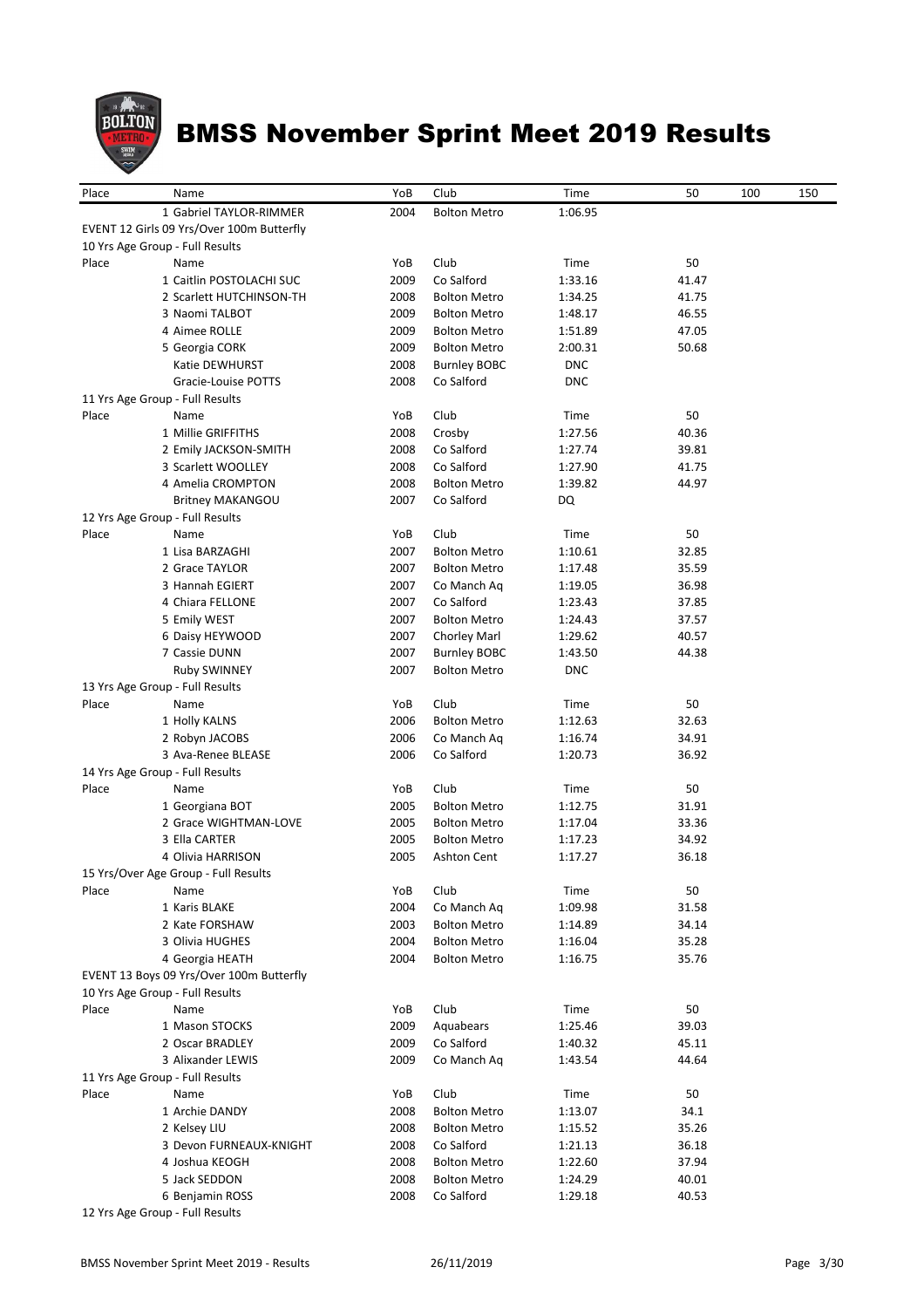

| Place | Name                                        | YoB  | Club                | Time       | 50    | 100 | 150 |
|-------|---------------------------------------------|------|---------------------|------------|-------|-----|-----|
| Place |                                             | YoB  | Club                |            |       |     |     |
|       | Name                                        |      |                     | Time       | 50    |     |     |
|       | 1 Oliver CROOKS                             | 2007 | <b>Bolton Metro</b> | 1:15.65    | 35.64 |     |     |
|       | 2 James ROGERS                              | 2007 | Crosby              | 1:21.05    | 38.12 |     |     |
|       | 3 Callum MONGAN                             | 2007 | Aquabears           | 1:23.44    | 37.41 |     |     |
|       | 4 Luke MARTIN                               | 2007 | <b>Bolton Metro</b> | 1:31.21    | 40.54 |     |     |
|       | 5 Dean JARVIS                               | 2007 | <b>Bolton Metro</b> | 1:31.72    | 44.02 |     |     |
|       | 13 Yrs Age Group - Full Results             |      |                     |            |       |     |     |
| Place | Name                                        | YoB  | Club                | Time       | 50    |     |     |
|       | 1 Jack ASHTON                               | 2006 | <b>Bolton Metro</b> | 1:10.34    | 32.92 |     |     |
|       | 2 Joseph BOURNE                             | 2006 | Chorley Marl        | 1:20.97    | 38.4  |     |     |
|       | 3 George HORROCKS                           | 2006 | Co Manch Aq         | 1:23.97    | 38.53 |     |     |
|       | Ewan WEAVER                                 | 2006 | Aquabears           | DQ         |       |     |     |
|       | 14 Yrs Age Group - Full Results             |      |                     |            |       |     |     |
| Place | Name                                        | YoB  | Club                | Time       | 50    |     |     |
|       | 1 Lewis WOOD                                | 2005 | Co Salford          | 1:08.26    | 31.44 |     |     |
|       | 2 Lewis WONG                                | 2005 | <b>Bolton Metro</b> | 1:16.03    | 34.29 |     |     |
|       | 15 Yrs/Over Age Group - Full Results        |      |                     |            |       |     |     |
| Place | Name                                        | YoB  | Club                | Time       | 50    |     |     |
|       | 1 Thomas DUXBURY                            | 2002 | <b>Bolton Metro</b> | 1:02.60    | 28.9  |     |     |
|       | 2 Joshua KING                               | 2004 | <b>Bolton Metro</b> | 1:04.57    | 30.27 |     |     |
|       | 3 Joseph ARCANGELO                          | 2004 | Chorley Marl        | 1:06.17    | 30.56 |     |     |
|       | 4 Gabriel TAYLOR-RIMMER                     | 2004 | <b>Bolton Metro</b> | 1:06.48    | 32.5  |     |     |
|       | 5 James ROSS                                | 2004 | Co Salford          | 1:07.59    | 32.12 |     |     |
|       | EVENT 14 Girls 09 Yrs/Over 50m Breaststroke |      |                     |            |       |     |     |
|       | 09 Yrs Age Group - Full Results             |      |                     |            |       |     |     |
| Place | Name                                        | YoB  | Club                | Time       |       |     |     |
|       | 1 Tilly STEVENS                             | 2010 | Crosby              | 46.63      |       |     |     |
|       | 2 Carey SULLIVAN                            | 2010 | Co Manch Aq         | 48.49      |       |     |     |
|       | 3 Isabella JONES                            | 2009 | Crosby              | 49.88      |       |     |     |
|       | 4 Amy ASCROFT                               | 2010 | Crosby              | 50.83      |       |     |     |
|       | 5 Isabella BONFIELD                         | 2010 | Co Salford          | 52.62      |       |     |     |
|       | 6 Jessica COPE                              | 2010 | <b>Bolton Metro</b> | 55.35      |       |     |     |
|       | 7 Gabriella GIBLIN                          | 2009 | Aquabears           | 55.74      |       |     |     |
|       | 8 Matilda MAYO                              | 2010 | Aquabears           | 56.8       |       |     |     |
|       | 9 Kara SHARPLES                             | 2010 | Aquabears           | 1:01.30    |       |     |     |
|       | Lucie MYERSCOUGH                            | 2010 | Co Salford          | <b>DNC</b> |       |     |     |
|       | <b>Ruby MCCARTHY</b>                        | 2010 | Aquabears           | DQ         |       |     |     |
|       | 10 Yrs Age Group - Full Results             |      |                     |            |       |     |     |
| Place | Name                                        | YoB  | Club                | Time       |       |     |     |
|       | 1 Gabrielle MCCULLOCH                       | 2009 | Aquabears           | 38.48      |       |     |     |
|       | 2 Maeve BUNCLARKE                           | 2009 | Crosby              | 44.69      |       |     |     |
|       | 3 Scarlett HUTCHINSON-TH                    | 2008 | <b>Bolton Metro</b> | 45.16      |       |     |     |
|       | 4 Olivia EDGAR                              | 2009 | Chorley Marl        | 45.32      |       |     |     |
|       | 5 Jasmine GOULDEN                           | 2009 | <b>Bolton Metro</b> | 46.72      |       |     |     |
|       | 6 Katie DEWHURST                            | 2008 | <b>Burnley BOBC</b> | 47.2       |       |     |     |
|       | 7 Victoria NOVOSELOV                        | 2009 | Co Manch Aq         | 47.68      |       |     |     |
|       | 8 Lucy JONES                                | 2009 | Stockport Mo        | 47.71      |       |     |     |
|       | 9 Ennea CHISNALL                            | 2009 | Ashton Cent         | 47.87      |       |     |     |
|       | 10 Amber ASTON                              | 2009 | Aquabears           | 48.57      |       |     |     |
|       | 11 Sophia NOVOSELOV                         | 2009 | Co Manch Aq         | 48.79      |       |     |     |
|       | 12 Rosie BERRY                              | 2009 | Co Salford          | 49.97      |       |     |     |
|       | 13 Jasmine ROLLE                            | 2009 | <b>Bolton Metro</b> | 50.44      |       |     |     |
|       | 14 Trudy DELANEY                            | 2009 | Crosby              | 50.68      |       |     |     |
|       | 15 Holly HAWORTH                            | 2008 | Chorley Marl        | 51.68      |       |     |     |
|       | 16 Freya HANSEN                             | 2009 | Chorley Marl        | 54.8       |       |     |     |
|       | 17 Amalie GOODING                           | 2009 | <b>ASKA Chester</b> | 55.52      |       |     |     |
|       | 18 Lottie SMITH                             | 2009 | <b>Burnley BOBC</b> | 56.06      |       |     |     |
|       | 19 Philippa CRITCHLEY                       | 2009 | Chorley Marl        | 57.21      |       |     |     |
|       | 20 Amelia COLEMAN                           | 2009 | Ashton Cent         | 58.18      |       |     |     |
|       | 21 Georgia DUFFY                            | 2009 | Ashton Cent         | 58.57      |       |     |     |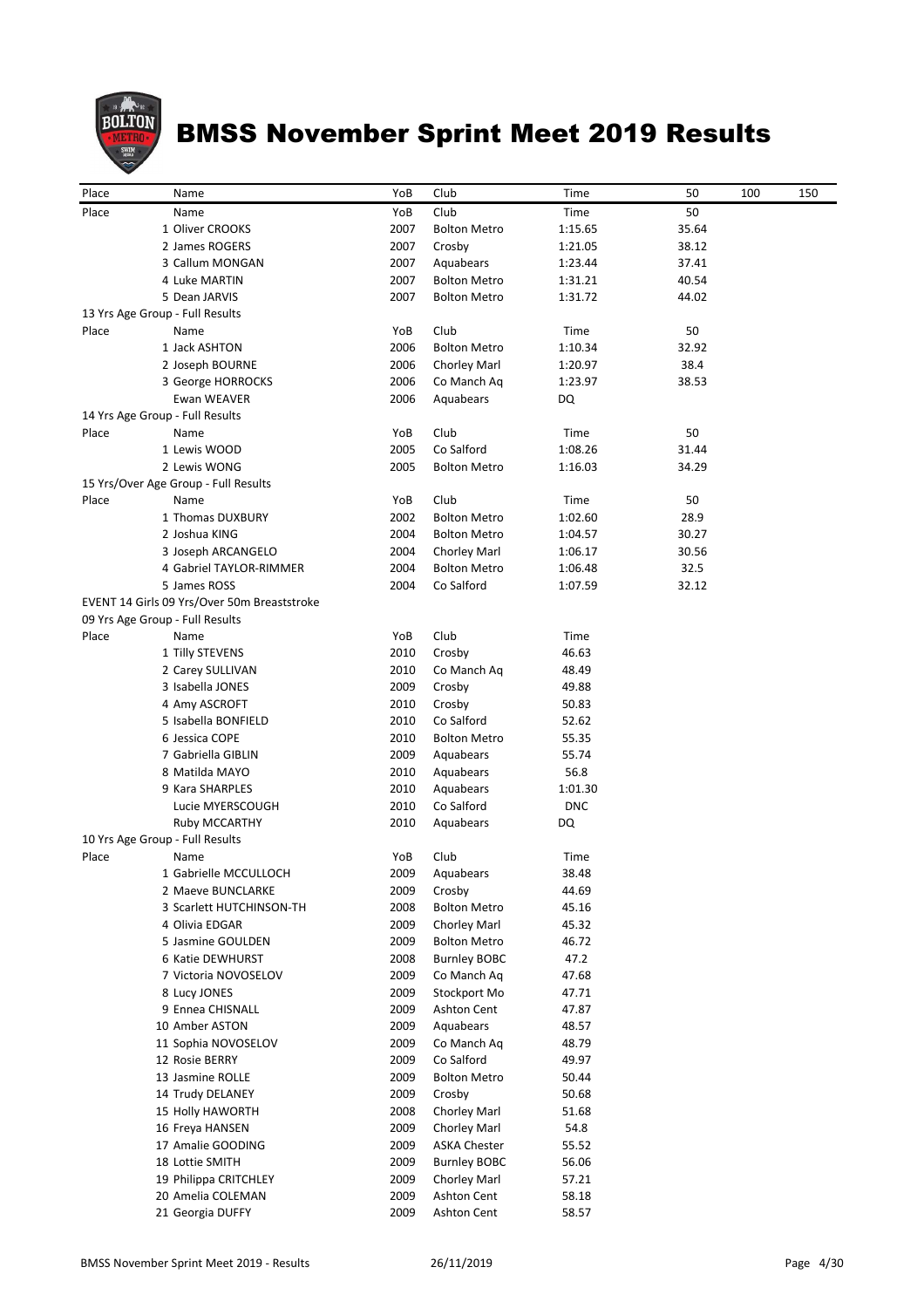

| Place | Name                            | YoB  | Club                | Time       | 50 | 100 | 150 |
|-------|---------------------------------|------|---------------------|------------|----|-----|-----|
|       | Chloe DANIELS                   | 2009 | <b>Bolton Metro</b> | <b>DNC</b> |    |     |     |
|       | Gracie-Louise POTTS             | 2008 | Co Salford          | <b>DNC</b> |    |     |     |
|       | 11 Yrs Age Group - Full Results |      |                     |            |    |     |     |
| Place | Name                            | YoB  | Club                | Time       |    |     |     |
|       | 1 Britney MAKANGOU              | 2007 | Co Salford          | 39.61      |    |     |     |
|       | 2 Libby GROVESTOCK              | 2008 | Co Salford          | 40.69      |    |     |     |
|       | 3 Scarlett WOOLLEY              | 2008 | Co Salford          | 40.98      |    |     |     |
|       | 4 Emily JACKSON-SMITH           | 2008 | Co Salford          | 41.92      |    |     |     |
|       | 5 Grace ROWBOTHAM-KEATIN        | 2008 | Co Manch Aq         | 42.06      |    |     |     |
|       | 6 Sandra CZAJKA                 | 2008 | Co Salford          | 42.11      |    |     |     |
|       | 7 Matilda BRIMELOW              | 2008 | Bury & Elton        | 43.04      |    |     |     |
|       | 8 Millie GRIFFITHS              | 2008 | Crosby              | 43.41      |    |     |     |
|       | 9 Isobel HALL                   | 2007 | Bury & Elton        | 44.94      |    |     |     |
|       | 10 Ava BOLTON                   | 2008 | Chorley Marl        | 45.16      |    |     |     |
|       | 11 Ellie DONNELLAN              | 2008 | <b>Bolton Metro</b> | 45.2       |    |     |     |
|       | 12 Molly SEMPLE                 | 2007 | Bury & Elton        | 46.43      |    |     |     |
|       | 13 Freya BROWN                  | 2008 | Co Salford          | 46.62      |    |     |     |
|       | 14 Emma COULSON                 | 2008 | <b>Bolton Metro</b> | 46.99      |    |     |     |
|       | 15 Rayne SMITH                  | 2008 | Bury & Elton        | 47.03      |    |     |     |
|       | 16 Jessica HARRINGTON           | 2008 | Crosby              | 47.14      |    |     |     |
|       | 17 Amber SIMPSON-NOON           | 2008 | Aquabears           | 47.75      |    |     |     |
|       | 18 Violet PRIESTLEY             | 2008 | <b>Bolton Metro</b> | 48.21      |    |     |     |
|       | 19 Chloe HUGHES                 | 2008 | Co Manch Aq         | 50.29      |    |     |     |
|       | 20 Poppy ODONOGHUE              | 2008 | Ashton Cent         | 50.3       |    |     |     |
|       | 21 Millie PICKLES               | 2008 | <b>Burnley BOBC</b> | 50.5       |    |     |     |
|       | 22 Hannah GRAHAM                | 2008 | <b>Burnley BOBC</b> | 51.47      |    |     |     |
|       | 23 Ruby WAKELIN                 | 2008 | Co Salford          | 51.76      |    |     |     |
|       | 24 Abigail HARRISON             | 2008 | <b>Ashton Cent</b>  | 51.96      |    |     |     |
|       | 25 Amber ALLEN                  | 2008 | Co Manch Aq         | 51.99      |    |     |     |
|       | Olivia WONG                     | 2008 | <b>Bolton Metro</b> | <b>DNC</b> |    |     |     |
|       | Lucy DURSLEY                    | 2008 | <b>Ashton Cent</b>  | DQ         |    |     |     |
|       | 12 Yrs Age Group - Full Results |      |                     |            |    |     |     |
| Place | Name                            | YoB  | Club                | Time       |    |     |     |
|       | 1 Lisa BARZAGHI                 | 2007 | <b>Bolton Metro</b> | 36.35      |    |     |     |
|       | 2 Jessica SUNDERLAND            | 2006 | Aquabears           | 37.08      |    |     |     |
|       | 3 Grace ROBINSON                | 2007 | <b>Bolton Metro</b> | 40.53      |    |     |     |
|       | 4 Maisie STEVENS                | 2007 | Crosby              | 41.49      |    |     |     |
|       | 5 Hannah EGIERT                 | 2007 | Co Manch Aq         | 41.61      |    |     |     |
|       | 6 Emelia SPENCER                | 2007 | <b>Burnley BOBC</b> | 42.94      |    |     |     |
|       | 7 Aoife ARMSTRONG               | 2007 | Bolton Metro        | 43.42      |    |     |     |
|       | 8 Daisy HEYWOOD                 | 2007 | Chorley Marl        | 43.44      |    |     |     |
|       | 9 Grace TAYLOR                  | 2007 | <b>Bolton Metro</b> | 45.35      |    |     |     |
|       | 10 Ayesha CHAUDHRY              | 2007 | Chorley Marl        | 45.41      |    |     |     |
|       | 11 Rosie NICHOLSON              | 2007 | Co Manch Aq         | 46.14      |    |     |     |
|       | 12 Harriet NEWTON               | 2007 | Co Manch Aq         | 46.34      |    |     |     |
|       | 13 Evelyn KRAUZA                | 2007 | Aquabears           | 49.35      |    |     |     |
|       | 14 Evie ROSS                    | 2007 | <b>Burnley BOBC</b> | 51.94      |    |     |     |
|       | Ruby SWINNEY                    | 2007 | <b>Bolton Metro</b> | <b>DNC</b> |    |     |     |
|       | 13 Yrs Age Group - Full Results |      |                     |            |    |     |     |
| Place | Name                            | YoB  | Club                | Time       |    |     |     |
|       | 1 Grace HYDE                    | 2006 | <b>Bolton Metro</b> | 36.22      |    |     |     |
|       | 2 Amy MORRIS                    | 2006 | <b>Bolton Metro</b> | 37.65      |    |     |     |
|       | 3 Sholah ROBINSON               | 2006 | Sheffield C         | 38.86      |    |     |     |
|       | 4 Lucy MCKENZIE                 | 2006 | Crosby              | 39.52      |    |     |     |
|       | 5 Lily SMITH                    | 2005 | Co Manch Aq         | 40.09      |    |     |     |
|       | 6 Zara BUTTERWORTH              | 2006 | Aquabears           | 40.2       |    |     |     |
|       | 7 Samantha HARRINGTON           | 2005 | Crosby              | 40.45      |    |     |     |
|       | 8 Ellie DUXBURY                 | 2006 | Bury & Elton        | 40.62      |    |     |     |
|       | 9 Scarlett SAUNDERS             | 2006 | Co Manch Aq         | 41.1       |    |     |     |
|       | 9 Charley COOPER                | 2006 | <b>Bolton Metro</b> | 41.1       |    |     |     |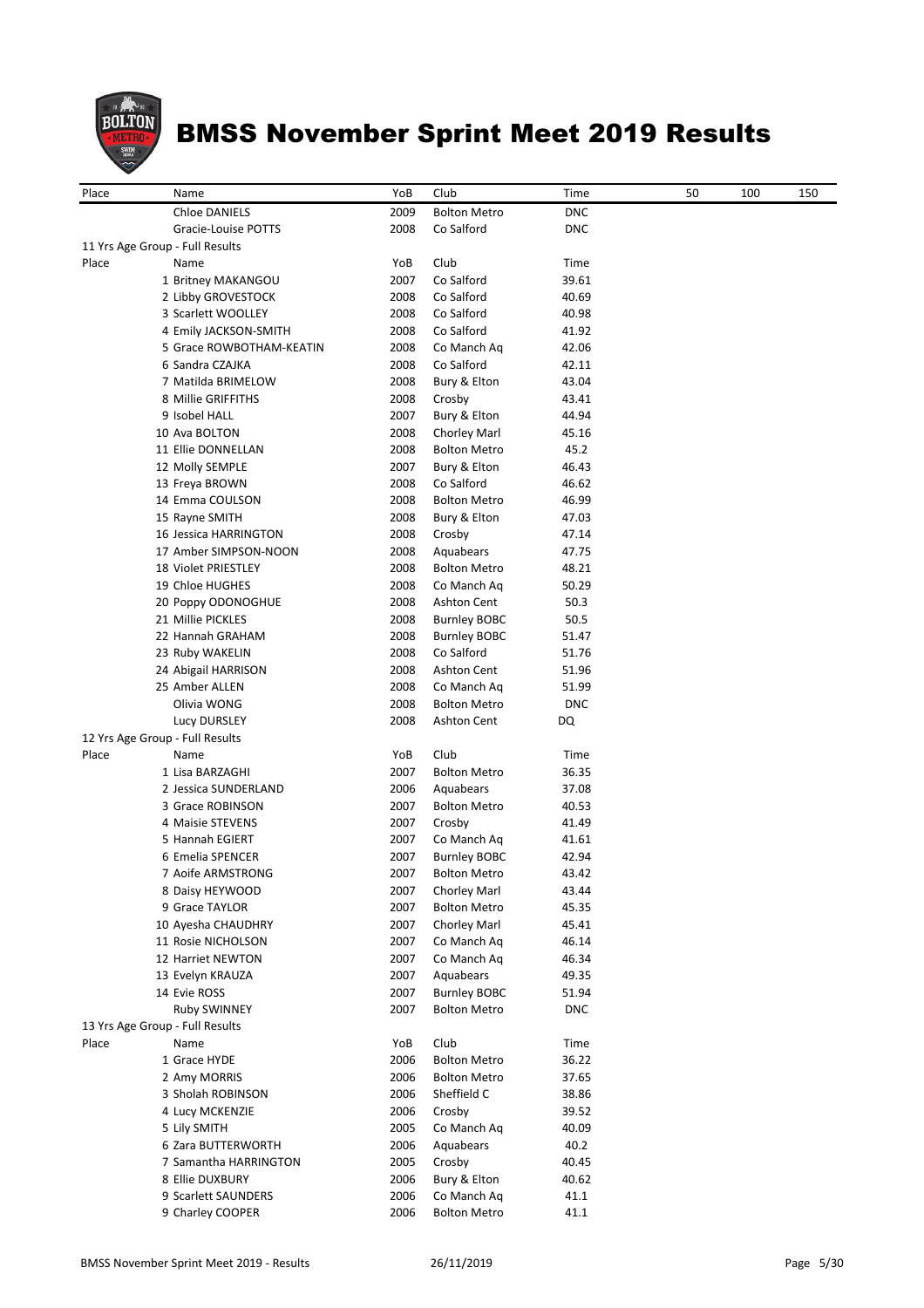

| Place | Name                                       | YoB  | Club                | Time       | 50 | 100 | 150 |
|-------|--------------------------------------------|------|---------------------|------------|----|-----|-----|
|       | 11 Isabelle COULSON                        | 2006 | Co Manch Aq         | 41.45      |    |     |     |
|       | 12 Katie BEDFORD                           | 2005 | Chorley Marl        | 42.31      |    |     |     |
|       | 13 Holly KALNS                             | 2006 | Bolton Metro        | 42.42      |    |     |     |
|       | 14 Robyn JACOBS                            | 2006 | Co Manch Ag         | 42.64      |    |     |     |
|       | 15 Ellegra BAILEY                          | 2006 | Bolton Metro        | 43.09      |    |     |     |
|       | 16 Sianna SMITH                            | 2006 | Burnley BOBC        | 43.79      |    |     |     |
|       | 17 Aimee ALLEN                             | 2006 | Co Manch Aq         | 44.23      |    |     |     |
|       | 18 Emily GRAHAM                            | 2006 | Chorley Marl        | 44.78      |    |     |     |
|       | 19 Sorcha MCGOWAN                          | 2006 | Co Manch Aq         | 45.51      |    |     |     |
|       | 20 Abigail BOND                            | 2006 | Chorley Marl        | 46.85      |    |     |     |
|       | 21 Amy HORROCKS                            | 2006 | Aquabears           | 47.22      |    |     |     |
|       | 22 Renee HURLEY                            | 2006 | <b>Bolton Metro</b> | 47.45      |    |     |     |
|       | 14 Yrs Age Group - Full Results            |      |                     |            |    |     |     |
| Place | Name                                       | YoB  | Club                | Time       |    |     |     |
|       | 1 Amy GROVESTOCK                           | 2005 | Co Salford          | 36.02      |    |     |     |
|       | 2 Caitlin GIBSON                           | 2005 | Chorley Marl        | 39.68      |    |     |     |
|       | 3 Bethany SHUM                             | 2004 | <b>Bolton Metro</b> | 41.38      |    |     |     |
|       | 4 Ella CARTER                              | 2005 | <b>Bolton Metro</b> | 41.9       |    |     |     |
|       | 5 Emily HARDING                            | 2005 | Aquabears           | 42.32      |    |     |     |
|       | 6 Mia KELLY                                | 2005 | <b>Bolton Metro</b> | 42.58      |    |     |     |
|       | 7 Holly GIFFORD                            | 2005 | <b>ASKA Chester</b> | 43.07      |    |     |     |
|       | 8 Sadie KIRK                               | 2005 | Burnley BOBC        | 46.41      |    |     |     |
|       | 9 Grace TAYLOR                             | 2005 | <b>Bolton Metro</b> | 47.05      |    |     |     |
|       | 10 Abigail MILLER                          | 2005 | Ulverston           | 47.97      |    |     |     |
|       | Charlotte TILLEY                           | 2005 | Aquabears           | <b>DNC</b> |    |     |     |
|       | 15 Yrs/Over Age Group - Full Results       |      |                     |            |    |     |     |
| Place | Name                                       | YoB  | Club                | Time       |    |     |     |
|       | 1 Karis BLAKE                              | 2004 | Co Manch Aq         | 37.27      |    |     |     |
|       | 2 Elise SUDWORTH                           | 2003 | Bolton Metro        | 38.63      |    |     |     |
|       | 3 Aurora-mar FOGATO                        | 2004 | Co Manch Aq         | 39.14      |    |     |     |
|       | 4 Caitlin MASON                            | 2004 | Bury & Elton        | 39.82      |    |     |     |
|       | 5 Abbie BRENNAND                           | 2003 | Bolton Metro        | 39.99      |    |     |     |
|       | 6 Sophie CROOKS                            | 2003 | Bolton Metro        | 40.37      |    |     |     |
|       | 7 Katie HENRY                              | 2003 | Chorley Marl        | 40.9       |    |     |     |
|       | 8 Sydney BURGESS                           | 2004 | Co Manch Aq         | 46.08      |    |     |     |
|       | 9 Louana AVISON                            | 2004 | Chorley Marl        | 47.13      |    |     |     |
|       | EVENT 15 Boys 09 Yrs/Over 50m Breaststroke |      |                     |            |    |     |     |
|       | 09 Yrs Age Group - Full Results            |      |                     |            |    |     |     |
| Place | Name                                       | YoB  | Club                | Time       |    |     |     |
|       | 1 Leo TALBOT                               | 2010 | <b>Bolton Metro</b> | 55.84      |    |     |     |
|       | 2 Liam SMITH                               | 2010 | Ashton Cent         | 56.32      |    |     |     |
|       | 3 Kobe CRYER                               | 2010 | <b>Burnley BOBC</b> | 1:03.92    |    |     |     |
|       | Axel ROBINSON                              | 2010 | Sheffield C         | DQ         |    |     |     |
|       | Will JARVIS                                | 2010 | <b>Bolton Metro</b> | DQ         |    |     |     |
|       | 10 Yrs Age Group - Full Results            |      |                     |            |    |     |     |
| Place | Name                                       | YoB  | Club                | Time       |    |     |     |
|       | 1 Nicolas CASTINEIRA                       | 2009 | Crosby              | 45.16      |    |     |     |
|       | 2 Mason STOCKS                             | 2009 | Aquabears           | 46.97      |    |     |     |
|       | 3 Owen COOPER                              | 2009 | <b>Bolton Metro</b> | 47.24      |    |     |     |
|       | 4 Ben NOAKES                               | 2009 | Bolton Metro        | 47.94      |    |     |     |
|       | 5 Archie HARWOOD                           | 2009 | Ashton Cent         | 48.04      |    |     |     |
|       | 6 Bobby-James SHAW                         | 2008 | Bury & Elton        | 48.57      |    |     |     |
|       | 7 Archie FISHER                            | 2009 | Bolton Metro        | 49.76      |    |     |     |
|       | 8 Ryan HURLEY                              | 2009 | Bolton Metro        | 50.15      |    |     |     |
|       | 9 Finley ARNOLD                            | 2009 | Crosby              | 52.12      |    |     |     |
|       | 10 Alixander LEWIS                         | 2009 | Co Manch Aq         | 52.24      |    |     |     |
|       | 11 Jakub NORYS                             | 2009 | Aquabears           | 52.58      |    |     |     |
|       | 12 William CARTER                          | 2009 | Bury & Elton        | 56.79      |    |     |     |
|       | 13 Harry ROBERTS                           | 2009 | <b>Bolton Metro</b> | 58.18      |    |     |     |
|       | 14 Finn WADDINGTON                         | 2009 | <b>Burnley BOBC</b> | 1:05.18    |    |     |     |
|       |                                            |      |                     |            |    |     |     |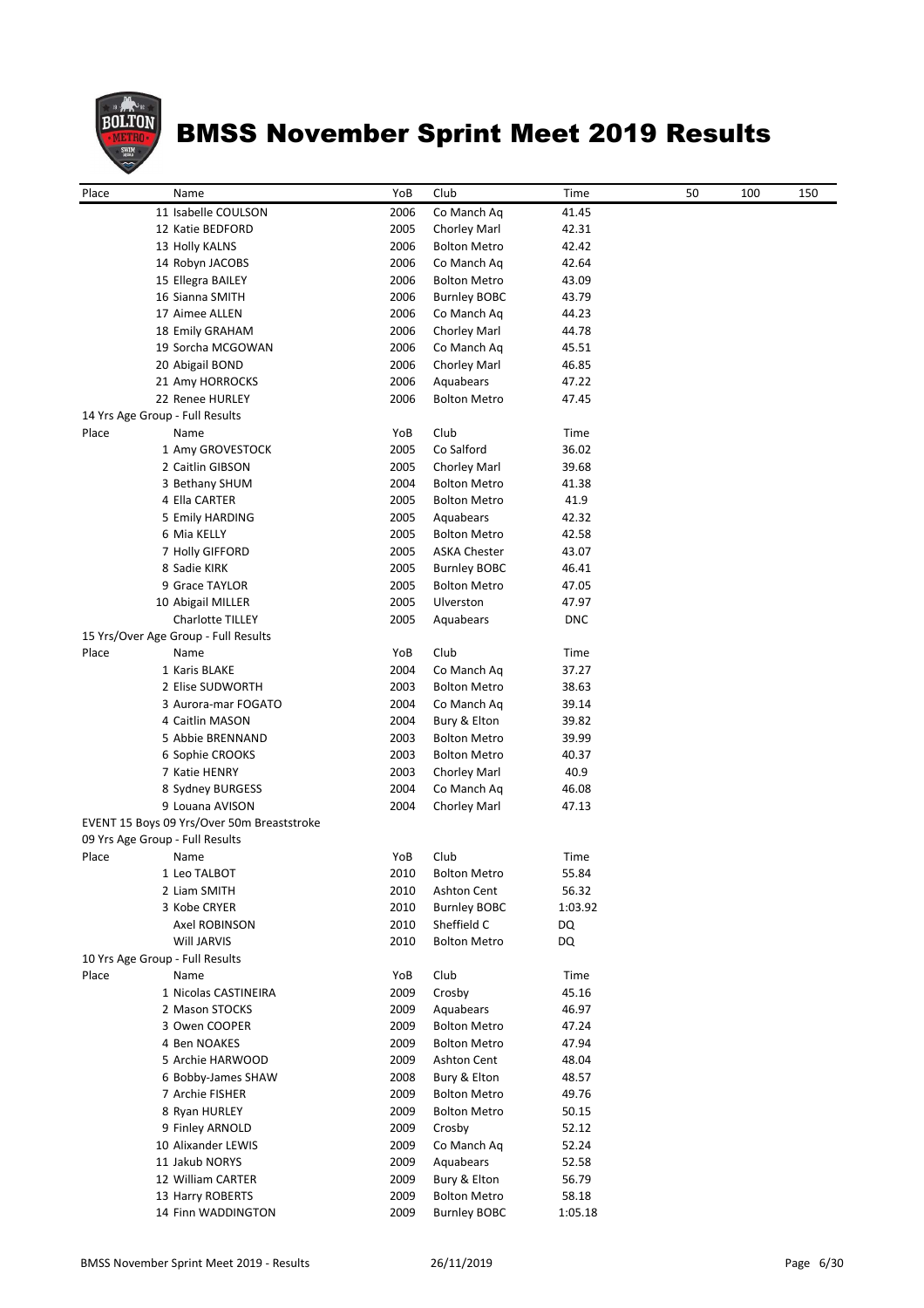

| Place | Name                                       | YoB  | Club                | Time       | 50    | 100 | 150 |
|-------|--------------------------------------------|------|---------------------|------------|-------|-----|-----|
|       | 15 Mark OWEN                               | 2009 | <b>Bolton Metro</b> | 1:06.12    |       |     |     |
|       | 11 Yrs Age Group - Full Results            |      |                     |            |       |     |     |
| Place | Name                                       | YoB  | Club                | Time       |       |     |     |
|       | 1 Ethan KELLY                              | 2008 | Crosby              | 38.81      |       |     |     |
|       | 2 Luke AITKEN                              | 2008 | Co Salford          | 40.08      |       |     |     |
|       |                                            |      |                     |            |       |     |     |
|       | 3 Joshua KEOGH                             | 2008 | <b>Bolton Metro</b> | 41.18      |       |     |     |
|       | 4 Archie DANDY                             | 2008 | <b>Bolton Metro</b> | 41.48      |       |     |     |
|       | 5 Steven MCKENZIE                          | 2008 | Crosby              | 42.46      |       |     |     |
|       | 6 Zein MUKHTAR                             | 2007 | Crosby              | 42.81      |       |     |     |
|       | 7 Jack SEDDON                              | 2008 | <b>Bolton Metro</b> | 43.89      |       |     |     |
|       | 8 Christopher FOGATO                       | 2008 | Co Manch Ag         | 44.17      |       |     |     |
|       | 9 Flynn MARTIN                             | 2008 | Chorley Marl        | 44.3       |       |     |     |
|       | 10 Brandon TAYLOR                          | 2008 | Chorley Marl        | 45.43      |       |     |     |
|       | 11 Cillian MAITOS CASSIDY                  | 2008 | Co Manch Aq         | 45.82      |       |     |     |
|       | 12 Mario DARKO                             | 2007 | Co Manch Aq         | 46.79      |       |     |     |
|       | 13 Oscar DONNELLY                          | 2008 | Crosby              | 47.41      |       |     |     |
|       |                                            |      |                     |            |       |     |     |
|       | 14 Alexander ROWE                          | 2008 | Co Manch Aq         | 47.93      |       |     |     |
|       | 15 Benjamin ROSS                           | 2008 | Co Salford          | 48.53      |       |     |     |
|       | 16 Flynn BUCKLEY                           | 2008 | Co Manch Aq         | 48.65      |       |     |     |
|       | 17 Oliver NUTTER                           | 2008 | <b>Burnley BOBC</b> | 49.08      |       |     |     |
|       | 18 Lucas MONKS                             | 2008 | <b>Bolton Metro</b> | 49.12      |       |     |     |
|       | 19 Elliott POPELIER                        | 2008 | Bury & Elton        | 49.24      |       |     |     |
|       | 20 Robert KELLETT                          | 2008 | <b>Chorley Marl</b> | 50.32      |       |     |     |
|       | 21 Dylan MARSHALL                          | 2008 | Crosby              | 56.83      |       |     |     |
|       | <b>Ethan CONROY</b>                        | 2008 | <b>Burnley BOBC</b> | <b>DNC</b> |       |     |     |
|       | 12 Yrs Age Group - Full Results            |      |                     |            |       |     |     |
| Place |                                            |      | Club                |            |       |     |     |
|       | Name                                       | YoB  |                     | Time       |       |     |     |
|       | 1 Samuel LITTLE                            | 2007 | Co Manch Ag         | 39.03      |       |     |     |
|       | 2 Oliver CROOKS                            | 2007 | <b>Bolton Metro</b> | 39.13      |       |     |     |
|       | 3 Casey DELANEY                            | 2007 | Crosby              | 43.01      |       |     |     |
|       | 4 Luke MARTIN                              | 2007 | <b>Bolton Metro</b> | 44.29      |       |     |     |
|       | 5 Callum MONGAN                            | 2007 | Aquabears           | 44.33      |       |     |     |
|       | 6 Dean JARVIS                              | 2007 | <b>Bolton Metro</b> | 46.74      |       |     |     |
|       | 13 Yrs Age Group - Full Results            |      |                     |            |       |     |     |
| Place | Name                                       | YoB  | Club                | Time       |       |     |     |
|       | 1 Owen KELLETT                             | 2006 | Chorley Marl        | 39.12      |       |     |     |
|       | 2 Oliver CARTER                            | 2006 | Bury & Elton        | 39.27      |       |     |     |
|       | 3 Charlie SHINE                            | 2006 | Bury & Elton        |            |       |     |     |
|       |                                            |      |                     | 39.44      |       |     |     |
|       | 4 Theo CLYNE                               | 2005 | Co Salford          | 40.28      |       |     |     |
|       | 5 Henrik HANSEN                            | 2006 | Chorley Marl        | 43.6       |       |     |     |
|       | George HORROCKS                            | 2006 | Co Manch Aq         | DQ         |       |     |     |
|       | 14 Yrs Age Group - Full Results            |      |                     |            |       |     |     |
| Place | Name                                       | YoB  | Club                | Time       |       |     |     |
|       | 1 Fraser TRAVIS                            | 2005 | Aquabears           | 37.35      |       |     |     |
|       | 2 Lewis WONG                               | 2005 | <b>Bolton Metro</b> | 37.7       |       |     |     |
|       | 3 Matthew BLACKBURN                        | 2005 | Crosby              | 40.22      |       |     |     |
|       | 4 Lewis WOOD                               | 2005 | Co Salford          | 41.81      |       |     |     |
|       | 5 Adam BOUKHCHEM                           | 2005 | Co Manch Aq         | 43.55      |       |     |     |
|       |                                            |      |                     |            |       |     |     |
|       | 15 Yrs/Over Age Group - Full Results       |      |                     |            |       |     |     |
| Place | Name                                       | YoB  | Club                | Time       |       |     |     |
|       | 1 Scott PAYNTER                            | 2003 | <b>Bolton Metro</b> | 33.66      |       |     |     |
|       | 2 Joseph ARCANGELO                         | 2004 | Chorley Marl        | 35.22      |       |     |     |
|       | 3 Joseph CAMERON-MANSOUR                   | 2004 | Crosby              | 37.7       |       |     |     |
|       | 4 James ROSS                               | 2004 | Co Salford          | 39.48      |       |     |     |
|       | 5 Noah RUSK                                | 2004 | Bury & Elton        | 40.99      |       |     |     |
|       | EVENT 16 Girls 09 Yrs/Over 100m Backstroke |      |                     |            |       |     |     |
|       | 09 Yrs Age Group - Full Results            |      |                     |            |       |     |     |
| Place | Name                                       | YoB  | Club                | Time       | 50    |     |     |
|       |                                            |      |                     |            |       |     |     |
|       | 1 Carey SULLIVAN                           | 2010 | Co Manch Aq         | 1:30.77    | 46.02 |     |     |
|       | 2 Tilly STEVENS                            | 2010 | Crosby              | 1:34.97    | 45.88 |     |     |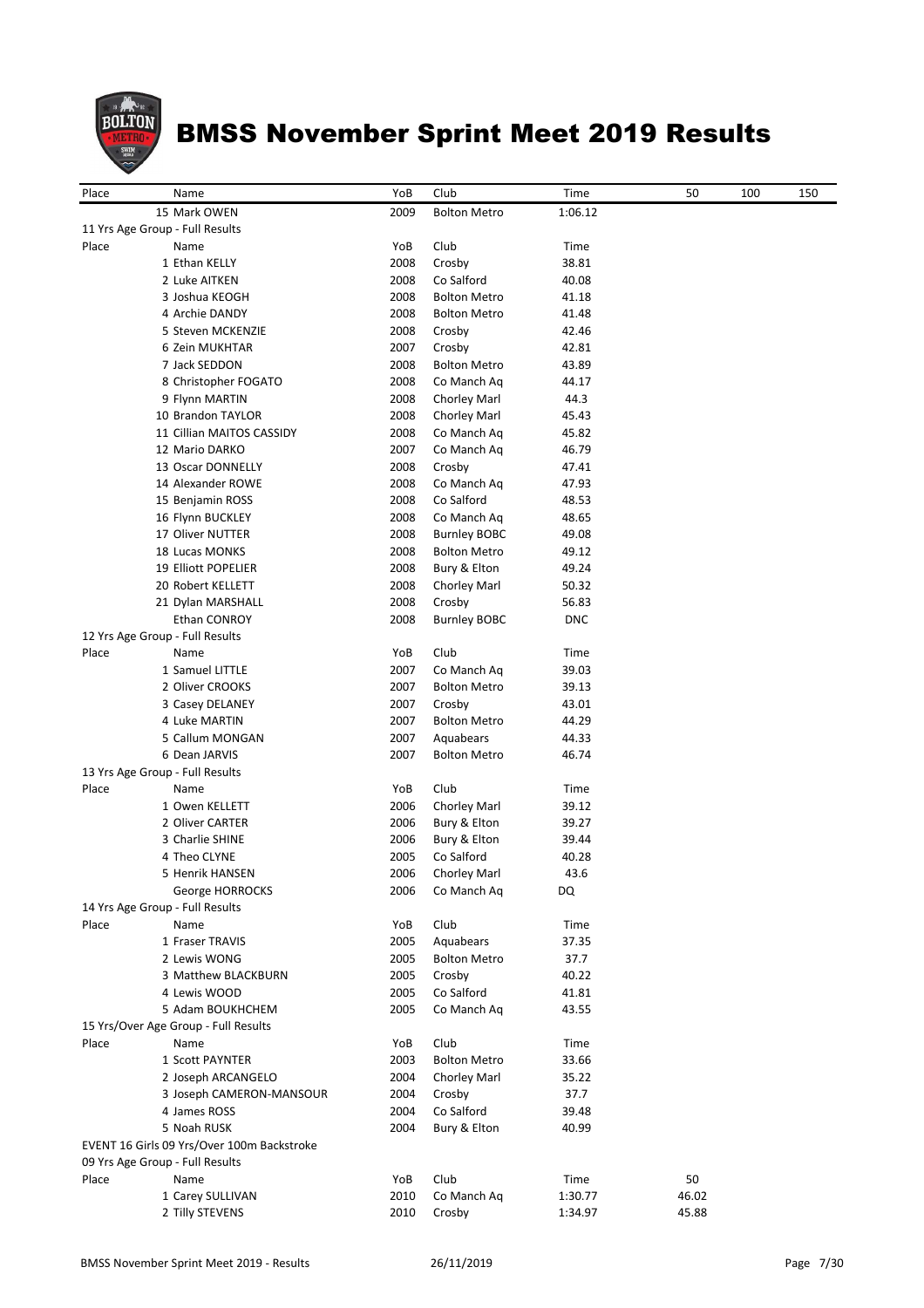

| Place | Name                            | YoB  | Club                | Time       | 50                       | 100 | 150 |
|-------|---------------------------------|------|---------------------|------------|--------------------------|-----|-----|
|       | 3 Isabella JONES                | 2009 | Crosby              | 1:39.15    | 48.24                    |     |     |
|       | 10 Yrs Age Group - Full Results |      |                     |            |                          |     |     |
| Place | Name                            | YoB  | Club                | Time       | 50                       |     |     |
|       | 1 Gabrielle MCCULLOCH           | 2009 | Aquabears           | 1:22.53    | 40.43                    |     |     |
|       | 2 Scarlett HUTCHINSON-TH        | 2008 | <b>Bolton Metro</b> | 1:25.49    | 41.08                    |     |     |
|       | 3 Caitlin POSTOLACHI SUC        | 2009 | Co Salford          | 1:26.35    | 42.42                    |     |     |
|       | 4 Sara BOT                      | 2009 | <b>Bolton Metro</b> | 1:29.65    | 42                       |     |     |
|       | 5 Ennea CHISNALL                | 2009 | Ashton Cent         | 1:32.27    | 44.99                    |     |     |
|       | 6 Katie DEWHURST                | 2008 | <b>Burnley BOBC</b> | 1:34.02    | 45.6                     |     |     |
|       | 7 Jasmine GOULDEN               | 2009 | <b>Bolton Metro</b> | 1:34.54    | 45.87                    |     |     |
|       | 8 Faye MCMULLAN                 | 2008 | Chorley Marl        | 1:40.54    | 51.32                    |     |     |
|       | 9 Libby WOODS                   | 2009 | Ashton Cent         | 1:41.12    | 49.73                    |     |     |
|       | Chloe DANIELS                   | 2009 | <b>Bolton Metro</b> | <b>DNC</b> |                          |     |     |
|       | Gracie-Louise POTTS             | 2008 | Co Salford          | <b>DNC</b> |                          |     |     |
|       | Lucy JONES                      | 2009 | Stockport Mo        | DQ         |                          |     |     |
|       | 11 Yrs Age Group - Full Results |      |                     |            |                          |     |     |
| Place | Name                            | YoB  | Club                | Time       | 50                       |     |     |
|       | 1 Sophia WILSON                 | 2008 | Co Salford          | 1:20.23    | 38.93                    |     |     |
|       | 2 Britney MAKANGOU              | 2007 | Co Salford          | 1:21.40    | 39.66                    |     |     |
|       | 3 Ellen TOAL                    | 2008 | Co Manch Ag         | 1:23.57    | 40.28                    |     |     |
|       | 4 Nicole ADEYEYE                | 2007 | Co Salford          | 1:24.50    | 41.12                    |     |     |
|       | 5 Amelia CROMPTON               | 2008 | <b>Bolton Metro</b> | 1:25.66    | 41.56                    |     |     |
|       | 6 Ruby WAKELIN                  | 2008 | Co Salford          | 1:27.09    | 42.12                    |     |     |
|       | 7 Emma COULSON                  | 2008 | <b>Bolton Metro</b> | 1:27.53    | 41.97                    |     |     |
|       | 8 Millie PICKLES                | 2008 | <b>Burnley BOBC</b> | 1:29.46    | 44.45                    |     |     |
|       | 9 Chloe HUGHES                  | 2008 | Co Manch Aq         | 1:32.21    | 45.55                    |     |     |
|       | 10 Amber ALLEN                  | 2008 | Co Manch Aq         | 1:41.57    | 50.51                    |     |     |
|       | Violet PRIESTLEY                | 2008 | <b>Bolton Metro</b> | DQ         |                          |     |     |
|       | 12 Yrs Age Group - Full Results |      |                     |            |                          |     |     |
| Place | Name                            | YoB  | Club                | Time       | 50                       |     |     |
|       | 1 Lisa BARZAGHI                 | 2007 | <b>Bolton Metro</b> | 1:14.09    | 36.56                    |     |     |
|       | 2 Jessica SUNDERLAND            | 2006 | Aquabears           | 1:18.24    | 37.92                    |     |     |
|       | 3 Grace TAYLOR                  | 2007 | <b>Bolton Metro</b> | 1:20.01    | 39.07                    |     |     |
|       | 4 Emily WEST                    | 2007 | <b>Bolton Metro</b> | 1:21.55    | 40.87                    |     |     |
|       | 5 Maisie STEVENS                | 2007 | Crosby              | 1:22.40    | 40.63                    |     |     |
|       | 6 Rae QUAYLE                    | 2007 | <b>Bolton Metro</b> | 1:24.09    | 41.41                    |     |     |
|       | 7 Chiara FELLONE                | 2007 | Co Salford          | 1:24.55    | $\overline{\phantom{a}}$ |     |     |
|       | 8 Hollie DEAN                   | 2006 | Aquabears           | 1:25.30    | 40.82                    |     |     |
|       | 9 Evie ARMSTRONG                | 2007 | <b>Bolton Metro</b> | 1:25.65    | 42.29                    |     |     |
|       | 10 Kira PICKLES                 | 2007 | <b>Burnley BOBC</b> | 1:28.18    | 42.29                    |     |     |
|       | 11 Riley DU TOIT                | 2007 | <b>Burnley BOBC</b> | 1:30.51    | 43.67                    |     |     |
|       | 12 Evie ROSS                    | 2007 | <b>Burnley BOBC</b> | 1:37.83    | 46.9                     |     |     |
|       | Ayesha CHAUDHRY                 | 2007 | Chorley Marl        | DQ         |                          |     |     |
|       | 13 Yrs Age Group - Full Results |      |                     |            |                          |     |     |
| Place | Name                            | YoB  | Club                | Time       | 50                       |     |     |
|       | 1 Holly KALNS                   | 2006 | <b>Bolton Metro</b> | 1:10.91    | 34.18                    |     |     |
|       | 2 Neve PRIOR                    | 2006 | <b>Bolton Metro</b> | 1:12.57    | 35.85                    |     |     |
|       | 3 Grace HYDE                    | 2006 | <b>Bolton Metro</b> | 1:13.83    | 36.05                    |     |     |
|       | 4 Ellie DUXBURY                 | 2006 | Bury & Elton        | 1:15.54    | 35.69                    |     |     |
|       | 5 Raya JACOBSON                 | 2005 | Co Salford          | 1:15.95    | 37.63                    |     |     |
|       | 6 Ava-Renee BLEASE              | 2006 | Co Salford          | 1:17.13    | 38.2                     |     |     |
|       | 7 Lily SMITH                    | 2005 | Co Manch Aq         | 1:17.77    | 38.14                    |     |     |
|       | 8 Lucy MCKENZIE                 | 2006 | Crosby              | 1:18.63    | 38                       |     |     |
|       | 9 Georgia FINNEY                | 2006 | <b>Bolton Metro</b> | 1:20.48    | 39.03                    |     |     |
|       | 10 Lemoni TRURAN                | 2006 | Chorley Marl        | 1:20.94    | 39.56                    |     |     |
|       | 11 Zara BUTTERWORTH             | 2006 | Aquabears           | 1:23.19    | 40.78                    |     |     |
|       | 12 Abigail BOND                 | 2006 | Chorley Marl        | 1:24.36    | 41.51                    |     |     |
|       | 13 Renee HURLEY                 | 2006 | <b>Bolton Metro</b> | 1:24.48    | 41.16                    |     |     |
|       | 14 Ellegra BAILEY               | 2006 | <b>Bolton Metro</b> | 1:25.08    | 40.62                    |     |     |
|       | 15 Aimee ALLEN                  | 2006 | Co Manch Aq         | 1:28.78    | 43.85                    |     |     |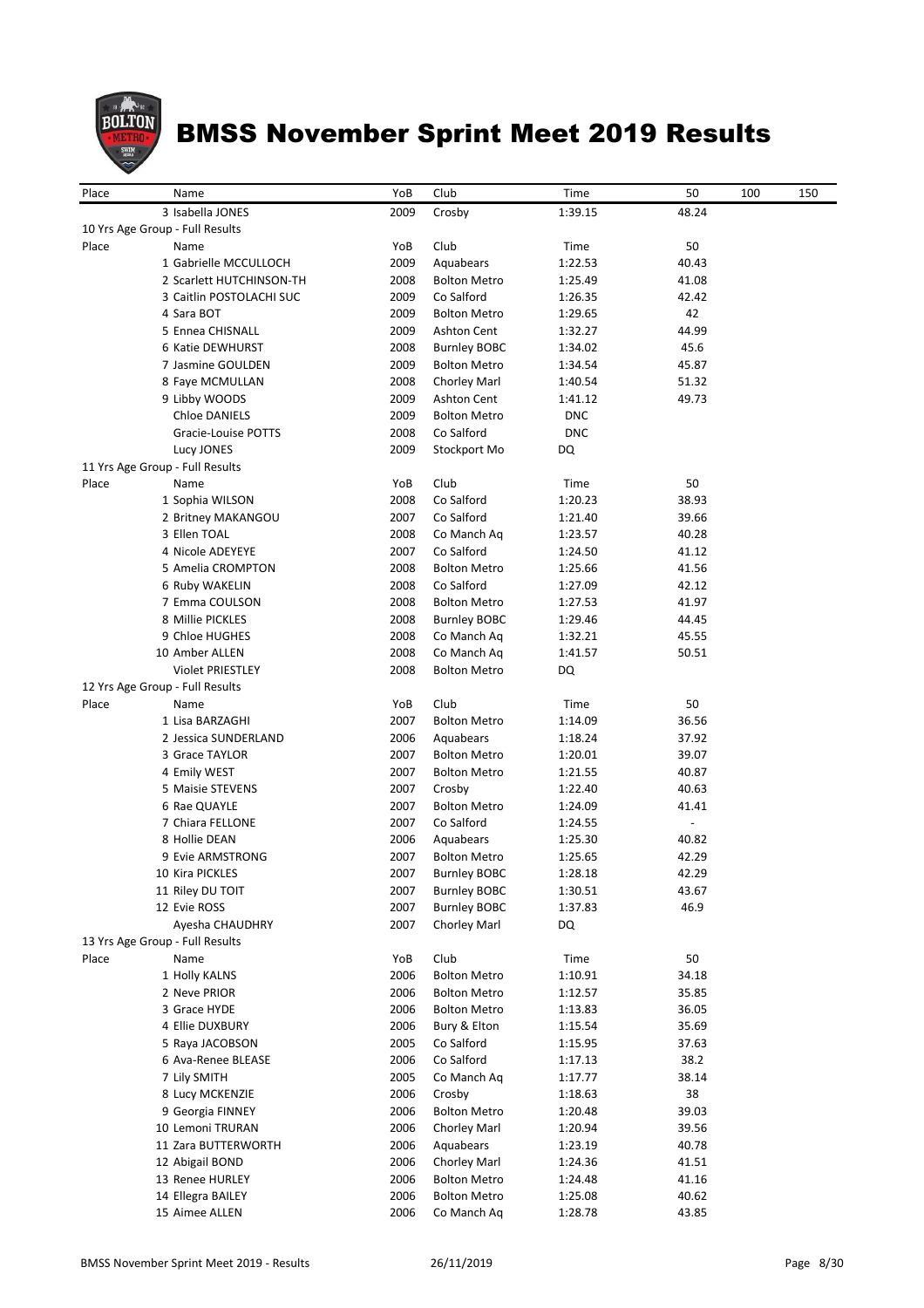

| 14 Yrs Age Group - Full Results<br>Club<br>Time<br>50<br>Place<br>Name<br>YoB<br>Sheffield C<br>1 Sienna ROBINSON<br>2005<br>1:08.69<br>33.43<br>2 Francesca CULLEN<br>2005<br><b>Bolton Metro</b><br>1:09.55<br>33.96<br>2005<br>3 Grace WIGHTMAN-LOVE<br><b>Bolton Metro</b><br>34.08<br>1:10.12<br>2004<br>34.85<br>4 Bethany SHUM<br><b>Bolton Metro</b><br>1:11.57<br>2005<br>36.07<br>5 Niamh ELSON<br>Co Manch Aq<br>1:15.26<br>6 Mia KELLY<br>2005<br>36.53<br><b>Bolton Metro</b><br>1:15.28<br>2005<br><b>Bolton Metro</b><br>31.28<br>7 Georgiana BOT<br>1:16.89<br>2005<br>38.69<br>8 Amber DAWSON<br>Aquabears<br>1:19.31<br>9 Sadie KIRK<br>2005<br><b>Burnley BOBC</b><br>38.45<br>1:19.86<br>10 Abigail MILLER<br>2005<br>Ulverston<br>39.88<br>1:21.57<br>15 Yrs/Over Age Group - Full Results<br>Club<br>YoB<br>50<br>Place<br>Name<br>Time<br>1 Kate FORSHAW<br>2003<br><b>Bolton Metro</b><br>1:12.22<br>35.2<br>2004<br>2 Millie GALGANI<br>1:13.75<br>35.95<br>Oldham Aqua<br>2004<br><b>Bolton Metro</b><br>37.24<br>3 Georgia HEATH<br>1:16.33<br>4 Alex STEAD<br>2003<br>36.34<br>Aquabears<br>1:17.70<br>5 Aurora-mar FOGATO<br>2004<br>Co Manch Aq<br>38.31<br>1:18.29<br><b>6 Abbie BRENNAND</b><br>2003<br><b>Bolton Metro</b><br>39.04<br>1:18.50<br>2004<br>7 Sydney BURGESS<br>Co Manch Aq<br>1:21.53<br>40.11<br>8 Milly CORNES<br>2004<br><b>Bolton Metro</b><br>44.05<br>1:30.09<br>EVENT 17 Boys 09 Yrs/Over 100m Backstroke<br>09 Yrs Age Group - Full Results<br>Club<br>YoB<br>Time<br>50<br>Place<br>Name<br>1 Will JARVIS<br>2010<br><b>Bolton Metro</b><br>1:43.60<br>49.66<br>10 Yrs Age Group - Full Results<br>Place<br>Name<br>YoB<br>Club<br>Time<br>50<br>1 Archie FISHER<br>2009<br><b>Bolton Metro</b><br>1:27.22<br>42.47<br>2 Oscar BRADLEY<br>2009<br>Co Salford<br>44.1<br>1:30.74<br>2009<br>46.26<br>3 Alixander LEWIS<br>Co Manch Aq<br>1:34.30<br>4 William CARTER<br>2009<br>Bury & Elton<br>45.98<br>1:34.91<br>5 Mark OWEN<br>2009<br><b>Bolton Metro</b><br>1:38.27<br>48.93<br>6 Ben NOAKES<br>2009<br>1:40.24<br>50.49<br><b>Bolton Metro</b><br>2009<br>50.09<br>7 Layton RICHARDSON<br>Chorley Marl<br>1:41.66<br>2009<br>DQ<br>Finn WADDINGTON<br><b>Burnley BOBC</b><br>11 Yrs Age Group - Full Results<br>Club<br>Place<br>YoB<br>Time<br>50<br>Name<br>36.74<br>1 Archie DANDY<br>2008<br><b>Bolton Metro</b><br>1:14.36<br>2008<br>2 Jack SEDDON<br>1:16.00<br>36.58<br><b>Bolton Metro</b><br>3 Kelsey LIU<br>2008<br><b>Bolton Metro</b><br>1:17.75<br>37.77<br>4 Joshua KEOGH<br>2008<br><b>Bolton Metro</b><br>38.63<br>1:19.35<br>5 Dwayne WILLIAMS<br>2008<br>Co Salford<br>39.35<br>1:20.90<br>2008<br>Chorley Marl<br>40.41<br>6 Brandon TAYLOR<br>1:22.45<br>7 Zein MUKHTAR<br>2007<br>39.8<br>Crosby<br>1:23.82<br>2008<br><b>Burnley BOBC</b><br>40.68<br>8 Oliver NUTTER<br>1:24.75<br>9 Luke AITKEN<br>2008<br>Co Salford<br>1:25.69<br>40.96<br>10 Flynn MARTIN<br>2008<br>Chorley Marl<br>41.77<br>1:25.81<br>2008<br>11 Cillian MAITOS CASSIDY<br>Co Manch Ag<br>1:28.63<br>44.51<br>2008<br><b>Bolton Metro</b><br>43.37<br>12 Lucas MONKS<br>1:28.68<br>13 Aidan KEARNEY<br>2008<br>42.67<br>Crosby<br>1:29.13<br>2008<br>Co Manch Aq<br>47.09<br>14 Yu Xuan WEI<br>1:34.65<br>15 Oliver INGHAM<br>2008<br>Co Salford<br>47.64<br>1:36.49<br>2008<br><b>Burnley BOBC</b><br>47.47<br>16 Lewis CLAYTON<br>1:38.43<br>2008<br>Ethan CONROY<br><b>Burnley BOBC</b><br><b>DNC</b><br>12 Yrs Age Group - Full Results<br>YoB<br>Club<br>Time<br>50<br>Place<br>Name<br>1 Reuben QUAYLE<br>2007<br><b>Bolton Metro</b><br>35.55<br>1:11.67<br>2 Oliver CROOKS<br>2007<br><b>Bolton Metro</b><br>39.24<br>1:19.57<br>3 James ROGERS<br>2007<br>39.32<br>Crosby<br>1:20.26 | Place | Name | YoB | Club | Time | 50 | 100 | 150 |
|-------------------------------------------------------------------------------------------------------------------------------------------------------------------------------------------------------------------------------------------------------------------------------------------------------------------------------------------------------------------------------------------------------------------------------------------------------------------------------------------------------------------------------------------------------------------------------------------------------------------------------------------------------------------------------------------------------------------------------------------------------------------------------------------------------------------------------------------------------------------------------------------------------------------------------------------------------------------------------------------------------------------------------------------------------------------------------------------------------------------------------------------------------------------------------------------------------------------------------------------------------------------------------------------------------------------------------------------------------------------------------------------------------------------------------------------------------------------------------------------------------------------------------------------------------------------------------------------------------------------------------------------------------------------------------------------------------------------------------------------------------------------------------------------------------------------------------------------------------------------------------------------------------------------------------------------------------------------------------------------------------------------------------------------------------------------------------------------------------------------------------------------------------------------------------------------------------------------------------------------------------------------------------------------------------------------------------------------------------------------------------------------------------------------------------------------------------------------------------------------------------------------------------------------------------------------------------------------------------------------------------------------------------------------------------------------------------------------------------------------------------------------------------------------------------------------------------------------------------------------------------------------------------------------------------------------------------------------------------------------------------------------------------------------------------------------------------------------------------------------------------------------------------------------------------------------------------------------------------------------------------------------------------------------------------------------------------------------------------------------------------------------------------------------------------------------------------------------------------------------------------------------------------------------------------------------------------------------------------------------------------------------------------------------------------------------------------------------------------------------------------------|-------|------|-----|------|------|----|-----|-----|
|                                                                                                                                                                                                                                                                                                                                                                                                                                                                                                                                                                                                                                                                                                                                                                                                                                                                                                                                                                                                                                                                                                                                                                                                                                                                                                                                                                                                                                                                                                                                                                                                                                                                                                                                                                                                                                                                                                                                                                                                                                                                                                                                                                                                                                                                                                                                                                                                                                                                                                                                                                                                                                                                                                                                                                                                                                                                                                                                                                                                                                                                                                                                                                                                                                                                                                                                                                                                                                                                                                                                                                                                                                                                                                                                                             |       |      |     |      |      |    |     |     |
|                                                                                                                                                                                                                                                                                                                                                                                                                                                                                                                                                                                                                                                                                                                                                                                                                                                                                                                                                                                                                                                                                                                                                                                                                                                                                                                                                                                                                                                                                                                                                                                                                                                                                                                                                                                                                                                                                                                                                                                                                                                                                                                                                                                                                                                                                                                                                                                                                                                                                                                                                                                                                                                                                                                                                                                                                                                                                                                                                                                                                                                                                                                                                                                                                                                                                                                                                                                                                                                                                                                                                                                                                                                                                                                                                             |       |      |     |      |      |    |     |     |
|                                                                                                                                                                                                                                                                                                                                                                                                                                                                                                                                                                                                                                                                                                                                                                                                                                                                                                                                                                                                                                                                                                                                                                                                                                                                                                                                                                                                                                                                                                                                                                                                                                                                                                                                                                                                                                                                                                                                                                                                                                                                                                                                                                                                                                                                                                                                                                                                                                                                                                                                                                                                                                                                                                                                                                                                                                                                                                                                                                                                                                                                                                                                                                                                                                                                                                                                                                                                                                                                                                                                                                                                                                                                                                                                                             |       |      |     |      |      |    |     |     |
|                                                                                                                                                                                                                                                                                                                                                                                                                                                                                                                                                                                                                                                                                                                                                                                                                                                                                                                                                                                                                                                                                                                                                                                                                                                                                                                                                                                                                                                                                                                                                                                                                                                                                                                                                                                                                                                                                                                                                                                                                                                                                                                                                                                                                                                                                                                                                                                                                                                                                                                                                                                                                                                                                                                                                                                                                                                                                                                                                                                                                                                                                                                                                                                                                                                                                                                                                                                                                                                                                                                                                                                                                                                                                                                                                             |       |      |     |      |      |    |     |     |
|                                                                                                                                                                                                                                                                                                                                                                                                                                                                                                                                                                                                                                                                                                                                                                                                                                                                                                                                                                                                                                                                                                                                                                                                                                                                                                                                                                                                                                                                                                                                                                                                                                                                                                                                                                                                                                                                                                                                                                                                                                                                                                                                                                                                                                                                                                                                                                                                                                                                                                                                                                                                                                                                                                                                                                                                                                                                                                                                                                                                                                                                                                                                                                                                                                                                                                                                                                                                                                                                                                                                                                                                                                                                                                                                                             |       |      |     |      |      |    |     |     |
|                                                                                                                                                                                                                                                                                                                                                                                                                                                                                                                                                                                                                                                                                                                                                                                                                                                                                                                                                                                                                                                                                                                                                                                                                                                                                                                                                                                                                                                                                                                                                                                                                                                                                                                                                                                                                                                                                                                                                                                                                                                                                                                                                                                                                                                                                                                                                                                                                                                                                                                                                                                                                                                                                                                                                                                                                                                                                                                                                                                                                                                                                                                                                                                                                                                                                                                                                                                                                                                                                                                                                                                                                                                                                                                                                             |       |      |     |      |      |    |     |     |
|                                                                                                                                                                                                                                                                                                                                                                                                                                                                                                                                                                                                                                                                                                                                                                                                                                                                                                                                                                                                                                                                                                                                                                                                                                                                                                                                                                                                                                                                                                                                                                                                                                                                                                                                                                                                                                                                                                                                                                                                                                                                                                                                                                                                                                                                                                                                                                                                                                                                                                                                                                                                                                                                                                                                                                                                                                                                                                                                                                                                                                                                                                                                                                                                                                                                                                                                                                                                                                                                                                                                                                                                                                                                                                                                                             |       |      |     |      |      |    |     |     |
|                                                                                                                                                                                                                                                                                                                                                                                                                                                                                                                                                                                                                                                                                                                                                                                                                                                                                                                                                                                                                                                                                                                                                                                                                                                                                                                                                                                                                                                                                                                                                                                                                                                                                                                                                                                                                                                                                                                                                                                                                                                                                                                                                                                                                                                                                                                                                                                                                                                                                                                                                                                                                                                                                                                                                                                                                                                                                                                                                                                                                                                                                                                                                                                                                                                                                                                                                                                                                                                                                                                                                                                                                                                                                                                                                             |       |      |     |      |      |    |     |     |
|                                                                                                                                                                                                                                                                                                                                                                                                                                                                                                                                                                                                                                                                                                                                                                                                                                                                                                                                                                                                                                                                                                                                                                                                                                                                                                                                                                                                                                                                                                                                                                                                                                                                                                                                                                                                                                                                                                                                                                                                                                                                                                                                                                                                                                                                                                                                                                                                                                                                                                                                                                                                                                                                                                                                                                                                                                                                                                                                                                                                                                                                                                                                                                                                                                                                                                                                                                                                                                                                                                                                                                                                                                                                                                                                                             |       |      |     |      |      |    |     |     |
|                                                                                                                                                                                                                                                                                                                                                                                                                                                                                                                                                                                                                                                                                                                                                                                                                                                                                                                                                                                                                                                                                                                                                                                                                                                                                                                                                                                                                                                                                                                                                                                                                                                                                                                                                                                                                                                                                                                                                                                                                                                                                                                                                                                                                                                                                                                                                                                                                                                                                                                                                                                                                                                                                                                                                                                                                                                                                                                                                                                                                                                                                                                                                                                                                                                                                                                                                                                                                                                                                                                                                                                                                                                                                                                                                             |       |      |     |      |      |    |     |     |
|                                                                                                                                                                                                                                                                                                                                                                                                                                                                                                                                                                                                                                                                                                                                                                                                                                                                                                                                                                                                                                                                                                                                                                                                                                                                                                                                                                                                                                                                                                                                                                                                                                                                                                                                                                                                                                                                                                                                                                                                                                                                                                                                                                                                                                                                                                                                                                                                                                                                                                                                                                                                                                                                                                                                                                                                                                                                                                                                                                                                                                                                                                                                                                                                                                                                                                                                                                                                                                                                                                                                                                                                                                                                                                                                                             |       |      |     |      |      |    |     |     |
|                                                                                                                                                                                                                                                                                                                                                                                                                                                                                                                                                                                                                                                                                                                                                                                                                                                                                                                                                                                                                                                                                                                                                                                                                                                                                                                                                                                                                                                                                                                                                                                                                                                                                                                                                                                                                                                                                                                                                                                                                                                                                                                                                                                                                                                                                                                                                                                                                                                                                                                                                                                                                                                                                                                                                                                                                                                                                                                                                                                                                                                                                                                                                                                                                                                                                                                                                                                                                                                                                                                                                                                                                                                                                                                                                             |       |      |     |      |      |    |     |     |
|                                                                                                                                                                                                                                                                                                                                                                                                                                                                                                                                                                                                                                                                                                                                                                                                                                                                                                                                                                                                                                                                                                                                                                                                                                                                                                                                                                                                                                                                                                                                                                                                                                                                                                                                                                                                                                                                                                                                                                                                                                                                                                                                                                                                                                                                                                                                                                                                                                                                                                                                                                                                                                                                                                                                                                                                                                                                                                                                                                                                                                                                                                                                                                                                                                                                                                                                                                                                                                                                                                                                                                                                                                                                                                                                                             |       |      |     |      |      |    |     |     |
|                                                                                                                                                                                                                                                                                                                                                                                                                                                                                                                                                                                                                                                                                                                                                                                                                                                                                                                                                                                                                                                                                                                                                                                                                                                                                                                                                                                                                                                                                                                                                                                                                                                                                                                                                                                                                                                                                                                                                                                                                                                                                                                                                                                                                                                                                                                                                                                                                                                                                                                                                                                                                                                                                                                                                                                                                                                                                                                                                                                                                                                                                                                                                                                                                                                                                                                                                                                                                                                                                                                                                                                                                                                                                                                                                             |       |      |     |      |      |    |     |     |
|                                                                                                                                                                                                                                                                                                                                                                                                                                                                                                                                                                                                                                                                                                                                                                                                                                                                                                                                                                                                                                                                                                                                                                                                                                                                                                                                                                                                                                                                                                                                                                                                                                                                                                                                                                                                                                                                                                                                                                                                                                                                                                                                                                                                                                                                                                                                                                                                                                                                                                                                                                                                                                                                                                                                                                                                                                                                                                                                                                                                                                                                                                                                                                                                                                                                                                                                                                                                                                                                                                                                                                                                                                                                                                                                                             |       |      |     |      |      |    |     |     |
|                                                                                                                                                                                                                                                                                                                                                                                                                                                                                                                                                                                                                                                                                                                                                                                                                                                                                                                                                                                                                                                                                                                                                                                                                                                                                                                                                                                                                                                                                                                                                                                                                                                                                                                                                                                                                                                                                                                                                                                                                                                                                                                                                                                                                                                                                                                                                                                                                                                                                                                                                                                                                                                                                                                                                                                                                                                                                                                                                                                                                                                                                                                                                                                                                                                                                                                                                                                                                                                                                                                                                                                                                                                                                                                                                             |       |      |     |      |      |    |     |     |
|                                                                                                                                                                                                                                                                                                                                                                                                                                                                                                                                                                                                                                                                                                                                                                                                                                                                                                                                                                                                                                                                                                                                                                                                                                                                                                                                                                                                                                                                                                                                                                                                                                                                                                                                                                                                                                                                                                                                                                                                                                                                                                                                                                                                                                                                                                                                                                                                                                                                                                                                                                                                                                                                                                                                                                                                                                                                                                                                                                                                                                                                                                                                                                                                                                                                                                                                                                                                                                                                                                                                                                                                                                                                                                                                                             |       |      |     |      |      |    |     |     |
|                                                                                                                                                                                                                                                                                                                                                                                                                                                                                                                                                                                                                                                                                                                                                                                                                                                                                                                                                                                                                                                                                                                                                                                                                                                                                                                                                                                                                                                                                                                                                                                                                                                                                                                                                                                                                                                                                                                                                                                                                                                                                                                                                                                                                                                                                                                                                                                                                                                                                                                                                                                                                                                                                                                                                                                                                                                                                                                                                                                                                                                                                                                                                                                                                                                                                                                                                                                                                                                                                                                                                                                                                                                                                                                                                             |       |      |     |      |      |    |     |     |
|                                                                                                                                                                                                                                                                                                                                                                                                                                                                                                                                                                                                                                                                                                                                                                                                                                                                                                                                                                                                                                                                                                                                                                                                                                                                                                                                                                                                                                                                                                                                                                                                                                                                                                                                                                                                                                                                                                                                                                                                                                                                                                                                                                                                                                                                                                                                                                                                                                                                                                                                                                                                                                                                                                                                                                                                                                                                                                                                                                                                                                                                                                                                                                                                                                                                                                                                                                                                                                                                                                                                                                                                                                                                                                                                                             |       |      |     |      |      |    |     |     |
|                                                                                                                                                                                                                                                                                                                                                                                                                                                                                                                                                                                                                                                                                                                                                                                                                                                                                                                                                                                                                                                                                                                                                                                                                                                                                                                                                                                                                                                                                                                                                                                                                                                                                                                                                                                                                                                                                                                                                                                                                                                                                                                                                                                                                                                                                                                                                                                                                                                                                                                                                                                                                                                                                                                                                                                                                                                                                                                                                                                                                                                                                                                                                                                                                                                                                                                                                                                                                                                                                                                                                                                                                                                                                                                                                             |       |      |     |      |      |    |     |     |
|                                                                                                                                                                                                                                                                                                                                                                                                                                                                                                                                                                                                                                                                                                                                                                                                                                                                                                                                                                                                                                                                                                                                                                                                                                                                                                                                                                                                                                                                                                                                                                                                                                                                                                                                                                                                                                                                                                                                                                                                                                                                                                                                                                                                                                                                                                                                                                                                                                                                                                                                                                                                                                                                                                                                                                                                                                                                                                                                                                                                                                                                                                                                                                                                                                                                                                                                                                                                                                                                                                                                                                                                                                                                                                                                                             |       |      |     |      |      |    |     |     |
|                                                                                                                                                                                                                                                                                                                                                                                                                                                                                                                                                                                                                                                                                                                                                                                                                                                                                                                                                                                                                                                                                                                                                                                                                                                                                                                                                                                                                                                                                                                                                                                                                                                                                                                                                                                                                                                                                                                                                                                                                                                                                                                                                                                                                                                                                                                                                                                                                                                                                                                                                                                                                                                                                                                                                                                                                                                                                                                                                                                                                                                                                                                                                                                                                                                                                                                                                                                                                                                                                                                                                                                                                                                                                                                                                             |       |      |     |      |      |    |     |     |
|                                                                                                                                                                                                                                                                                                                                                                                                                                                                                                                                                                                                                                                                                                                                                                                                                                                                                                                                                                                                                                                                                                                                                                                                                                                                                                                                                                                                                                                                                                                                                                                                                                                                                                                                                                                                                                                                                                                                                                                                                                                                                                                                                                                                                                                                                                                                                                                                                                                                                                                                                                                                                                                                                                                                                                                                                                                                                                                                                                                                                                                                                                                                                                                                                                                                                                                                                                                                                                                                                                                                                                                                                                                                                                                                                             |       |      |     |      |      |    |     |     |
|                                                                                                                                                                                                                                                                                                                                                                                                                                                                                                                                                                                                                                                                                                                                                                                                                                                                                                                                                                                                                                                                                                                                                                                                                                                                                                                                                                                                                                                                                                                                                                                                                                                                                                                                                                                                                                                                                                                                                                                                                                                                                                                                                                                                                                                                                                                                                                                                                                                                                                                                                                                                                                                                                                                                                                                                                                                                                                                                                                                                                                                                                                                                                                                                                                                                                                                                                                                                                                                                                                                                                                                                                                                                                                                                                             |       |      |     |      |      |    |     |     |
|                                                                                                                                                                                                                                                                                                                                                                                                                                                                                                                                                                                                                                                                                                                                                                                                                                                                                                                                                                                                                                                                                                                                                                                                                                                                                                                                                                                                                                                                                                                                                                                                                                                                                                                                                                                                                                                                                                                                                                                                                                                                                                                                                                                                                                                                                                                                                                                                                                                                                                                                                                                                                                                                                                                                                                                                                                                                                                                                                                                                                                                                                                                                                                                                                                                                                                                                                                                                                                                                                                                                                                                                                                                                                                                                                             |       |      |     |      |      |    |     |     |
|                                                                                                                                                                                                                                                                                                                                                                                                                                                                                                                                                                                                                                                                                                                                                                                                                                                                                                                                                                                                                                                                                                                                                                                                                                                                                                                                                                                                                                                                                                                                                                                                                                                                                                                                                                                                                                                                                                                                                                                                                                                                                                                                                                                                                                                                                                                                                                                                                                                                                                                                                                                                                                                                                                                                                                                                                                                                                                                                                                                                                                                                                                                                                                                                                                                                                                                                                                                                                                                                                                                                                                                                                                                                                                                                                             |       |      |     |      |      |    |     |     |
|                                                                                                                                                                                                                                                                                                                                                                                                                                                                                                                                                                                                                                                                                                                                                                                                                                                                                                                                                                                                                                                                                                                                                                                                                                                                                                                                                                                                                                                                                                                                                                                                                                                                                                                                                                                                                                                                                                                                                                                                                                                                                                                                                                                                                                                                                                                                                                                                                                                                                                                                                                                                                                                                                                                                                                                                                                                                                                                                                                                                                                                                                                                                                                                                                                                                                                                                                                                                                                                                                                                                                                                                                                                                                                                                                             |       |      |     |      |      |    |     |     |
|                                                                                                                                                                                                                                                                                                                                                                                                                                                                                                                                                                                                                                                                                                                                                                                                                                                                                                                                                                                                                                                                                                                                                                                                                                                                                                                                                                                                                                                                                                                                                                                                                                                                                                                                                                                                                                                                                                                                                                                                                                                                                                                                                                                                                                                                                                                                                                                                                                                                                                                                                                                                                                                                                                                                                                                                                                                                                                                                                                                                                                                                                                                                                                                                                                                                                                                                                                                                                                                                                                                                                                                                                                                                                                                                                             |       |      |     |      |      |    |     |     |
|                                                                                                                                                                                                                                                                                                                                                                                                                                                                                                                                                                                                                                                                                                                                                                                                                                                                                                                                                                                                                                                                                                                                                                                                                                                                                                                                                                                                                                                                                                                                                                                                                                                                                                                                                                                                                                                                                                                                                                                                                                                                                                                                                                                                                                                                                                                                                                                                                                                                                                                                                                                                                                                                                                                                                                                                                                                                                                                                                                                                                                                                                                                                                                                                                                                                                                                                                                                                                                                                                                                                                                                                                                                                                                                                                             |       |      |     |      |      |    |     |     |
|                                                                                                                                                                                                                                                                                                                                                                                                                                                                                                                                                                                                                                                                                                                                                                                                                                                                                                                                                                                                                                                                                                                                                                                                                                                                                                                                                                                                                                                                                                                                                                                                                                                                                                                                                                                                                                                                                                                                                                                                                                                                                                                                                                                                                                                                                                                                                                                                                                                                                                                                                                                                                                                                                                                                                                                                                                                                                                                                                                                                                                                                                                                                                                                                                                                                                                                                                                                                                                                                                                                                                                                                                                                                                                                                                             |       |      |     |      |      |    |     |     |
|                                                                                                                                                                                                                                                                                                                                                                                                                                                                                                                                                                                                                                                                                                                                                                                                                                                                                                                                                                                                                                                                                                                                                                                                                                                                                                                                                                                                                                                                                                                                                                                                                                                                                                                                                                                                                                                                                                                                                                                                                                                                                                                                                                                                                                                                                                                                                                                                                                                                                                                                                                                                                                                                                                                                                                                                                                                                                                                                                                                                                                                                                                                                                                                                                                                                                                                                                                                                                                                                                                                                                                                                                                                                                                                                                             |       |      |     |      |      |    |     |     |
|                                                                                                                                                                                                                                                                                                                                                                                                                                                                                                                                                                                                                                                                                                                                                                                                                                                                                                                                                                                                                                                                                                                                                                                                                                                                                                                                                                                                                                                                                                                                                                                                                                                                                                                                                                                                                                                                                                                                                                                                                                                                                                                                                                                                                                                                                                                                                                                                                                                                                                                                                                                                                                                                                                                                                                                                                                                                                                                                                                                                                                                                                                                                                                                                                                                                                                                                                                                                                                                                                                                                                                                                                                                                                                                                                             |       |      |     |      |      |    |     |     |
|                                                                                                                                                                                                                                                                                                                                                                                                                                                                                                                                                                                                                                                                                                                                                                                                                                                                                                                                                                                                                                                                                                                                                                                                                                                                                                                                                                                                                                                                                                                                                                                                                                                                                                                                                                                                                                                                                                                                                                                                                                                                                                                                                                                                                                                                                                                                                                                                                                                                                                                                                                                                                                                                                                                                                                                                                                                                                                                                                                                                                                                                                                                                                                                                                                                                                                                                                                                                                                                                                                                                                                                                                                                                                                                                                             |       |      |     |      |      |    |     |     |
|                                                                                                                                                                                                                                                                                                                                                                                                                                                                                                                                                                                                                                                                                                                                                                                                                                                                                                                                                                                                                                                                                                                                                                                                                                                                                                                                                                                                                                                                                                                                                                                                                                                                                                                                                                                                                                                                                                                                                                                                                                                                                                                                                                                                                                                                                                                                                                                                                                                                                                                                                                                                                                                                                                                                                                                                                                                                                                                                                                                                                                                                                                                                                                                                                                                                                                                                                                                                                                                                                                                                                                                                                                                                                                                                                             |       |      |     |      |      |    |     |     |
|                                                                                                                                                                                                                                                                                                                                                                                                                                                                                                                                                                                                                                                                                                                                                                                                                                                                                                                                                                                                                                                                                                                                                                                                                                                                                                                                                                                                                                                                                                                                                                                                                                                                                                                                                                                                                                                                                                                                                                                                                                                                                                                                                                                                                                                                                                                                                                                                                                                                                                                                                                                                                                                                                                                                                                                                                                                                                                                                                                                                                                                                                                                                                                                                                                                                                                                                                                                                                                                                                                                                                                                                                                                                                                                                                             |       |      |     |      |      |    |     |     |
|                                                                                                                                                                                                                                                                                                                                                                                                                                                                                                                                                                                                                                                                                                                                                                                                                                                                                                                                                                                                                                                                                                                                                                                                                                                                                                                                                                                                                                                                                                                                                                                                                                                                                                                                                                                                                                                                                                                                                                                                                                                                                                                                                                                                                                                                                                                                                                                                                                                                                                                                                                                                                                                                                                                                                                                                                                                                                                                                                                                                                                                                                                                                                                                                                                                                                                                                                                                                                                                                                                                                                                                                                                                                                                                                                             |       |      |     |      |      |    |     |     |
|                                                                                                                                                                                                                                                                                                                                                                                                                                                                                                                                                                                                                                                                                                                                                                                                                                                                                                                                                                                                                                                                                                                                                                                                                                                                                                                                                                                                                                                                                                                                                                                                                                                                                                                                                                                                                                                                                                                                                                                                                                                                                                                                                                                                                                                                                                                                                                                                                                                                                                                                                                                                                                                                                                                                                                                                                                                                                                                                                                                                                                                                                                                                                                                                                                                                                                                                                                                                                                                                                                                                                                                                                                                                                                                                                             |       |      |     |      |      |    |     |     |
|                                                                                                                                                                                                                                                                                                                                                                                                                                                                                                                                                                                                                                                                                                                                                                                                                                                                                                                                                                                                                                                                                                                                                                                                                                                                                                                                                                                                                                                                                                                                                                                                                                                                                                                                                                                                                                                                                                                                                                                                                                                                                                                                                                                                                                                                                                                                                                                                                                                                                                                                                                                                                                                                                                                                                                                                                                                                                                                                                                                                                                                                                                                                                                                                                                                                                                                                                                                                                                                                                                                                                                                                                                                                                                                                                             |       |      |     |      |      |    |     |     |
|                                                                                                                                                                                                                                                                                                                                                                                                                                                                                                                                                                                                                                                                                                                                                                                                                                                                                                                                                                                                                                                                                                                                                                                                                                                                                                                                                                                                                                                                                                                                                                                                                                                                                                                                                                                                                                                                                                                                                                                                                                                                                                                                                                                                                                                                                                                                                                                                                                                                                                                                                                                                                                                                                                                                                                                                                                                                                                                                                                                                                                                                                                                                                                                                                                                                                                                                                                                                                                                                                                                                                                                                                                                                                                                                                             |       |      |     |      |      |    |     |     |
|                                                                                                                                                                                                                                                                                                                                                                                                                                                                                                                                                                                                                                                                                                                                                                                                                                                                                                                                                                                                                                                                                                                                                                                                                                                                                                                                                                                                                                                                                                                                                                                                                                                                                                                                                                                                                                                                                                                                                                                                                                                                                                                                                                                                                                                                                                                                                                                                                                                                                                                                                                                                                                                                                                                                                                                                                                                                                                                                                                                                                                                                                                                                                                                                                                                                                                                                                                                                                                                                                                                                                                                                                                                                                                                                                             |       |      |     |      |      |    |     |     |
|                                                                                                                                                                                                                                                                                                                                                                                                                                                                                                                                                                                                                                                                                                                                                                                                                                                                                                                                                                                                                                                                                                                                                                                                                                                                                                                                                                                                                                                                                                                                                                                                                                                                                                                                                                                                                                                                                                                                                                                                                                                                                                                                                                                                                                                                                                                                                                                                                                                                                                                                                                                                                                                                                                                                                                                                                                                                                                                                                                                                                                                                                                                                                                                                                                                                                                                                                                                                                                                                                                                                                                                                                                                                                                                                                             |       |      |     |      |      |    |     |     |
|                                                                                                                                                                                                                                                                                                                                                                                                                                                                                                                                                                                                                                                                                                                                                                                                                                                                                                                                                                                                                                                                                                                                                                                                                                                                                                                                                                                                                                                                                                                                                                                                                                                                                                                                                                                                                                                                                                                                                                                                                                                                                                                                                                                                                                                                                                                                                                                                                                                                                                                                                                                                                                                                                                                                                                                                                                                                                                                                                                                                                                                                                                                                                                                                                                                                                                                                                                                                                                                                                                                                                                                                                                                                                                                                                             |       |      |     |      |      |    |     |     |
|                                                                                                                                                                                                                                                                                                                                                                                                                                                                                                                                                                                                                                                                                                                                                                                                                                                                                                                                                                                                                                                                                                                                                                                                                                                                                                                                                                                                                                                                                                                                                                                                                                                                                                                                                                                                                                                                                                                                                                                                                                                                                                                                                                                                                                                                                                                                                                                                                                                                                                                                                                                                                                                                                                                                                                                                                                                                                                                                                                                                                                                                                                                                                                                                                                                                                                                                                                                                                                                                                                                                                                                                                                                                                                                                                             |       |      |     |      |      |    |     |     |
|                                                                                                                                                                                                                                                                                                                                                                                                                                                                                                                                                                                                                                                                                                                                                                                                                                                                                                                                                                                                                                                                                                                                                                                                                                                                                                                                                                                                                                                                                                                                                                                                                                                                                                                                                                                                                                                                                                                                                                                                                                                                                                                                                                                                                                                                                                                                                                                                                                                                                                                                                                                                                                                                                                                                                                                                                                                                                                                                                                                                                                                                                                                                                                                                                                                                                                                                                                                                                                                                                                                                                                                                                                                                                                                                                             |       |      |     |      |      |    |     |     |
|                                                                                                                                                                                                                                                                                                                                                                                                                                                                                                                                                                                                                                                                                                                                                                                                                                                                                                                                                                                                                                                                                                                                                                                                                                                                                                                                                                                                                                                                                                                                                                                                                                                                                                                                                                                                                                                                                                                                                                                                                                                                                                                                                                                                                                                                                                                                                                                                                                                                                                                                                                                                                                                                                                                                                                                                                                                                                                                                                                                                                                                                                                                                                                                                                                                                                                                                                                                                                                                                                                                                                                                                                                                                                                                                                             |       |      |     |      |      |    |     |     |
|                                                                                                                                                                                                                                                                                                                                                                                                                                                                                                                                                                                                                                                                                                                                                                                                                                                                                                                                                                                                                                                                                                                                                                                                                                                                                                                                                                                                                                                                                                                                                                                                                                                                                                                                                                                                                                                                                                                                                                                                                                                                                                                                                                                                                                                                                                                                                                                                                                                                                                                                                                                                                                                                                                                                                                                                                                                                                                                                                                                                                                                                                                                                                                                                                                                                                                                                                                                                                                                                                                                                                                                                                                                                                                                                                             |       |      |     |      |      |    |     |     |
|                                                                                                                                                                                                                                                                                                                                                                                                                                                                                                                                                                                                                                                                                                                                                                                                                                                                                                                                                                                                                                                                                                                                                                                                                                                                                                                                                                                                                                                                                                                                                                                                                                                                                                                                                                                                                                                                                                                                                                                                                                                                                                                                                                                                                                                                                                                                                                                                                                                                                                                                                                                                                                                                                                                                                                                                                                                                                                                                                                                                                                                                                                                                                                                                                                                                                                                                                                                                                                                                                                                                                                                                                                                                                                                                                             |       |      |     |      |      |    |     |     |
|                                                                                                                                                                                                                                                                                                                                                                                                                                                                                                                                                                                                                                                                                                                                                                                                                                                                                                                                                                                                                                                                                                                                                                                                                                                                                                                                                                                                                                                                                                                                                                                                                                                                                                                                                                                                                                                                                                                                                                                                                                                                                                                                                                                                                                                                                                                                                                                                                                                                                                                                                                                                                                                                                                                                                                                                                                                                                                                                                                                                                                                                                                                                                                                                                                                                                                                                                                                                                                                                                                                                                                                                                                                                                                                                                             |       |      |     |      |      |    |     |     |
|                                                                                                                                                                                                                                                                                                                                                                                                                                                                                                                                                                                                                                                                                                                                                                                                                                                                                                                                                                                                                                                                                                                                                                                                                                                                                                                                                                                                                                                                                                                                                                                                                                                                                                                                                                                                                                                                                                                                                                                                                                                                                                                                                                                                                                                                                                                                                                                                                                                                                                                                                                                                                                                                                                                                                                                                                                                                                                                                                                                                                                                                                                                                                                                                                                                                                                                                                                                                                                                                                                                                                                                                                                                                                                                                                             |       |      |     |      |      |    |     |     |
|                                                                                                                                                                                                                                                                                                                                                                                                                                                                                                                                                                                                                                                                                                                                                                                                                                                                                                                                                                                                                                                                                                                                                                                                                                                                                                                                                                                                                                                                                                                                                                                                                                                                                                                                                                                                                                                                                                                                                                                                                                                                                                                                                                                                                                                                                                                                                                                                                                                                                                                                                                                                                                                                                                                                                                                                                                                                                                                                                                                                                                                                                                                                                                                                                                                                                                                                                                                                                                                                                                                                                                                                                                                                                                                                                             |       |      |     |      |      |    |     |     |
|                                                                                                                                                                                                                                                                                                                                                                                                                                                                                                                                                                                                                                                                                                                                                                                                                                                                                                                                                                                                                                                                                                                                                                                                                                                                                                                                                                                                                                                                                                                                                                                                                                                                                                                                                                                                                                                                                                                                                                                                                                                                                                                                                                                                                                                                                                                                                                                                                                                                                                                                                                                                                                                                                                                                                                                                                                                                                                                                                                                                                                                                                                                                                                                                                                                                                                                                                                                                                                                                                                                                                                                                                                                                                                                                                             |       |      |     |      |      |    |     |     |
|                                                                                                                                                                                                                                                                                                                                                                                                                                                                                                                                                                                                                                                                                                                                                                                                                                                                                                                                                                                                                                                                                                                                                                                                                                                                                                                                                                                                                                                                                                                                                                                                                                                                                                                                                                                                                                                                                                                                                                                                                                                                                                                                                                                                                                                                                                                                                                                                                                                                                                                                                                                                                                                                                                                                                                                                                                                                                                                                                                                                                                                                                                                                                                                                                                                                                                                                                                                                                                                                                                                                                                                                                                                                                                                                                             |       |      |     |      |      |    |     |     |
|                                                                                                                                                                                                                                                                                                                                                                                                                                                                                                                                                                                                                                                                                                                                                                                                                                                                                                                                                                                                                                                                                                                                                                                                                                                                                                                                                                                                                                                                                                                                                                                                                                                                                                                                                                                                                                                                                                                                                                                                                                                                                                                                                                                                                                                                                                                                                                                                                                                                                                                                                                                                                                                                                                                                                                                                                                                                                                                                                                                                                                                                                                                                                                                                                                                                                                                                                                                                                                                                                                                                                                                                                                                                                                                                                             |       |      |     |      |      |    |     |     |
|                                                                                                                                                                                                                                                                                                                                                                                                                                                                                                                                                                                                                                                                                                                                                                                                                                                                                                                                                                                                                                                                                                                                                                                                                                                                                                                                                                                                                                                                                                                                                                                                                                                                                                                                                                                                                                                                                                                                                                                                                                                                                                                                                                                                                                                                                                                                                                                                                                                                                                                                                                                                                                                                                                                                                                                                                                                                                                                                                                                                                                                                                                                                                                                                                                                                                                                                                                                                                                                                                                                                                                                                                                                                                                                                                             |       |      |     |      |      |    |     |     |
|                                                                                                                                                                                                                                                                                                                                                                                                                                                                                                                                                                                                                                                                                                                                                                                                                                                                                                                                                                                                                                                                                                                                                                                                                                                                                                                                                                                                                                                                                                                                                                                                                                                                                                                                                                                                                                                                                                                                                                                                                                                                                                                                                                                                                                                                                                                                                                                                                                                                                                                                                                                                                                                                                                                                                                                                                                                                                                                                                                                                                                                                                                                                                                                                                                                                                                                                                                                                                                                                                                                                                                                                                                                                                                                                                             |       |      |     |      |      |    |     |     |
|                                                                                                                                                                                                                                                                                                                                                                                                                                                                                                                                                                                                                                                                                                                                                                                                                                                                                                                                                                                                                                                                                                                                                                                                                                                                                                                                                                                                                                                                                                                                                                                                                                                                                                                                                                                                                                                                                                                                                                                                                                                                                                                                                                                                                                                                                                                                                                                                                                                                                                                                                                                                                                                                                                                                                                                                                                                                                                                                                                                                                                                                                                                                                                                                                                                                                                                                                                                                                                                                                                                                                                                                                                                                                                                                                             |       |      |     |      |      |    |     |     |
|                                                                                                                                                                                                                                                                                                                                                                                                                                                                                                                                                                                                                                                                                                                                                                                                                                                                                                                                                                                                                                                                                                                                                                                                                                                                                                                                                                                                                                                                                                                                                                                                                                                                                                                                                                                                                                                                                                                                                                                                                                                                                                                                                                                                                                                                                                                                                                                                                                                                                                                                                                                                                                                                                                                                                                                                                                                                                                                                                                                                                                                                                                                                                                                                                                                                                                                                                                                                                                                                                                                                                                                                                                                                                                                                                             |       |      |     |      |      |    |     |     |
|                                                                                                                                                                                                                                                                                                                                                                                                                                                                                                                                                                                                                                                                                                                                                                                                                                                                                                                                                                                                                                                                                                                                                                                                                                                                                                                                                                                                                                                                                                                                                                                                                                                                                                                                                                                                                                                                                                                                                                                                                                                                                                                                                                                                                                                                                                                                                                                                                                                                                                                                                                                                                                                                                                                                                                                                                                                                                                                                                                                                                                                                                                                                                                                                                                                                                                                                                                                                                                                                                                                                                                                                                                                                                                                                                             |       |      |     |      |      |    |     |     |
|                                                                                                                                                                                                                                                                                                                                                                                                                                                                                                                                                                                                                                                                                                                                                                                                                                                                                                                                                                                                                                                                                                                                                                                                                                                                                                                                                                                                                                                                                                                                                                                                                                                                                                                                                                                                                                                                                                                                                                                                                                                                                                                                                                                                                                                                                                                                                                                                                                                                                                                                                                                                                                                                                                                                                                                                                                                                                                                                                                                                                                                                                                                                                                                                                                                                                                                                                                                                                                                                                                                                                                                                                                                                                                                                                             |       |      |     |      |      |    |     |     |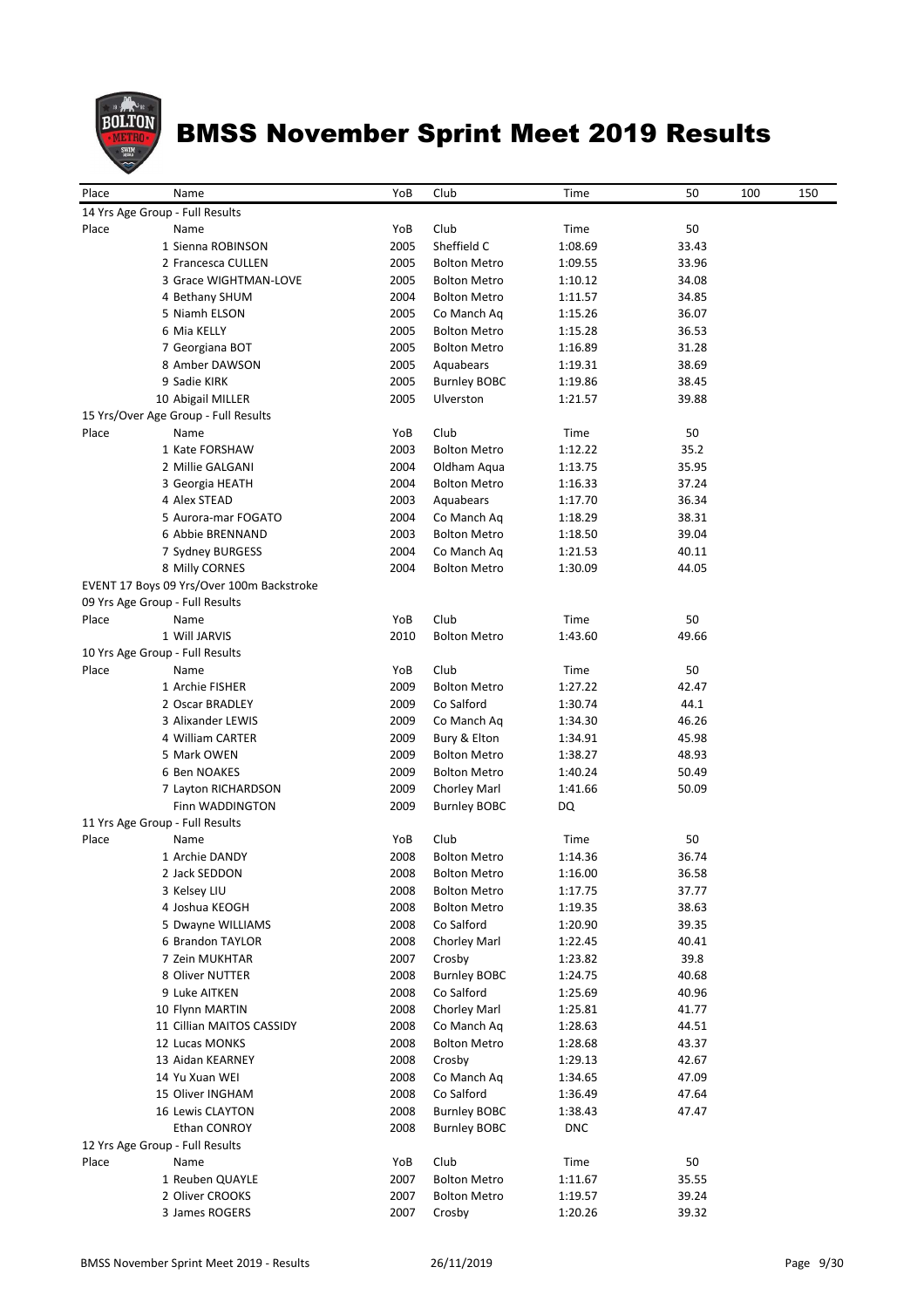

| Place | Name                                     | YoB  | Club                | Time       | 50    | 100 | 150 |
|-------|------------------------------------------|------|---------------------|------------|-------|-----|-----|
|       | 4 Theo MIDDLETON                         | 2007 | <b>Bolton Metro</b> | 1:22.74    | 40.62 |     |     |
|       | 13 Yrs Age Group - Full Results          |      |                     |            |       |     |     |
| Place | Name                                     | YoB  | Club                | Time       | 50    |     |     |
|       | 1 Mark TOMPSETT                          | 2006 | <b>Bolton Metro</b> | 1:08.52    | 33.3  |     |     |
|       | 2 Jack ASHTON                            | 2006 | <b>Bolton Metro</b> | 1:10.27    | 34.76 |     |     |
|       | 3 Oliver CARTER                          | 2006 | Bury & Elton        | 1:12.34    | 35.36 |     |     |
|       | 4 Joseph BOURNE                          | 2006 | Chorley Marl        | 1:18.75    | 39.18 |     |     |
|       | 14 Yrs Age Group - Full Results          |      |                     |            |       |     |     |
| Place | Name                                     | YoB  | Club                | Time       | 50    |     |     |
|       | 1 Fraser TRAVIS                          | 2005 | Aquabears           | 1:13.50    | 35.62 |     |     |
|       | 2 Alastair JEFFREY                       | 2005 | Co Manch Aq         | 1:13.53    | 36.26 |     |     |
|       | 3 Leo BAKER                              | 2005 | Aquabears           | 1:14.30    | 36.13 |     |     |
|       | 4 Matthew BLACKBURN                      | 2005 | Crosby              | 1:17.31    | 37.33 |     |     |
|       | Luke BATTY                               | 2005 | <b>Bolton Metro</b> | <b>DNC</b> |       |     |     |
|       | 15 Yrs/Over Age Group - Full Results     |      |                     |            |       |     |     |
| Place | Name                                     | YoB  | Club                | Time       | 50    |     |     |
|       | 1 Thomas DUXBURY                         | 2002 | <b>Bolton Metro</b> | 1:00.97    | 29.96 |     |     |
|       | 2 Gabriel TAYLOR-RIMMER                  | 2004 | <b>Bolton Metro</b> | 1:01.56    | 30.88 |     |     |
|       | 3 Tyler DELANEY                          | 2004 | Crosby              | 1:06.51    | 32.39 |     |     |
|       | 4 Joseph ARCANGELO                       | 2004 | Chorley Marl        | 1:07.52    | 33.15 |     |     |
|       | 5 Leon CALLAGHAN                         | 2003 | Co Salford          | 1:10.67    | 33.56 |     |     |
|       | EVENT 18 Girls 09 Yrs/Over 50m Freestyle |      |                     |            |       |     |     |
|       | 09 Yrs Age Group - Full Results          |      |                     |            |       |     |     |
| Place | Name                                     | YoB  | Club                | Time       |       |     |     |
|       | 1 Carey SULLIVAN                         | 2010 | Co Manch Aq         | 36.71      |       |     |     |
|       | 2 Isabella BONFIELD                      | 2010 | Co Salford          | 37.05      |       |     |     |
|       | 3 Matilda MAYO                           | 2010 | Aquabears           | 40.07      |       |     |     |
|       | 4 Bethany PLATT                          | 2010 | Aquabears           | 40.86      |       |     |     |
|       | 5 Martha MCDONALD                        | 2010 | <b>Bolton Metro</b> | 41.07      |       |     |     |
|       | 6 Jessica COPE                           | 2010 | <b>Bolton Metro</b> | 41.4       |       |     |     |
|       | 7 Isabella JONES                         | 2009 | Crosby              | 42.54      |       |     |     |
|       | 8 Amy ASCROFT                            | 2010 | Crosby              | 42.86      |       |     |     |
|       | 9 Isabelle HALL                          | 2010 | Aquabears           | 43.67      |       |     |     |
|       | 10 Ruby MCCARTHY                         | 2010 | Aquabears           | 49.12      |       |     |     |
|       | Lucie MYERSCOUGH                         | 2010 | Co Salford          | <b>DNC</b> |       |     |     |
|       | Gabriella GIBLIN                         | 2009 | Aquabears           | DQ         |       |     |     |
|       | 10 Yrs Age Group - Full Results          |      |                     |            |       |     |     |
| Place | Name                                     | YoB  | Club                | Time       |       |     |     |
|       | 1 Olivia EDGAR                           | 2009 | Chorley Marl        | 32.04      |       |     |     |
|       | 2 Maeve BUNCLARKE                        | 2009 | Crosby              | 33.76      |       |     |     |
|       | 3 Nella KOCIS                            | 2009 | Co Salford          | 33.78      |       |     |     |
|       | 4 Caitlin POSTOLACHI SUC                 | 2009 | Co Salford          | 34.29      |       |     |     |
|       | 5 Gabrielle MCCULLOCH                    | 2009 | Aquabears           | 34.48      |       |     |     |
|       | 6 Chloe KETTLE                           | 2008 | Co Salford          | 35.64      |       |     |     |
|       | 7 Ennea CHISNALL                         | 2009 | Ashton Cent         | 35.87      |       |     |     |
|       | 8 Scarlett HUTCHINSON-TH                 | 2008 | <b>Bolton Metro</b> | 36.11      |       |     |     |
|       | 8 Jessica CORDER                         | 2009 | Co Salford          | 36.11      |       |     |     |
|       | 10 Trudy DELANEY                         | 2009 | Crosby              | 36.44      |       |     |     |
|       | 11 Emelia ATKINSON                       | 2009 | Co Salford          | 37.05      |       |     |     |
|       | 12 Jasmine GOULDEN                       | 2009 | <b>Bolton Metro</b> | 37.35      |       |     |     |
|       | 13 Lucy JONES                            | 2009 | Stockport Mo        | 37.7       |       |     |     |
|       | 14 Naomi TALBOT                          | 2009 | <b>Bolton Metro</b> | 37.89      |       |     |     |
|       | 15 Jasmine ROLLE                         | 2009 | <b>Bolton Metro</b> | 38.21      |       |     |     |
|       | 16 Amber ASTON                           | 2009 | Aquabears           | 38.3       |       |     |     |
|       | 17 Amalie GOODING                        | 2009 | <b>ASKA Chester</b> | 38.4       |       |     |     |
|       | 18 Katie DEWHURST                        | 2008 | <b>Burnley BOBC</b> | 39.16      |       |     |     |
|       | 19 Sara BOT                              | 2009 | <b>Bolton Metro</b> | 39.41      |       |     |     |
|       | 20 Holly HAWORTH                         | 2008 | Chorley Marl        | 39.61      |       |     |     |
|       | 21 Aimee ROLLE                           | 2009 | <b>Bolton Metro</b> | 39.72      |       |     |     |
|       | 22 Rosie BERRY                           | 2009 | Co Salford          | 40.31      |       |     |     |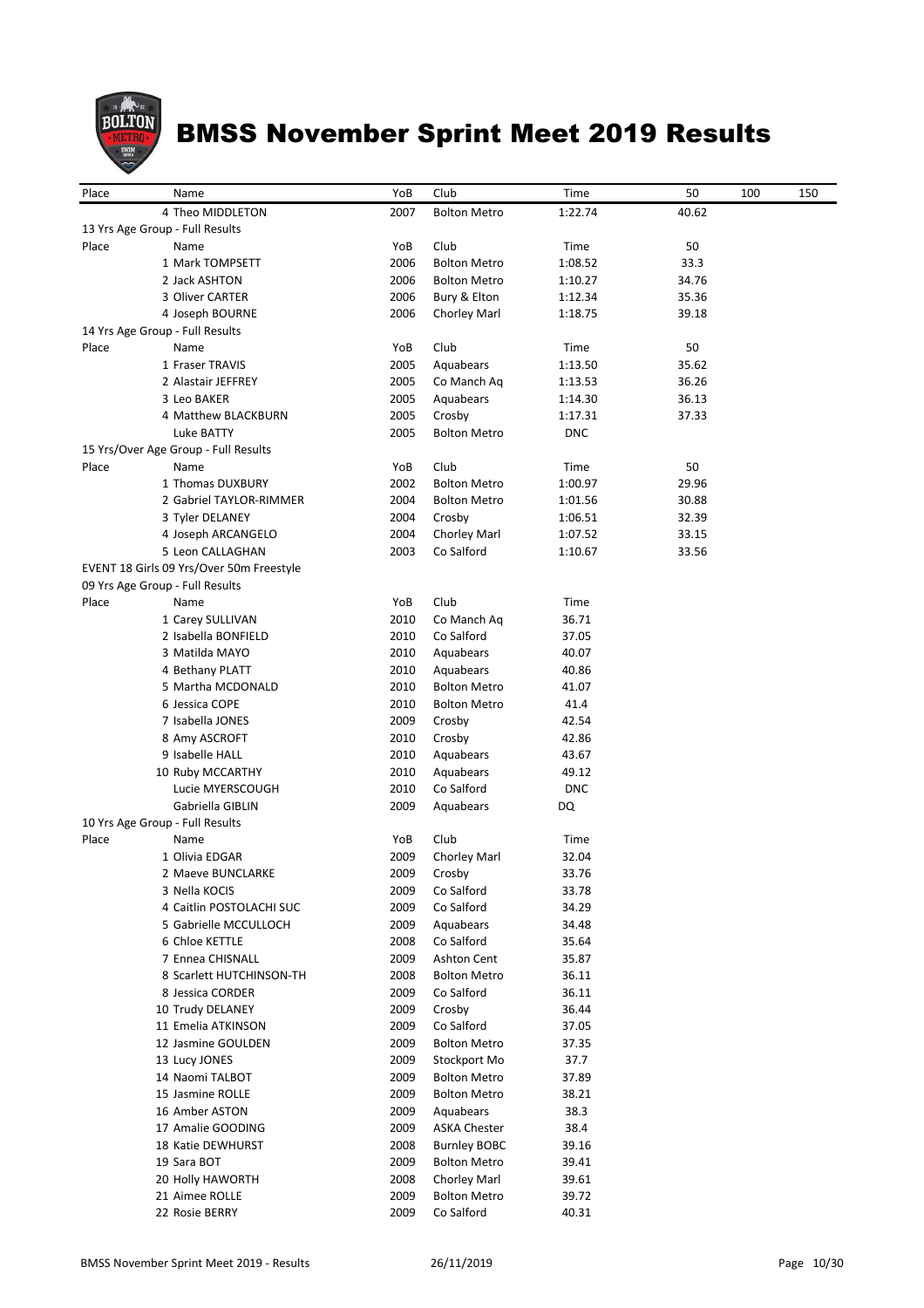

| Place | Name                                           | YoB          | Club                      | Time           | 50 | 100 | 150 |
|-------|------------------------------------------------|--------------|---------------------------|----------------|----|-----|-----|
|       | 23 Freya HANSEN                                | 2009         | Chorley Marl              | 40.51          |    |     |     |
|       | 24 Sophia NOVOSELOV                            | 2009         | Co Manch Aq               | 40.66          |    |     |     |
|       | 25 Georgia CORK                                | 2009         | <b>Bolton Metro</b>       | 40.84          |    |     |     |
|       | 26 Olivia BATE                                 | 2009         | Aquabears                 | 41.39          |    |     |     |
|       | 27 Amelia COLEMAN                              | 2009         | <b>Ashton Cent</b>        | 41.72          |    |     |     |
|       | 28 Lottie SMITH                                | 2009         | <b>Burnley BOBC</b>       | 42.2           |    |     |     |
|       | 29 Libby WOODS                                 | 2009         | Ashton Cent               | 42.26          |    |     |     |
|       | 30 Faye MCMULLAN                               | 2008         | Chorley Marl              | 42.63          |    |     |     |
|       | 31 Georgia DUFFY                               | 2009         | <b>Ashton Cent</b>        | 44.63          |    |     |     |
|       | 32 Millie DUNN                                 | 2009         | <b>Burnley BOBC</b>       | 45.05          |    |     |     |
|       | <b>Chloe DANIELS</b>                           | 2009         | <b>Bolton Metro</b>       | <b>DNC</b>     |    |     |     |
|       | Gracie-Louise POTTS                            | 2008         | Co Salford                | <b>DNC</b>     |    |     |     |
|       | Philippa CRITCHLEY                             | 2009         | Chorley Marl              | DQ             |    |     |     |
|       | 11 Yrs Age Group - Full Results                |              |                           |                |    |     |     |
| Place | Name                                           | YoB          | Club                      | Time           |    |     |     |
|       | 1 Sandra CZAJKA                                | 2008         | Co Salford                | 31.11          |    |     |     |
|       | 2 Nicole ADEYEYE<br>3 Britney MAKANGOU         | 2007<br>2007 | Co Salford<br>Co Salford  | 31.23          |    |     |     |
|       |                                                | 2008         | Co Salford                | 31.42<br>31.52 |    |     |     |
|       | 4 Libby GROVESTOCK<br>5 Grace ROWBOTHAM-KEATIN | 2008         |                           | 32.63          |    |     |     |
|       |                                                | 2008         | Co Manch Aq<br>Co Salford | 32.84          |    |     |     |
|       | 6 Emily JACKSON-SMITH<br>7 Millie GRIFFITHS    | 2008         |                           | 33.16          |    |     |     |
|       | 8 Sophia WILSON                                | 2008         | Crosby<br>Co Salford      | 33.41          |    |     |     |
|       | 9 Scarlett WOOLLEY                             | 2008         | Co Salford                | 33.82          |    |     |     |
|       | 10 Isobel HALL                                 | 2007         | Bury & Elton              | 33.86          |    |     |     |
|       | 11 Amelia CROMPTON                             | 2008         | <b>Bolton Metro</b>       | 34.53          |    |     |     |
|       | 12 Ava BOLTON                                  | 2008         | Chorley Marl              | 34.69          |    |     |     |
|       | 13 Rayne SMITH                                 | 2008         | Bury & Elton              | 35.01          |    |     |     |
|       | 14 Violet PRIESTLEY                            | 2008         | <b>Bolton Metro</b>       | 35.44          |    |     |     |
|       | 15 Ellie DONNELLAN                             | 2008         | <b>Bolton Metro</b>       | 35.74          |    |     |     |
|       | 15 Freya BROWN                                 | 2008         | Co Salford                | 35.74          |    |     |     |
|       | 17 Jessica HARRINGTON                          | 2008         | Crosby                    | 35.8           |    |     |     |
|       | 18 Emma COULSON                                | 2008         | <b>Bolton Metro</b>       | 35.99          |    |     |     |
|       | 19 Amber SIMPSON-NOON                          | 2008         | Aquabears                 | 36.39          |    |     |     |
|       | 20 Ellen TOAL                                  | 2008         | Co Manch Ag               | 37.52          |    |     |     |
|       | 21 Abigail HARRISON                            | 2008         | <b>Ashton Cent</b>        | 37.85          |    |     |     |
|       | 22 Chloe HUGHES                                | 2008         | Co Manch Aq               | 37.9           |    |     |     |
|       | 23 Millie PICKLES                              | 2008         | <b>Burnley BOBC</b>       | 38.71          |    |     |     |
|       | 24 Grace BLACKBURN                             | 2008         | Crosby                    | 38.73          |    |     |     |
|       | 25 Molly SEMPLE                                | 2007         | Bury & Elton              | 38.74          |    |     |     |
|       | 26 Poppy ODONOGHUE                             | 2008         | Ashton Cent               | 39.57          |    |     |     |
|       | 27 Amber ALLEN                                 | 2008         | Co Manch Aq               | 40.6           |    |     |     |
|       | 28 Hannah GRAHAM                               | 2008         | <b>Burnley BOBC</b>       | 44.47          |    |     |     |
|       | Olivia WONG                                    | 2008         | <b>Bolton Metro</b>       | <b>DNC</b>     |    |     |     |
|       | Matilda BRIMELOW                               | 2008         | Bury & Elton              | <b>DNC</b>     |    |     |     |
|       | 12 Yrs Age Group - Full Results                |              |                           |                |    |     |     |
| Place | Name                                           | YoB          | Club                      | Time           |    |     |     |
|       | 1 Lisa BARZAGHI                                | 2007         | <b>Bolton Metro</b>       | 27.93          |    |     |     |
|       | 2 Hannah EGIERT                                | 2007         | Co Manch Aq               | 29.77          |    |     |     |
|       | 3 Grace ROBINSON                               | 2007         | <b>Bolton Metro</b>       | 31.05          |    |     |     |
|       | 4 Grace TAYLOR                                 | 2007         | <b>Bolton Metro</b>       | 31.69          |    |     |     |
|       | 5 Megan FLANAGAN                               | 2007         | Co Salford                | 32.59          |    |     |     |
|       | 6 Chiara FELLONE                               | 2007         | Co Salford                | 32.76          |    |     |     |
|       | 7 Evie ARMSTRONG                               | 2007         | <b>Bolton Metro</b>       | 32.77          |    |     |     |
|       | 8 Emily WEST                                   | 2007         | <b>Bolton Metro</b>       | 33.08          |    |     |     |
|       | 9 Rosie NICHOLSON                              | 2007         | Co Manch Aq               | 33.81          |    |     |     |
|       | 10 Riley DU TOIT                               | 2007         | <b>Burnley BOBC</b>       | 34.17          |    |     |     |
|       | 11 Ayesha CHAUDHRY                             | 2007         | Chorley Marl              | 34.3           |    |     |     |
|       | 12 Harriet NEWTON                              | 2007         | Co Manch Aq               | 34.94          |    |     |     |
|       | 13 Emelia SPENCER                              | 2007         | <b>Burnley BOBC</b>       | 35.03          |    |     |     |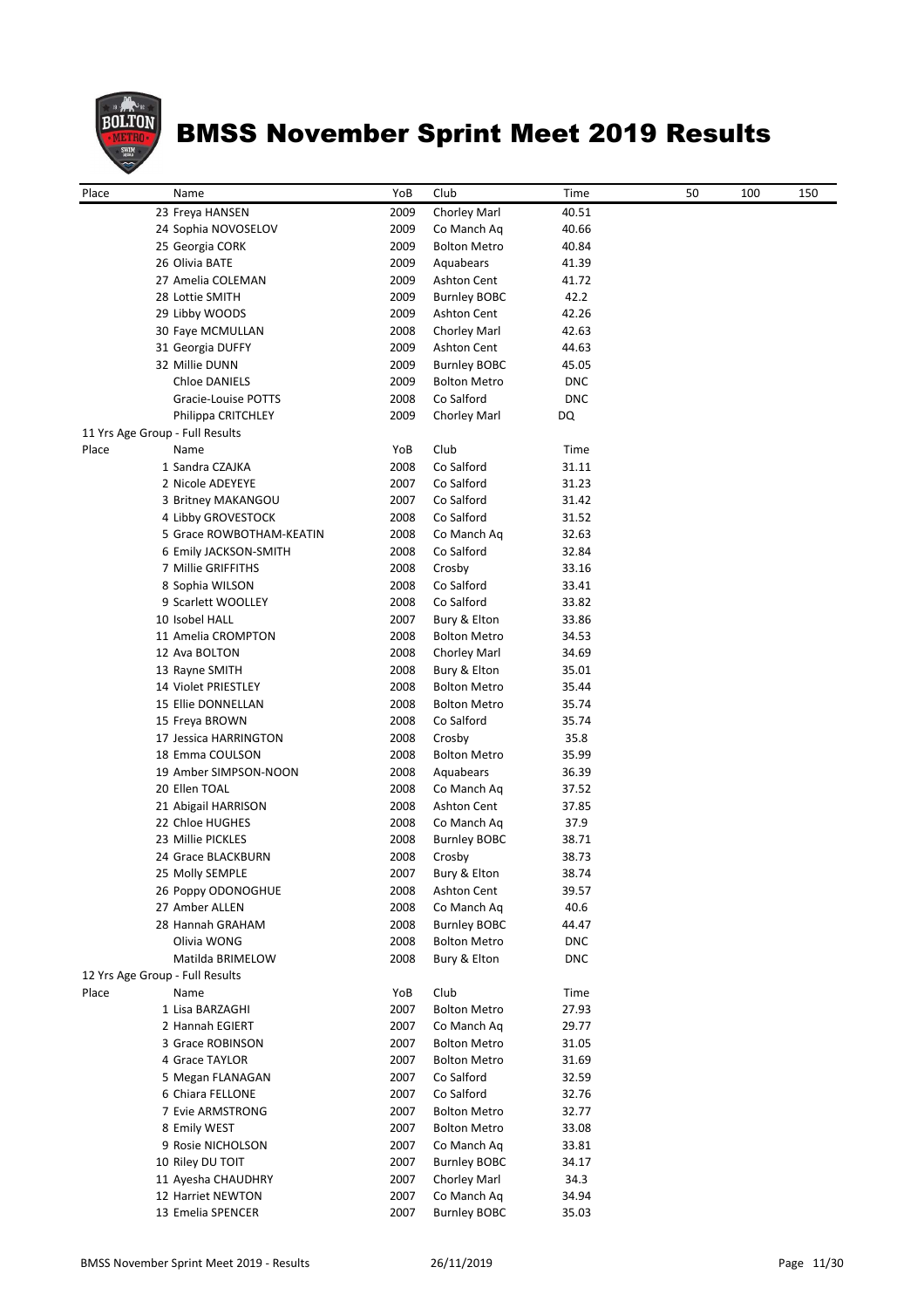

| Place | Name                                 | YoB  | Club                | Time       | 50 | 100 | 150 |
|-------|--------------------------------------|------|---------------------|------------|----|-----|-----|
|       | 14 Rae QUAYLE                        | 2007 | <b>Bolton Metro</b> | 35.41      |    |     |     |
|       | 15 Daisy HEYWOOD                     | 2007 | Chorley Marl        | 35.59      |    |     |     |
|       | 16 Kira PICKLES                      | 2007 | <b>Burnley BOBC</b> | 35.96      |    |     |     |
|       | 17 Evie ROSS                         | 2007 | <b>Burnley BOBC</b> | 36.94      |    |     |     |
|       | 18 Aoife ARMSTRONG                   | 2007 | <b>Bolton Metro</b> | 37.06      |    |     |     |
|       | <b>Ruby SWINNEY</b>                  | 2007 | <b>Bolton Metro</b> | <b>DNC</b> |    |     |     |
|       | 13 Yrs Age Group - Full Results      |      |                     |            |    |     |     |
| Place | Name                                 | YoB  | Club                | Time       |    |     |     |
|       | 1 Ellie DUXBURY                      | 2006 | Bury & Elton        | 29.42      |    |     |     |
|       | 2 Samantha HARRINGTON                | 2005 | Crosby              | 29.98      |    |     |     |
|       | 3 Hailey BALLANTYNE                  | 2005 | Fleetwood           | 30.14      |    |     |     |
|       | 4 Holly KALNS                        | 2006 | <b>Bolton Metro</b> | 30.35      |    |     |     |
|       | 5 Lily SMITH                         | 2005 | Co Manch Aq         | 30.55      |    |     |     |
|       | 6 Katie BEDFORD                      | 2005 | Chorley Marl        | 30.63      |    |     |     |
|       | 7 Grace HYDE                         | 2006 | <b>Bolton Metro</b> | 30.69      |    |     |     |
|       | 8 Amy MORRIS                         | 2006 | <b>Bolton Metro</b> | 30.93      |    |     |     |
|       | 9 Neve PRIOR                         | 2006 | <b>Bolton Metro</b> | 31.05      |    |     |     |
|       | 10 Robyn JACOBS                      | 2006 | Co Manch Aq         | 31.65      |    |     |     |
|       | 11 Lucy MCKENZIE                     | 2006 | Crosby              | 31.75      |    |     |     |
|       | 12 Zara BUTTERWORTH                  | 2006 | Aquabears           | 32.04      |    |     |     |
|       | 13 Ellegra BAILEY                    | 2006 | <b>Bolton Metro</b> | 32.2       |    |     |     |
|       | 14 Scarlett SAUNDERS                 | 2006 | Co Manch Aq         | 32.4       |    |     |     |
|       | 15 Renee HURLEY                      | 2006 | <b>Bolton Metro</b> | 32.66      |    |     |     |
|       | 16 Sorcha MCGOWAN                    | 2006 | Co Manch Ag         | 32.78      |    |     |     |
|       | 17 Ava-Renee BLEASE                  | 2006 | Co Salford          | 32.8       |    |     |     |
|       | 18 Lemoni TRURAN                     | 2006 | Chorley Marl        | 33.49      |    |     |     |
|       | 19 Georgia FINNEY                    | 2006 | <b>Bolton Metro</b> | 33.78      |    |     |     |
|       | 20 Sianna SMITH                      | 2006 | <b>Burnley BOBC</b> | 33.92      |    |     |     |
|       | 21 Emily GRAHAM                      | 2006 | Chorley Marl        | 34.17      |    |     |     |
|       | 22 Leah STEAD                        | 2005 | Aquabears           | 34.66      |    |     |     |
|       | 23 Abigail BOND                      | 2006 | Chorley Marl        | 35.08      |    |     |     |
|       | 24 Aimee ALLEN                       | 2006 | Co Manch Aq         | 36.04      |    |     |     |
|       | Sholah ROBINSON                      | 2006 | Sheffield C         | DQ         |    |     |     |
|       | 14 Yrs Age Group - Full Results      |      |                     |            |    |     |     |
| Place | Name                                 | YoB  | Club                | Time       |    |     |     |
|       | 1 Georgiana BOT                      | 2005 | <b>Bolton Metro</b> | 28.7       |    |     |     |
|       | 2 Sienna ROBINSON                    | 2005 | Sheffield C         | 28.91      |    |     |     |
|       | 3 Caitlin GIBSON                     | 2005 | Chorley Marl        | 29.45      |    |     |     |
|       | 4 Grace WIGHTMAN-LOVE                | 2005 | <b>Bolton Metro</b> | 29.75      |    |     |     |
|       | 5 Francesca CULLEN                   | 2005 | <b>Bolton Metro</b> | 30.72      |    |     |     |
|       | 6 Mia KELLY                          | 2005 | <b>Bolton Metro</b> | 31.53      |    |     |     |
|       | 7 Amber DAWSON                       | 2005 | Aquabears           | 31.84      |    |     |     |
|       | 8 Emily HARDING                      | 2005 | Aquabears           | 32.65      |    |     |     |
|       | 9 Sadie KIRK                         | 2005 | <b>Burnley BOBC</b> | 32.74      |    |     |     |
|       | 10 Ella CARTER                       | 2005 | <b>Bolton Metro</b> | 32.82      |    |     |     |
|       | 11 Olivia HARRISON                   | 2005 | Ashton Cent         | 33.3       |    |     |     |
|       | 12 Josie DELVE                       | 2005 | Chorley Marl        | 34.01      |    |     |     |
|       | 13 Amy GROVESTOCK                    | 2005 | Co Salford          | 34.78      |    |     |     |
|       | 14 Holly GIFFORD                     | 2005 | <b>ASKA Chester</b> | 34.82      |    |     |     |
|       | 15 Zuzanna FILIPIAK                  | 2005 | Aquabears           | 35.11      |    |     |     |
|       | 16 Grace TAYLOR                      | 2005 | <b>Bolton Metro</b> | 37.67      |    |     |     |
|       | Charlotte TILLEY                     | 2005 | Aquabears           | <b>DNC</b> |    |     |     |
|       | 15 Yrs/Over Age Group - Full Results |      |                     |            |    |     |     |
| Place | Name                                 | YoB  | Club                | Time       |    |     |     |
|       | 1 Georgia HEATH                      | 2004 | <b>Bolton Metro</b> | 29.48      |    |     |     |
|       | 2 Aurora-mar FOGATO                  | 2004 | Co Manch Aq         | 29.7       |    |     |     |
|       | 3 Kate FORSHAW                       | 2003 | <b>Bolton Metro</b> | 29.72      |    |     |     |
|       | 4 Karis BLAKE                        | 2004 | Co Manch Aq         | 29.97      |    |     |     |
|       | 5 Millie GALGANI                     | 2004 | Oldham Aqua         | 30.25      |    |     |     |
|       | 6 Olivia HUGHES                      | 2004 | <b>Bolton Metro</b> | 30.44      |    |     |     |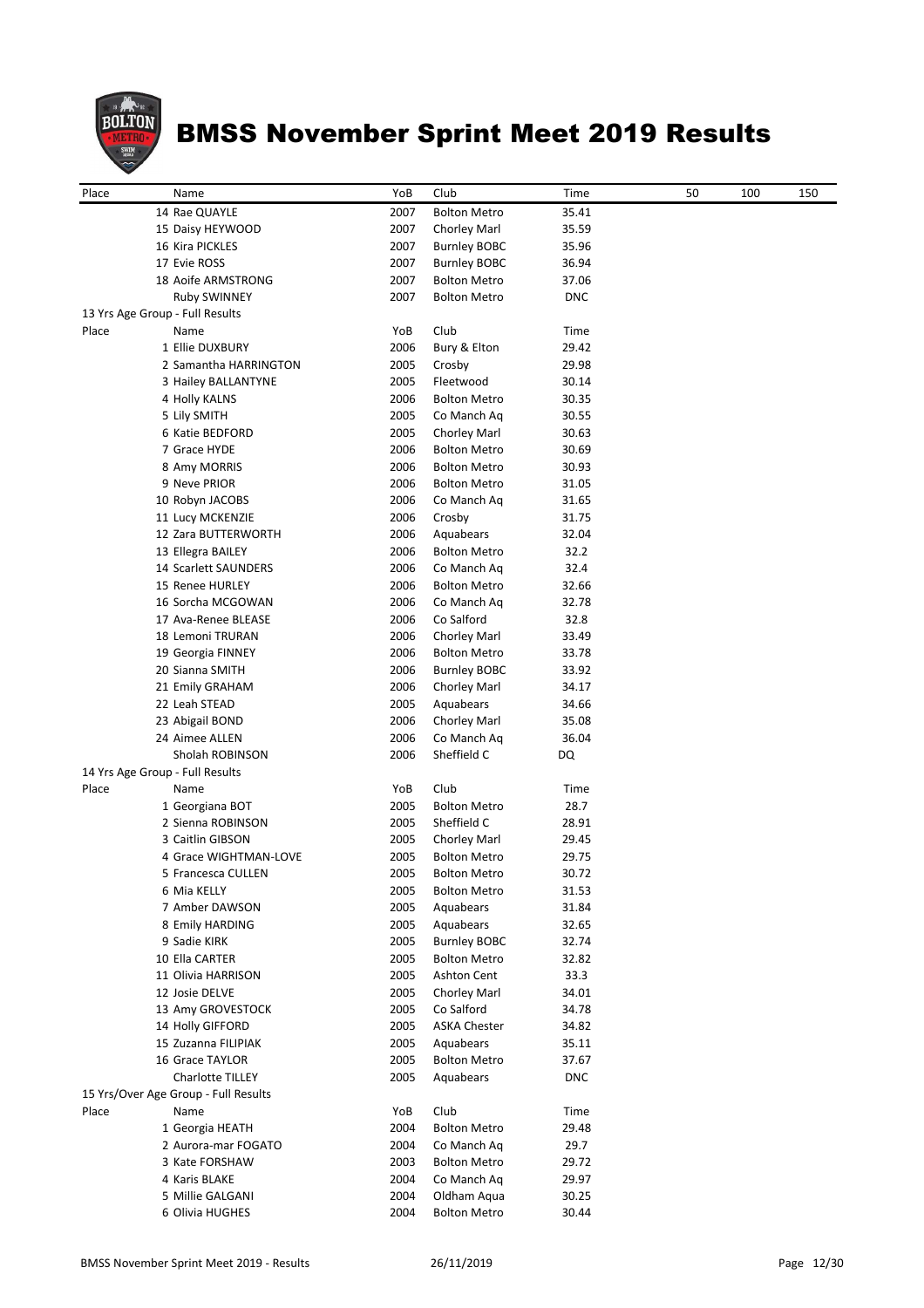

| Place |                                          | YoB  | Club                             | Time               | 50    | 100 | 150 |
|-------|------------------------------------------|------|----------------------------------|--------------------|-------|-----|-----|
|       | Name<br>7 Alex STEAD                     | 2003 |                                  |                    |       |     |     |
|       | 8 Elise SUDWORTH                         | 2003 | Aquabears<br><b>Bolton Metro</b> | 31.09<br>31.89     |       |     |     |
|       | 9 Sophie CROOKS                          | 2003 | <b>Bolton Metro</b>              | 32.2               |       |     |     |
|       | 10 Abbie BRENNAND                        | 2003 | <b>Bolton Metro</b>              | 32.27              |       |     |     |
|       | 11 Sydney BURGESS                        | 2004 | Co Manch Aq                      | 33.08              |       |     |     |
|       | 12 Louana AVISON                         | 2004 | Chorley Marl                     | 33.86              |       |     |     |
|       | EVENT 19 Boys 09 Yrs/Over 100m Freestyle |      |                                  |                    |       |     |     |
|       | 09 Yrs Age Group - Full Results          |      |                                  |                    |       |     |     |
| Place | Name                                     | YoB  | Club                             | Time               | 50    |     |     |
|       | 1 Thomas HALL                            | 2009 | Co Manch Ag                      | 1:28.67            | 41.97 |     |     |
|       | 2 Leo TALBOT                             | 2010 | <b>Bolton Metro</b>              | 1:29.77            | 42.5  |     |     |
|       | 3 Will JARVIS                            | 2010 | <b>Bolton Metro</b>              | 1:31.03            | 43.83 |     |     |
|       | 4 Kobe CRYER                             | 2010 | <b>Burnley BOBC</b>              | 2:04.27            | 58.77 |     |     |
|       | 10 Yrs Age Group - Full Results          |      |                                  |                    |       |     |     |
| Place | Name                                     | YoB  | Club                             | Time               | 50    |     |     |
|       | 1 Ryan HURLEY                            | 2009 | <b>Bolton Metro</b>              | 1:15.61            | 36.22 |     |     |
|       | 2 Archie HARWOOD                         | 2009 | <b>Ashton Cent</b>               | 1:17.93            | 37.29 |     |     |
|       | 3 Archie FISHER                          | 2009 | <b>Bolton Metro</b>              | 1:18.45            | 37.98 |     |     |
|       | 4 Mason STOCKS                           | 2009 | Aquabears                        | 1:18.50            | 37.23 |     |     |
|       | 5 Alixander LEWIS                        | 2009 | Co Manch Aq                      | 1:20.97            | 39.1  |     |     |
|       | 6 Oscar BRADLEY                          | 2009 | Co Salford                       | 1:21.52            | 38.83 |     |     |
|       | 7 Nicolas CASTINEIRA                     | 2009 | Crosby                           | 1:24.93            | 40.29 |     |     |
|       | 8 Layton RICHARDSON                      | 2009 | Chorley Marl                     | 1:28.52            | 42.91 |     |     |
|       | 9 William CARTER                         | 2009 | Bury & Elton                     | 1:29.34            | 43.47 |     |     |
|       | 10 Ben NOAKES                            | 2009 | <b>Bolton Metro</b>              | 1:29.85            | 43.44 |     |     |
|       | 11 Mark OWEN                             | 2009 | <b>Bolton Metro</b>              | 1:31.14            | 44.96 |     |     |
|       | 12 Harry ROBERTS                         | 2009 | <b>Bolton Metro</b>              | 1:32.77            | 43.19 |     |     |
|       | 13 Finn WADDINGTON                       | 2009 | <b>Burnley BOBC</b>              | 1:48.37            | 47.56 |     |     |
|       | George MARSHALL                          | 2008 | Crosby                           | <b>DNC</b>         |       |     |     |
|       | 11 Yrs Age Group - Full Results          |      |                                  |                    |       |     |     |
| Place | Name                                     | YoB  | Club                             | Time               | 50    |     |     |
|       | 1 Kelsey LIU                             | 2008 | <b>Bolton Metro</b>              | 1:05.11            | 31.29 |     |     |
|       | 2 Archie DANDY                           | 2008 | <b>Bolton Metro</b>              | 1:05.34            | 31.27 |     |     |
|       | 3 Ethan KELLY                            | 2008 | Crosby                           | 1:07.95            | 33.79 |     |     |
|       | 4 Joshua KEOGH                           | 2008 | <b>Bolton Metro</b>              | 1:09.73            | 33.11 |     |     |
|       | 5 Jack SEDDON                            | 2008 | <b>Bolton Metro</b>              | 1:09.87            | 34.18 |     |     |
|       | 6 Steven MCKENZIE                        | 2008 | Crosby                           | 1:12.09            | 34.77 |     |     |
|       | 7 Christopher FOGATO                     | 2008 | Co Manch Aq                      | 1:12.25            | 35.11 |     |     |
|       | 8 Dwayne WILLIAMS                        | 2008 | Co Salford                       | 1:12.52            | 35.14 |     |     |
|       | 9 Brandon TAYLOR                         | 2008 | Chorley Marl                     | 1:12.59            | 35.31 |     |     |
|       | 10 Devon FURNEAUX-KNIGHT                 | 2008 | Co Salford                       | 1:13.50            | 36.24 |     |     |
|       | 11 Cillian MAITOS CASSIDY                | 2008 | Co Manch Aq                      | 1:13.75            | 36.3  |     |     |
|       | 12 Luke AITKEN                           | 2008 | Co Salford                       | 1:16.42            | 35.62 |     |     |
|       | 13 Danial BAFI                           | 2008 | Co Manch Aq                      | 1:17.28            | 37.31 |     |     |
|       | 14 Benjamin ROSS                         | 2008 | Co Salford                       | 1:17.54            | 37.44 |     |     |
|       | 15 Oliver NUTTER                         | 2008 | <b>Burnley BOBC</b>              | 1:17.97            | 36.67 |     |     |
|       | 16 Flynn BUCKLEY                         | 2008 | Co Manch Aq                      | 1:18.10            | 37.82 |     |     |
|       | 17 Oscar DONNELLY                        | 2008 | Crosby                           | 1:21.23            | 38.66 |     |     |
|       | 18 Aidan KEARNEY                         | 2008 | Crosby                           | 1:22.35            | 39.84 |     |     |
|       | 19 Oliver INGHAM                         | 2008 | Co Salford                       | 1:24.24            | 39.52 |     |     |
|       | 20 Yu Xuan WEI                           | 2008 | Co Manch Aq                      | 1:25.80            | 41.55 |     |     |
|       | 21 Lewis CLAYTON                         | 2008 | <b>Burnley BOBC</b>              | 1:28.52            | 42.01 |     |     |
|       | 22 Dylan MARSHALL                        | 2008 | Crosby                           | 1:28.96            | 44.59 |     |     |
|       | Jacob WALLACE                            | 2008 | Crosby                           | <b>DNC</b>         |       |     |     |
|       |                                          |      |                                  |                    |       |     |     |
| Place | 12 Yrs Age Group - Full Results<br>Name  | YoB  | Club                             |                    | 50    |     |     |
|       | 1 Reuben QUAYLE                          | 2007 | <b>Bolton Metro</b>              | Time               | 33.04 |     |     |
|       | 2 Callum MONGAN                          | 2007 | Aquabears                        | 1:07.83<br>1:10.06 | 33.73 |     |     |
|       | 3 Casey DELANEY                          | 2007 | Crosby                           | 1:10.07            | 33.41 |     |     |
|       | 4 Eli BUCKLEY                            | 2007 | Ramsbottom                       | 1:11.51            | 33.82 |     |     |
|       |                                          |      |                                  |                    |       |     |     |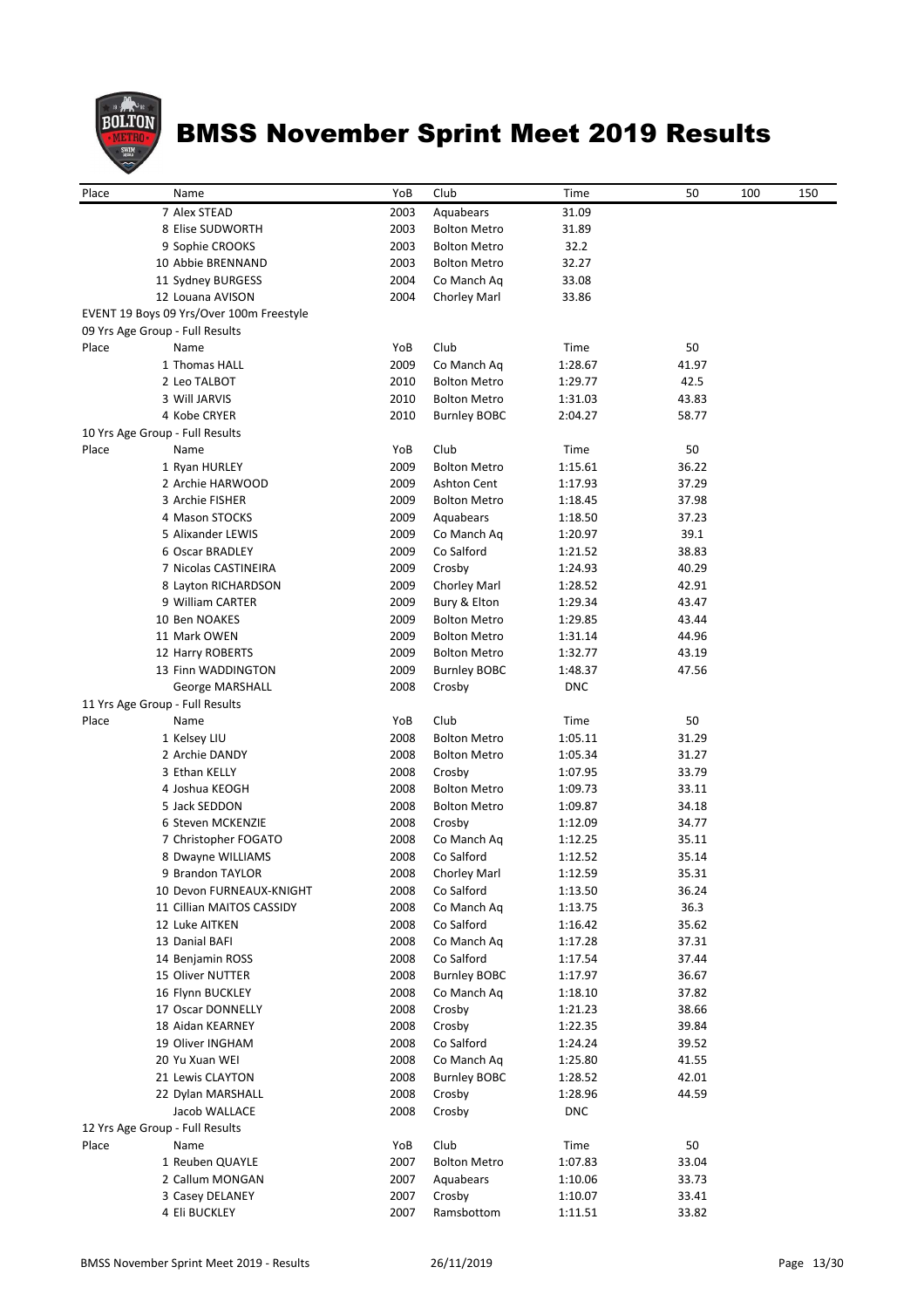

| Place | Name                                 | YoB  | Club                | Time       | 50    | 100 | 150 |
|-------|--------------------------------------|------|---------------------|------------|-------|-----|-----|
|       | 5 Samuel LITTLE                      | 2007 | Co Manch Aq         | 1:12.80    | 35.48 |     |     |
|       | 6 Theo MIDDLETON                     | 2007 | <b>Bolton Metro</b> | 1:12.99    | 35.41 |     |     |
|       | 7 Luke MARTIN                        | 2007 | <b>Bolton Metro</b> | 1:13.89    | 35.69 |     |     |
|       | 8 Dean JARVIS                        | 2007 | <b>Bolton Metro</b> | 1:14.71    | 37.26 |     |     |
|       | 13 Yrs Age Group - Full Results      |      |                     |            |       |     |     |
| Place | Name                                 | YoB  | Club                | Time       | 50    |     |     |
|       | 1 Jack ASHTON                        | 2006 | <b>Bolton Metro</b> | 1:03.39    | 30.41 |     |     |
|       | 2 Mark TOMPSETT                      | 2006 | <b>Bolton Metro</b> | 1:03.97    | 30.42 |     |     |
|       | 3 Oliver CARTER                      | 2006 | Bury & Elton        | 1:06.03    | 31.24 |     |     |
|       | 4 Ewan WEAVER                        | 2006 | Aquabears           | 1:06.72    | 32.68 |     |     |
|       | 5 Theo CLYNE                         | 2005 | Co Salford          | 1:08.29    | 32.42 |     |     |
|       | 6 Joseph BOURNE                      | 2006 | Chorley Marl        | 1:08.41    | 35.98 |     |     |
|       | Ethan WALLACE                        | 2006 | Crosby              | <b>DNC</b> |       |     |     |
|       | 14 Yrs Age Group - Full Results      |      |                     |            |       |     |     |
| Place | Name                                 | YoB  | Club                | Time       | 50    |     |     |
|       | 1 Lewis WONG                         | 2005 | <b>Bolton Metro</b> | 1:00.23    | 28.88 |     |     |
|       | 2 Leo BAKER                          | 2005 | Aquabears           | 1:03.88    | 31.09 |     |     |
|       | 3 Kyle DURAND                        | 2005 | Aquabears           | 1:08.66    | 33.16 |     |     |
|       | 4 Adam BOUKHCHEM                     | 2005 | Co Manch Ag         | 1:15.30    | 35.92 |     |     |
|       | Luke BATTY                           | 2005 | <b>Bolton Metro</b> | <b>DNC</b> |       |     |     |
|       | 15 Yrs/Over Age Group - Full Results |      |                     |            |       |     |     |
| Place | Name                                 | YoB  | Club                | Time       | 50    |     |     |
|       | 1 Gabriel TAYLOR-RIMMER              | 2004 | <b>Bolton Metro</b> | 57.75      | 29.05 |     |     |
|       | 2 Joshua KING                        | 2004 | <b>Bolton Metro</b> | 57.85      | 28.39 |     |     |
|       | 3 Joseph ARCANGELO                   | 2004 | Chorley Marl        | 59.61      | 28.98 |     |     |
|       | 4 Tyler DELANEY                      | 2004 | Crosby              | 1:00.19    | 29.28 |     |     |
|       | 5 Leon CALLAGHAN                     | 2003 | Co Salford          | 1:01.71    | 29.6  |     |     |
|       | 6 James ROSS                         | 2004 | Co Salford          | 1:02.75    | 30.54 |     |     |
|       | 7 Scott PAYNTER                      | 2003 | <b>Bolton Metro</b> | 1:02.97    | 30.75 |     |     |
|       | 8 Joseph CAMERON-MANSOUR             | 2004 | Crosby              | 1:04.21    | 31.03 |     |     |
|       | 9 Jed BUCKLEY                        | 2003 | Ramsbottom          | 1:04.86    | 29.74 |     |     |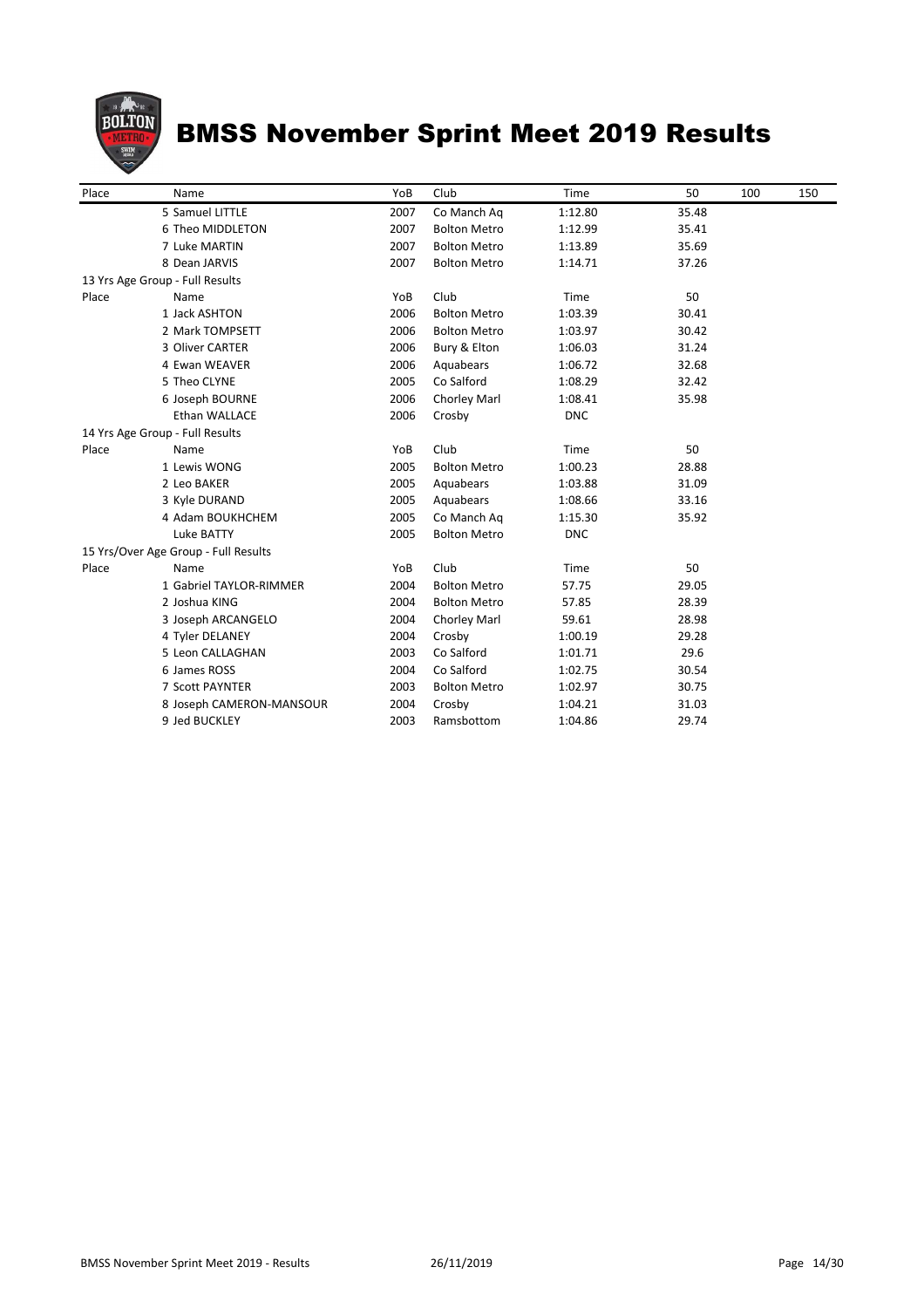

| Place            | Name                                                                 | YoB   | Club                | Time    | 50         | 100     | 150     |
|------------------|----------------------------------------------------------------------|-------|---------------------|---------|------------|---------|---------|
| <b>Session 2</b> |                                                                      |       |                     |         |            |         |         |
|                  |                                                                      |       |                     |         |            |         |         |
|                  | EVENT 20 Boys 11 Yrs/Over 200m IM<br>11 Yrs Age Group - Full Results |       |                     |         |            |         |         |
| Place            | Name                                                                 | YoB   | Club                | Time    | 50         | 100     | 150     |
|                  | 1 Archie DANDY                                                       | 2008  | <b>Bolton Metro</b> | 2:38.61 | 33.93      | 1:14.41 | 2:03.29 |
|                  | 2 Kelsey LIU                                                         | 2008  | <b>Bolton Metro</b> | 2:45.76 | 35.92      | 1:18.83 | 2:11.36 |
|                  | 3 Jack SEDDON                                                        | 2008  | <b>Bolton Metro</b> | 2:49.29 | 40.86      | 1:20.84 | 2:13.97 |
|                  | 4 Joshua KEOGH                                                       | 2008  | <b>Bolton Metro</b> | 2:52.75 | 38.95      | 1:21.59 | 2:15.50 |
|                  | 5 Dwayne WILLIAMS                                                    | 2008  | Co Salford          | 2:54.45 | 37.27      | 1:20.90 | 2:15.20 |
|                  | 6 Zein MUKHTAR                                                       | 2007  | Crosby              | 2:57.65 | 40.3       | 1:27.10 | 2:19.07 |
|                  | 7 Luke AITKEN                                                        | 2008  | Co Salford          | 2:58.99 | 39.76      | 1:24.85 | 2:15.50 |
|                  | 8 Benjamin ROSS                                                      | 2008  | Co Salford          | 3:09.56 | 43.94      | 1:33.47 | 2:29.48 |
|                  | 9 Flynn MARTIN                                                       | 2008  | Chorley Marl        | 3:10.83 | 46.68      | 1:33.93 | 2:29.90 |
|                  | 10 Danial BAFI                                                       | 2008  | Co Manch Aq         | 3:12.28 | 42.42      | 1:34.32 | 2:32.38 |
|                  | 11 Alexander ROWE                                                    | 2008  | Co Manch Aq         | 3:22.77 | 49.2       | 1:37.80 | 2:34.86 |
|                  | Luke ATKINSON                                                        | 2008  | Co Salford          | DQ      |            |         |         |
|                  | 12 Yrs Age Group - Full Results                                      |       |                     |         |            |         |         |
| Place            | Name                                                                 | YoB   | Club                | Time    | 50         | 100     | 150     |
|                  | 1 Oliver CROOKS                                                      | 2007  | <b>Bolton Metro</b> | 2:40.31 | 35.02      | 1:18.67 | 2:05.11 |
|                  | 2 Callum MONGAN                                                      | 2007  | Aquabears           | 2:49.45 | 37.65      | 1:20.50 | 2:11.10 |
|                  | 3 Samuel LITTLE                                                      | 2007  | Co Manch Ag         | 2:54.29 | 39.62      | 1:27.85 | 2:16.48 |
|                  | 4 Theo MIDDLETON                                                     | 2007  | <b>Bolton Metro</b> | 2:58.56 | 42.14      | 1:27.26 | 2:21.50 |
|                  | 5 Samuel STOUT                                                       | 2007  | Co Salford          | 3:02.95 | 40.98      | 1:30.27 | 2:23.20 |
| Place            | 13 Yrs Age Group - Full Results                                      | YoB   | Club                | Time    |            | 100     | 150     |
|                  | Name<br>1 Jack ASHTON                                                | 2006  | <b>Bolton Metro</b> | 2:31.06 | 50<br>34.1 | 1:11.54 | 1:57.21 |
|                  | 2 Ewan WEAVER                                                        | 2006  | Aquabears           | 2:43.94 | 34.3       | 1:18.38 | 2:03.74 |
|                  | 3 Joseph BOURNE                                                      | 2006  | Chorley Marl        | 2:56.83 | 38.46      | 1:23.14 | 2:19.65 |
|                  | <b>Mark TOMPSETT</b>                                                 | 2006  | <b>Bolton Metro</b> | DQ      |            |         |         |
|                  | 14 Yrs Age Group - Full Results                                      |       |                     |         |            |         |         |
| Place            | Name                                                                 | YoB   | Club                | Time    | 50         | 100     | 150     |
|                  | 1 Lewis WOOD                                                         | 2005  | Co Salford          | 2:35.06 | 32.16      | 1:12.21 | 2:00.40 |
|                  | 2 Leo BAKER                                                          | 2005  | Aquabears           | 2:42.78 | 35.09      | 1:15.43 | 2:06.28 |
|                  | 15 Yrs/Over Age Group - Full Results                                 |       |                     |         |            |         |         |
| Place            | Name                                                                 | YoB   | Club                | Time    | 50         | 100     | 150     |
|                  | 1 Samuel ATKINSON                                                    | 20097 | <b>Bolton Metro</b> | 2:10.97 | 28.27      | 1:01.26 | 1:40.62 |
|                  | 2 Thomas DUXBURY                                                     | 2002  | <b>Bolton Metro</b> | 2:18.48 | 29.6       | 1:04.57 | 1:45.22 |
|                  | 3 Joshua KING                                                        | 2004  | <b>Bolton Metro</b> | 2:21.31 | 30.82      | 1:08.12 | 1:49.27 |
|                  | 4 James ROSS                                                         | 2004  | Co Salford          | 2:29.85 | 32.31      | 1:10.75 | 1:56.40 |
|                  | 5 Tyler DELANEY                                                      | 2004  | Crosby              | 2:38.58 | 33.8       | 1:12.39 | 2:03.36 |
|                  | EVENT 21 Girls 09 Yrs/Over 100m IM                                   |       |                     |         |            |         |         |
|                  | 09 Yrs Age Group - Full Results                                      |       |                     |         |            |         |         |
| Place            | Name                                                                 | YoB   | Club                | Time    |            |         |         |
|                  | 1 Isabella JONES                                                     | 2009  | Crosby              | 1:37.38 |            |         |         |
|                  | 2 Martha MCDONALD                                                    | 2010  | <b>Bolton Metro</b> | 1:44.46 |            |         |         |
|                  | 3 Jessica COPE                                                       | 2010  | Bolton Metro        | 1:48.76 |            |         |         |
|                  | Carey SULLIVAN                                                       | 2010  | Co Manch Aq         | DQ      |            |         |         |
| Place            | 10 Yrs Age Group - Full Results<br>Name                              | YoB   | Club                | Time    |            |         |         |
|                  | 1 Gabrielle MCCULLOCH                                                | 2009  | Aquabears           | 1:20.88 |            |         |         |
|                  | 2 Olivia EDGAR                                                       | 2009  | Chorley Marl        | 1:24.28 |            |         |         |
|                  | 3 Scarlett HUTCHINSON-TH                                             | 2008  | <b>Bolton Metro</b> | 1:27.78 |            |         |         |
|                  | 4 Chloe KETTLE                                                       | 2008  | Co Salford          | 1:30.80 |            |         |         |
|                  | 5 Annabel ELLIOTT                                                    | 2009  | Stockport Mo        | 1:31.25 |            |         |         |
|                  | 6 Ennea CHISNALL                                                     | 2009  | <b>Ashton Cent</b>  | 1:32.16 |            |         |         |
|                  | 7 Amber ASTON                                                        | 2009  | Aquabears           | 1:33.18 |            |         |         |
|                  | 8 Lucy JONES                                                         | 2009  | Stockport Mo        | 1:33.68 |            |         |         |
|                  | 9 Jasmine ROLLE                                                      | 2009  | <b>Bolton Metro</b> | 1:34.49 |            |         |         |
|                  | 10 Jasmine GOULDEN                                                   | 2009  | <b>Bolton Metro</b> | 1:35.48 |            |         |         |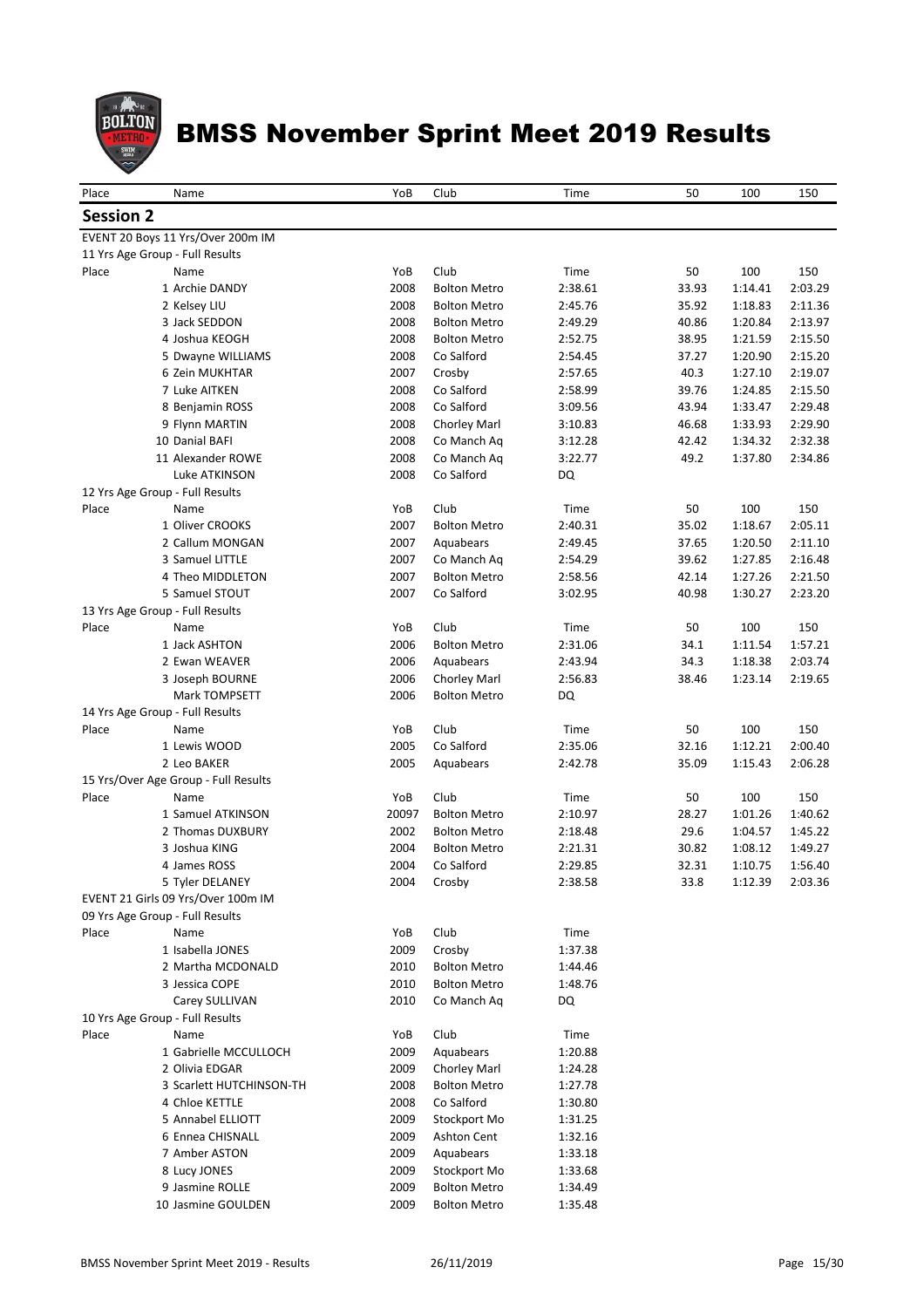

| Place | Name                            | YoB  | Club                | Time       | 50 | 100 | 150 |
|-------|---------------------------------|------|---------------------|------------|----|-----|-----|
|       | 11 Katie DEWHURST               | 2008 | <b>Burnley BOBC</b> | 1:37.71    |    |     |     |
|       | 12 Sophia NOVOSELOV             | 2009 | Co Manch Aq         | 1:37.75    |    |     |     |
|       | 13 Emelia ATKINSON              | 2009 | Co Salford          | 1:37.76    |    |     |     |
|       | 14 Holly HAWORTH                | 2008 | Chorley Marl        | 1:38.74    |    |     |     |
|       | 15 Victoria NOVOSELOV           | 2009 | Co Manch Ag         | 1:38.78    |    |     |     |
|       | 15 Trudy DELANEY                | 2009 | Crosby              | 1:38.78    |    |     |     |
|       | 17 Aimee ROLLE                  | 2009 | <b>Bolton Metro</b> | 1:39.37    |    |     |     |
|       | 18 Naomi TALBOT                 | 2009 | <b>Bolton Metro</b> | 1:41.16    |    |     |     |
|       | 19 Georgia CORK                 | 2009 | <b>Bolton Metro</b> | 1:41.38    |    |     |     |
|       | 20 Freya HANSEN                 | 2009 | Chorley Marl        | 1:42.80    |    |     |     |
|       | 21 Faye MCMULLAN                | 2008 | Chorley Marl        | 1:48.21    |    |     |     |
|       | 22 Olivia BATE                  | 2009 | Aquabears           | 1:53.70    |    |     |     |
|       | <b>Chloe DANIELS</b>            | 2009 | <b>Bolton Metro</b> | <b>DNC</b> |    |     |     |
|       | 11 Yrs Age Group - Full Results |      |                     |            |    |     |     |
| Place | Name                            | YoB  | Club                | Time       |    |     |     |
|       | 1 Sandra CZAJKA                 | 2008 | Co Salford          | 1:18.59    |    |     |     |
|       | 2 Britney MAKANGOU              | 2007 | Co Salford          | 1:19.65    |    |     |     |
|       | 3 Aster MCCANN                  | 2008 | <b>ASKA Chester</b> | 1:20.94    |    |     |     |
|       | 4 Libby GROVESTOCK              | 2008 | Co Salford          | 1:21.29    |    |     |     |
|       | 5 Nicole ADEYEYE                | 2007 | Co Salford          | 1:24.88    |    |     |     |
|       | 6 Scarlett WOOLLEY              | 2008 | Co Salford          | 1:25.64    |    |     |     |
|       | 7 Isobel HALL                   | 2007 | Bury & Elton        | 1:26.74    |    |     |     |
|       | 8 Millie GRIFFITHS              | 2008 | Crosby              | 1:27.70    |    |     |     |
|       | 9 Rayne SMITH                   | 2008 | Bury & Elton        | 1:29.03    |    |     |     |
|       | 10 Amber SIMPSON-NOON           | 2008 | Aquabears           | 1:31.78    |    |     |     |
|       | 11 Ellen TOAL                   | 2008 | Co Manch Aq         | 1:32.99    |    |     |     |
|       | 12 Ellie DONNELLAN              | 2008 | <b>Bolton Metro</b> | 1:33.49    |    |     |     |
|       | 13 Hannah GRAHAM                | 2008 | <b>Burnley BOBC</b> | 1:49.01    |    |     |     |
|       | Emily JACKSON-SMITH             | 2008 | Co Salford          | DQ         |    |     |     |
|       | Grace BLACKBURN                 | 2008 |                     | DQ         |    |     |     |
|       |                                 |      | Crosby              |            |    |     |     |
|       | 12 Yrs Age Group - Full Results |      |                     |            |    |     |     |
| Place | Name                            | YoB  | Club                | Time       |    |     |     |
|       | 1 Lydia SWINDELL                | 2007 | Ashton Cent         | 1:13.89    |    |     |     |
|       | 2 Hannah EGIERT                 | 2007 | Co Manch Aq         | 1:16.81    |    |     |     |
|       | 3 Ava-Violet JONES              | 2007 | Chase               | 1:20.37    |    |     |     |
|       | 4 Grace ROBINSON                | 2007 | <b>Bolton Metro</b> | 1:21.17    |    |     |     |
|       | 5 Daisy HEYWOOD                 | 2007 | <b>Chorley Marl</b> | 1:24.92    |    |     |     |
|       | 6 Emily WEST                    | 2007 | <b>Bolton Metro</b> | 1:26.55    |    |     |     |
|       | 7 Emelia SPENCER                | 2007 | <b>Burnley BOBC</b> | 1:26.61    |    |     |     |
|       | 8 Evie ARMSTRONG                | 2007 | <b>Bolton Metro</b> | 1:27.21    |    |     |     |
|       | 9 Kira PICKLES                  | 2007 | <b>Burnley BOBC</b> | 1:32.05    |    |     |     |
|       | 10 Aoife ARMSTRONG              | 2007 | <b>Bolton Metro</b> | 1:34.91    |    |     |     |
|       | <b>Ruby SWINNEY</b>             | 2007 | <b>Bolton Metro</b> | <b>DNC</b> |    |     |     |
|       | Cassie DUNN                     | 2007 | <b>Burnley BOBC</b> | DQ         |    |     |     |
|       | 13 Yrs Age Group - Full Results |      |                     |            |    |     |     |
| Place | Name                            | YoB  | Club                | Time       |    |     |     |
|       | 1 Neve PRIOR                    | 2006 | <b>Bolton Metro</b> | 1:16.84    |    |     |     |
|       | 2 Sholah ROBINSON               | 2006 | Sheffield C         | 1:16.87    |    |     |     |
|       | 3 Ellie DUXBURY                 | 2006 | Bury & Elton        | 1:17.31    |    |     |     |
|       | 4 Katie BEDFORD                 | 2005 | Chorley Marl        | 1:18.85    |    |     |     |
|       | 5 Ava-Renee BLEASE              | 2006 | Co Salford          | 1:20.80    |    |     |     |
|       | 6 Gracie DYSON                  | 2006 | Chorley Marl        | 1:23.66    |    |     |     |
|       | 7 Sorcha MCGOWAN                | 2006 | Co Manch Aq         | 1:24.94    |    |     |     |
|       | 8 Charley COOPER                | 2006 | <b>Bolton Metro</b> | 1:25.85    |    |     |     |
|       | 9 Renee HURLEY                  | 2006 | <b>Bolton Metro</b> | 1:27.46    |    |     |     |
|       | 10 Abigail BOND                 | 2006 | Chorley Marl        | 1:30.49    |    |     |     |
|       | 14 Yrs Age Group - Full Results |      |                     |            |    |     |     |
| Place | Name                            | YoB  | Club                | Time       |    |     |     |
|       | 1 Sienna ROBINSON               | 2005 | Sheffield C         | 1:08.90    |    |     |     |
|       | 2 Francesca CULLEN              | 2005 | <b>Bolton Metro</b> | 1:13.30    |    |     |     |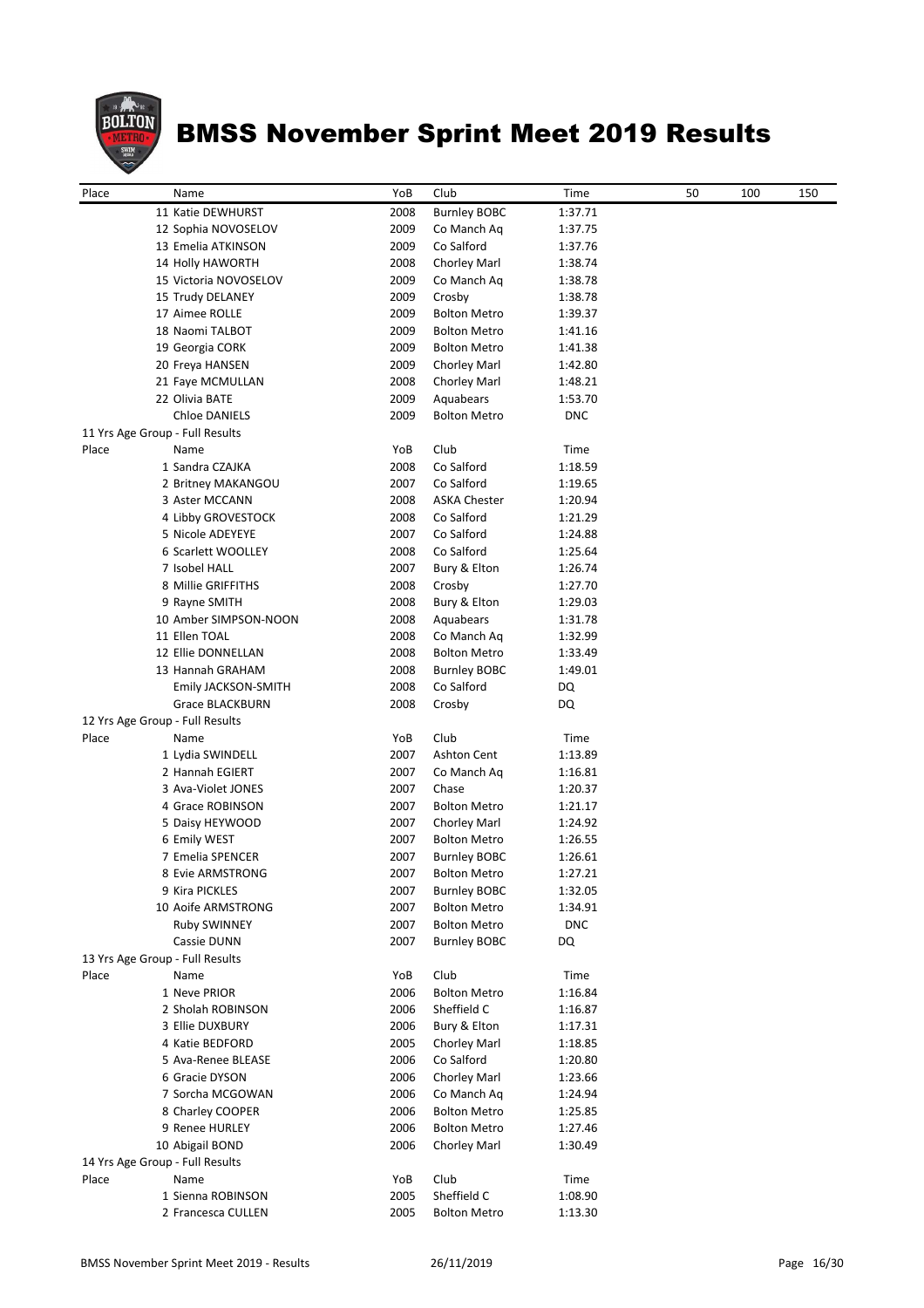

| Co Salford<br>3 Amy GROVESTOCK<br>2005<br>1:13.82<br>2005<br>Aquabears<br>1:21.54<br>4 Emily HARDING<br>5 Josie DELVE<br>2005<br>Chorley Marl<br>1:27.92<br>6 Grace TAYLOR<br>2005<br><b>Bolton Metro</b><br>1:35.76<br>Charlotte TILLEY<br>2005<br>Aquabears<br><b>DNC</b><br>15 Yrs/Over Age Group - Full Results<br>Club<br>YoB<br>Time<br>Name<br>2004<br><b>Bolton Metro</b><br>1:11.45<br>1 Georgia HEATH<br>2 Sophie CROOKS<br>2003<br><b>Bolton Metro</b><br>1:18.64<br>2004<br>3 Sydney BURGESS<br>Co Manch Aq<br>1:22.01<br>EVENT 22 Boys 09 Yrs/Over 50m Backstroke<br>09 Yrs Age Group - Full Results<br>YoB<br>Club<br>Time<br>Name<br>1 Leo TALBOT<br>2010<br><b>Bolton Metro</b><br>46.65<br>2010<br>2 Liam SMITH<br>Ashton Cent<br>46.7<br>3 Thomas HALL<br>2009<br>Co Manch Aq<br>47.09<br>4 Will JARVIS<br>2010<br><b>Bolton Metro</b><br>48.23<br>5 Joshua ASHCROFT<br>2010<br>50.98<br>Crosby<br>6 Kobe CRYER<br>2010<br><b>Burnley BOBC</b><br>1:00.60<br>Sheffield C<br>7 Axel ROBINSON<br>2010<br>1:00.78<br>10 Yrs Age Group - Full Results<br>Club<br>Name<br>YoB<br>Time<br>2009<br>Aquabears<br>39.53<br>1 Mason STOCKS<br>2 William CAHILL<br>2008<br>Co Salford<br>41.16<br>2009<br><b>Bolton Metro</b><br>3 Archie FISHER<br>41.69<br>4 William CARTER<br>2009<br>Bury & Elton<br>42.78<br>2009<br>43.05<br>5 Finley ARNOLD<br>Crosby<br>2009<br>Co Salford<br>6 Oscar BRADLEY<br>43.32<br>2009<br>7 Louis MONGAN<br>Aquabears<br>44.26<br>2009<br><b>Bolton Metro</b><br>44.85<br>8 Ryan HURLEY<br>9 Alixander LEWIS<br>2009<br>45.8<br>Co Manch Aq<br>2009<br>46.76<br>10 Layton RICHARDSON<br>Chorley Marl<br>2008<br>Bury & Elton<br>11 Bobby-James SHAW<br>46.91<br>12 Ben NOAKES<br>2009<br><b>Bolton Metro</b><br>47.17<br>2009<br>13 Harry ROBERTS<br><b>Bolton Metro</b><br>50.34<br>2009<br>14 Finn WADDINGTON<br><b>Burnley BOBC</b><br>51.69<br>11 Yrs Age Group - Full Results<br>Club<br>Place<br>Name<br>YoB<br>Time<br>2008<br>35.16<br>1 Archie DANDY<br><b>Bolton Metro</b><br>35.83<br>2 Jack SEDDON<br>2008<br><b>Bolton Metro</b><br>3 Kelsey LIU<br>2008<br>36.31<br><b>Bolton Metro</b><br>2008<br>37.5<br>4 Joshua KEOGH<br><b>Bolton Metro</b><br>2008<br>Co Salford<br>5 Dwayne WILLIAMS<br>38.43<br>6 Brandon TAYLOR<br>2008<br>Chorley Marl<br>39.07<br>7 Christopher FOGATO<br>2008<br>Co Manch Aq<br>39.38<br>2008<br>8 Oliver NUTTER<br><b>Burnley BOBC</b><br>39.51<br>9 Zein MUKHTAR<br>2007<br>Crosby<br>39.66<br>2008<br><b>Bolton Metro</b><br>40.36<br>10 Lucas MONKS<br>2008<br>Co Salford<br>11 Luke AITKEN<br>40.47<br>2007<br>Chorley Marl<br>12 Flynn MORRIS<br>41.21<br>13 Cillian MAITOS CASSIDY<br>2008<br>Co Manch Ag<br>41.46<br>2008<br>Co Salford<br>14 Luke ATKINSON<br>41.57<br>2008<br>Crosby<br>41.78<br>15 Aidan KEARNEY<br>Bury & Elton<br>16 Elliott POPELIER<br>2008<br>44.41<br>17 Yu Xuan WEI<br>2008<br>Co Manch Aq<br>45.04<br>18 Oliver INGHAM<br>2008<br>Co Salford<br>45.11<br>2008<br>45.54<br>19 Dylan MARSHALL<br>Crosby<br>20 Lewis CLAYTON<br>2008<br><b>Burnley BOBC</b><br>46.02<br>2008<br>Co Manch Aq<br>46.37<br>21 Alexander ROWE<br>12 Yrs Age Group - Full Results | Place | Name | YoB | Club | Time | 50 | 100 | 150 |
|-------------------------------------------------------------------------------------------------------------------------------------------------------------------------------------------------------------------------------------------------------------------------------------------------------------------------------------------------------------------------------------------------------------------------------------------------------------------------------------------------------------------------------------------------------------------------------------------------------------------------------------------------------------------------------------------------------------------------------------------------------------------------------------------------------------------------------------------------------------------------------------------------------------------------------------------------------------------------------------------------------------------------------------------------------------------------------------------------------------------------------------------------------------------------------------------------------------------------------------------------------------------------------------------------------------------------------------------------------------------------------------------------------------------------------------------------------------------------------------------------------------------------------------------------------------------------------------------------------------------------------------------------------------------------------------------------------------------------------------------------------------------------------------------------------------------------------------------------------------------------------------------------------------------------------------------------------------------------------------------------------------------------------------------------------------------------------------------------------------------------------------------------------------------------------------------------------------------------------------------------------------------------------------------------------------------------------------------------------------------------------------------------------------------------------------------------------------------------------------------------------------------------------------------------------------------------------------------------------------------------------------------------------------------------------------------------------------------------------------------------------------------------------------------------------------------------------------------------------------------------------------------------------------------------------------------------------------------------------------------------------------------------------------------------------------------------------------------------------------------------------------------------------------------------------|-------|------|-----|------|------|----|-----|-----|
|                                                                                                                                                                                                                                                                                                                                                                                                                                                                                                                                                                                                                                                                                                                                                                                                                                                                                                                                                                                                                                                                                                                                                                                                                                                                                                                                                                                                                                                                                                                                                                                                                                                                                                                                                                                                                                                                                                                                                                                                                                                                                                                                                                                                                                                                                                                                                                                                                                                                                                                                                                                                                                                                                                                                                                                                                                                                                                                                                                                                                                                                                                                                                                               |       |      |     |      |      |    |     |     |
|                                                                                                                                                                                                                                                                                                                                                                                                                                                                                                                                                                                                                                                                                                                                                                                                                                                                                                                                                                                                                                                                                                                                                                                                                                                                                                                                                                                                                                                                                                                                                                                                                                                                                                                                                                                                                                                                                                                                                                                                                                                                                                                                                                                                                                                                                                                                                                                                                                                                                                                                                                                                                                                                                                                                                                                                                                                                                                                                                                                                                                                                                                                                                                               |       |      |     |      |      |    |     |     |
|                                                                                                                                                                                                                                                                                                                                                                                                                                                                                                                                                                                                                                                                                                                                                                                                                                                                                                                                                                                                                                                                                                                                                                                                                                                                                                                                                                                                                                                                                                                                                                                                                                                                                                                                                                                                                                                                                                                                                                                                                                                                                                                                                                                                                                                                                                                                                                                                                                                                                                                                                                                                                                                                                                                                                                                                                                                                                                                                                                                                                                                                                                                                                                               |       |      |     |      |      |    |     |     |
|                                                                                                                                                                                                                                                                                                                                                                                                                                                                                                                                                                                                                                                                                                                                                                                                                                                                                                                                                                                                                                                                                                                                                                                                                                                                                                                                                                                                                                                                                                                                                                                                                                                                                                                                                                                                                                                                                                                                                                                                                                                                                                                                                                                                                                                                                                                                                                                                                                                                                                                                                                                                                                                                                                                                                                                                                                                                                                                                                                                                                                                                                                                                                                               |       |      |     |      |      |    |     |     |
|                                                                                                                                                                                                                                                                                                                                                                                                                                                                                                                                                                                                                                                                                                                                                                                                                                                                                                                                                                                                                                                                                                                                                                                                                                                                                                                                                                                                                                                                                                                                                                                                                                                                                                                                                                                                                                                                                                                                                                                                                                                                                                                                                                                                                                                                                                                                                                                                                                                                                                                                                                                                                                                                                                                                                                                                                                                                                                                                                                                                                                                                                                                                                                               |       |      |     |      |      |    |     |     |
|                                                                                                                                                                                                                                                                                                                                                                                                                                                                                                                                                                                                                                                                                                                                                                                                                                                                                                                                                                                                                                                                                                                                                                                                                                                                                                                                                                                                                                                                                                                                                                                                                                                                                                                                                                                                                                                                                                                                                                                                                                                                                                                                                                                                                                                                                                                                                                                                                                                                                                                                                                                                                                                                                                                                                                                                                                                                                                                                                                                                                                                                                                                                                                               |       |      |     |      |      |    |     |     |
|                                                                                                                                                                                                                                                                                                                                                                                                                                                                                                                                                                                                                                                                                                                                                                                                                                                                                                                                                                                                                                                                                                                                                                                                                                                                                                                                                                                                                                                                                                                                                                                                                                                                                                                                                                                                                                                                                                                                                                                                                                                                                                                                                                                                                                                                                                                                                                                                                                                                                                                                                                                                                                                                                                                                                                                                                                                                                                                                                                                                                                                                                                                                                                               | Place |      |     |      |      |    |     |     |
|                                                                                                                                                                                                                                                                                                                                                                                                                                                                                                                                                                                                                                                                                                                                                                                                                                                                                                                                                                                                                                                                                                                                                                                                                                                                                                                                                                                                                                                                                                                                                                                                                                                                                                                                                                                                                                                                                                                                                                                                                                                                                                                                                                                                                                                                                                                                                                                                                                                                                                                                                                                                                                                                                                                                                                                                                                                                                                                                                                                                                                                                                                                                                                               |       |      |     |      |      |    |     |     |
|                                                                                                                                                                                                                                                                                                                                                                                                                                                                                                                                                                                                                                                                                                                                                                                                                                                                                                                                                                                                                                                                                                                                                                                                                                                                                                                                                                                                                                                                                                                                                                                                                                                                                                                                                                                                                                                                                                                                                                                                                                                                                                                                                                                                                                                                                                                                                                                                                                                                                                                                                                                                                                                                                                                                                                                                                                                                                                                                                                                                                                                                                                                                                                               |       |      |     |      |      |    |     |     |
|                                                                                                                                                                                                                                                                                                                                                                                                                                                                                                                                                                                                                                                                                                                                                                                                                                                                                                                                                                                                                                                                                                                                                                                                                                                                                                                                                                                                                                                                                                                                                                                                                                                                                                                                                                                                                                                                                                                                                                                                                                                                                                                                                                                                                                                                                                                                                                                                                                                                                                                                                                                                                                                                                                                                                                                                                                                                                                                                                                                                                                                                                                                                                                               |       |      |     |      |      |    |     |     |
|                                                                                                                                                                                                                                                                                                                                                                                                                                                                                                                                                                                                                                                                                                                                                                                                                                                                                                                                                                                                                                                                                                                                                                                                                                                                                                                                                                                                                                                                                                                                                                                                                                                                                                                                                                                                                                                                                                                                                                                                                                                                                                                                                                                                                                                                                                                                                                                                                                                                                                                                                                                                                                                                                                                                                                                                                                                                                                                                                                                                                                                                                                                                                                               |       |      |     |      |      |    |     |     |
|                                                                                                                                                                                                                                                                                                                                                                                                                                                                                                                                                                                                                                                                                                                                                                                                                                                                                                                                                                                                                                                                                                                                                                                                                                                                                                                                                                                                                                                                                                                                                                                                                                                                                                                                                                                                                                                                                                                                                                                                                                                                                                                                                                                                                                                                                                                                                                                                                                                                                                                                                                                                                                                                                                                                                                                                                                                                                                                                                                                                                                                                                                                                                                               |       |      |     |      |      |    |     |     |
|                                                                                                                                                                                                                                                                                                                                                                                                                                                                                                                                                                                                                                                                                                                                                                                                                                                                                                                                                                                                                                                                                                                                                                                                                                                                                                                                                                                                                                                                                                                                                                                                                                                                                                                                                                                                                                                                                                                                                                                                                                                                                                                                                                                                                                                                                                                                                                                                                                                                                                                                                                                                                                                                                                                                                                                                                                                                                                                                                                                                                                                                                                                                                                               | Place |      |     |      |      |    |     |     |
|                                                                                                                                                                                                                                                                                                                                                                                                                                                                                                                                                                                                                                                                                                                                                                                                                                                                                                                                                                                                                                                                                                                                                                                                                                                                                                                                                                                                                                                                                                                                                                                                                                                                                                                                                                                                                                                                                                                                                                                                                                                                                                                                                                                                                                                                                                                                                                                                                                                                                                                                                                                                                                                                                                                                                                                                                                                                                                                                                                                                                                                                                                                                                                               |       |      |     |      |      |    |     |     |
|                                                                                                                                                                                                                                                                                                                                                                                                                                                                                                                                                                                                                                                                                                                                                                                                                                                                                                                                                                                                                                                                                                                                                                                                                                                                                                                                                                                                                                                                                                                                                                                                                                                                                                                                                                                                                                                                                                                                                                                                                                                                                                                                                                                                                                                                                                                                                                                                                                                                                                                                                                                                                                                                                                                                                                                                                                                                                                                                                                                                                                                                                                                                                                               |       |      |     |      |      |    |     |     |
|                                                                                                                                                                                                                                                                                                                                                                                                                                                                                                                                                                                                                                                                                                                                                                                                                                                                                                                                                                                                                                                                                                                                                                                                                                                                                                                                                                                                                                                                                                                                                                                                                                                                                                                                                                                                                                                                                                                                                                                                                                                                                                                                                                                                                                                                                                                                                                                                                                                                                                                                                                                                                                                                                                                                                                                                                                                                                                                                                                                                                                                                                                                                                                               |       |      |     |      |      |    |     |     |
|                                                                                                                                                                                                                                                                                                                                                                                                                                                                                                                                                                                                                                                                                                                                                                                                                                                                                                                                                                                                                                                                                                                                                                                                                                                                                                                                                                                                                                                                                                                                                                                                                                                                                                                                                                                                                                                                                                                                                                                                                                                                                                                                                                                                                                                                                                                                                                                                                                                                                                                                                                                                                                                                                                                                                                                                                                                                                                                                                                                                                                                                                                                                                                               |       |      |     |      |      |    |     |     |
|                                                                                                                                                                                                                                                                                                                                                                                                                                                                                                                                                                                                                                                                                                                                                                                                                                                                                                                                                                                                                                                                                                                                                                                                                                                                                                                                                                                                                                                                                                                                                                                                                                                                                                                                                                                                                                                                                                                                                                                                                                                                                                                                                                                                                                                                                                                                                                                                                                                                                                                                                                                                                                                                                                                                                                                                                                                                                                                                                                                                                                                                                                                                                                               |       |      |     |      |      |    |     |     |
|                                                                                                                                                                                                                                                                                                                                                                                                                                                                                                                                                                                                                                                                                                                                                                                                                                                                                                                                                                                                                                                                                                                                                                                                                                                                                                                                                                                                                                                                                                                                                                                                                                                                                                                                                                                                                                                                                                                                                                                                                                                                                                                                                                                                                                                                                                                                                                                                                                                                                                                                                                                                                                                                                                                                                                                                                                                                                                                                                                                                                                                                                                                                                                               |       |      |     |      |      |    |     |     |
|                                                                                                                                                                                                                                                                                                                                                                                                                                                                                                                                                                                                                                                                                                                                                                                                                                                                                                                                                                                                                                                                                                                                                                                                                                                                                                                                                                                                                                                                                                                                                                                                                                                                                                                                                                                                                                                                                                                                                                                                                                                                                                                                                                                                                                                                                                                                                                                                                                                                                                                                                                                                                                                                                                                                                                                                                                                                                                                                                                                                                                                                                                                                                                               |       |      |     |      |      |    |     |     |
|                                                                                                                                                                                                                                                                                                                                                                                                                                                                                                                                                                                                                                                                                                                                                                                                                                                                                                                                                                                                                                                                                                                                                                                                                                                                                                                                                                                                                                                                                                                                                                                                                                                                                                                                                                                                                                                                                                                                                                                                                                                                                                                                                                                                                                                                                                                                                                                                                                                                                                                                                                                                                                                                                                                                                                                                                                                                                                                                                                                                                                                                                                                                                                               |       |      |     |      |      |    |     |     |
|                                                                                                                                                                                                                                                                                                                                                                                                                                                                                                                                                                                                                                                                                                                                                                                                                                                                                                                                                                                                                                                                                                                                                                                                                                                                                                                                                                                                                                                                                                                                                                                                                                                                                                                                                                                                                                                                                                                                                                                                                                                                                                                                                                                                                                                                                                                                                                                                                                                                                                                                                                                                                                                                                                                                                                                                                                                                                                                                                                                                                                                                                                                                                                               | Place |      |     |      |      |    |     |     |
|                                                                                                                                                                                                                                                                                                                                                                                                                                                                                                                                                                                                                                                                                                                                                                                                                                                                                                                                                                                                                                                                                                                                                                                                                                                                                                                                                                                                                                                                                                                                                                                                                                                                                                                                                                                                                                                                                                                                                                                                                                                                                                                                                                                                                                                                                                                                                                                                                                                                                                                                                                                                                                                                                                                                                                                                                                                                                                                                                                                                                                                                                                                                                                               |       |      |     |      |      |    |     |     |
|                                                                                                                                                                                                                                                                                                                                                                                                                                                                                                                                                                                                                                                                                                                                                                                                                                                                                                                                                                                                                                                                                                                                                                                                                                                                                                                                                                                                                                                                                                                                                                                                                                                                                                                                                                                                                                                                                                                                                                                                                                                                                                                                                                                                                                                                                                                                                                                                                                                                                                                                                                                                                                                                                                                                                                                                                                                                                                                                                                                                                                                                                                                                                                               |       |      |     |      |      |    |     |     |
|                                                                                                                                                                                                                                                                                                                                                                                                                                                                                                                                                                                                                                                                                                                                                                                                                                                                                                                                                                                                                                                                                                                                                                                                                                                                                                                                                                                                                                                                                                                                                                                                                                                                                                                                                                                                                                                                                                                                                                                                                                                                                                                                                                                                                                                                                                                                                                                                                                                                                                                                                                                                                                                                                                                                                                                                                                                                                                                                                                                                                                                                                                                                                                               |       |      |     |      |      |    |     |     |
|                                                                                                                                                                                                                                                                                                                                                                                                                                                                                                                                                                                                                                                                                                                                                                                                                                                                                                                                                                                                                                                                                                                                                                                                                                                                                                                                                                                                                                                                                                                                                                                                                                                                                                                                                                                                                                                                                                                                                                                                                                                                                                                                                                                                                                                                                                                                                                                                                                                                                                                                                                                                                                                                                                                                                                                                                                                                                                                                                                                                                                                                                                                                                                               |       |      |     |      |      |    |     |     |
|                                                                                                                                                                                                                                                                                                                                                                                                                                                                                                                                                                                                                                                                                                                                                                                                                                                                                                                                                                                                                                                                                                                                                                                                                                                                                                                                                                                                                                                                                                                                                                                                                                                                                                                                                                                                                                                                                                                                                                                                                                                                                                                                                                                                                                                                                                                                                                                                                                                                                                                                                                                                                                                                                                                                                                                                                                                                                                                                                                                                                                                                                                                                                                               |       |      |     |      |      |    |     |     |
|                                                                                                                                                                                                                                                                                                                                                                                                                                                                                                                                                                                                                                                                                                                                                                                                                                                                                                                                                                                                                                                                                                                                                                                                                                                                                                                                                                                                                                                                                                                                                                                                                                                                                                                                                                                                                                                                                                                                                                                                                                                                                                                                                                                                                                                                                                                                                                                                                                                                                                                                                                                                                                                                                                                                                                                                                                                                                                                                                                                                                                                                                                                                                                               |       |      |     |      |      |    |     |     |
|                                                                                                                                                                                                                                                                                                                                                                                                                                                                                                                                                                                                                                                                                                                                                                                                                                                                                                                                                                                                                                                                                                                                                                                                                                                                                                                                                                                                                                                                                                                                                                                                                                                                                                                                                                                                                                                                                                                                                                                                                                                                                                                                                                                                                                                                                                                                                                                                                                                                                                                                                                                                                                                                                                                                                                                                                                                                                                                                                                                                                                                                                                                                                                               |       |      |     |      |      |    |     |     |
|                                                                                                                                                                                                                                                                                                                                                                                                                                                                                                                                                                                                                                                                                                                                                                                                                                                                                                                                                                                                                                                                                                                                                                                                                                                                                                                                                                                                                                                                                                                                                                                                                                                                                                                                                                                                                                                                                                                                                                                                                                                                                                                                                                                                                                                                                                                                                                                                                                                                                                                                                                                                                                                                                                                                                                                                                                                                                                                                                                                                                                                                                                                                                                               |       |      |     |      |      |    |     |     |
|                                                                                                                                                                                                                                                                                                                                                                                                                                                                                                                                                                                                                                                                                                                                                                                                                                                                                                                                                                                                                                                                                                                                                                                                                                                                                                                                                                                                                                                                                                                                                                                                                                                                                                                                                                                                                                                                                                                                                                                                                                                                                                                                                                                                                                                                                                                                                                                                                                                                                                                                                                                                                                                                                                                                                                                                                                                                                                                                                                                                                                                                                                                                                                               |       |      |     |      |      |    |     |     |
|                                                                                                                                                                                                                                                                                                                                                                                                                                                                                                                                                                                                                                                                                                                                                                                                                                                                                                                                                                                                                                                                                                                                                                                                                                                                                                                                                                                                                                                                                                                                                                                                                                                                                                                                                                                                                                                                                                                                                                                                                                                                                                                                                                                                                                                                                                                                                                                                                                                                                                                                                                                                                                                                                                                                                                                                                                                                                                                                                                                                                                                                                                                                                                               |       |      |     |      |      |    |     |     |
|                                                                                                                                                                                                                                                                                                                                                                                                                                                                                                                                                                                                                                                                                                                                                                                                                                                                                                                                                                                                                                                                                                                                                                                                                                                                                                                                                                                                                                                                                                                                                                                                                                                                                                                                                                                                                                                                                                                                                                                                                                                                                                                                                                                                                                                                                                                                                                                                                                                                                                                                                                                                                                                                                                                                                                                                                                                                                                                                                                                                                                                                                                                                                                               |       |      |     |      |      |    |     |     |
|                                                                                                                                                                                                                                                                                                                                                                                                                                                                                                                                                                                                                                                                                                                                                                                                                                                                                                                                                                                                                                                                                                                                                                                                                                                                                                                                                                                                                                                                                                                                                                                                                                                                                                                                                                                                                                                                                                                                                                                                                                                                                                                                                                                                                                                                                                                                                                                                                                                                                                                                                                                                                                                                                                                                                                                                                                                                                                                                                                                                                                                                                                                                                                               |       |      |     |      |      |    |     |     |
|                                                                                                                                                                                                                                                                                                                                                                                                                                                                                                                                                                                                                                                                                                                                                                                                                                                                                                                                                                                                                                                                                                                                                                                                                                                                                                                                                                                                                                                                                                                                                                                                                                                                                                                                                                                                                                                                                                                                                                                                                                                                                                                                                                                                                                                                                                                                                                                                                                                                                                                                                                                                                                                                                                                                                                                                                                                                                                                                                                                                                                                                                                                                                                               |       |      |     |      |      |    |     |     |
|                                                                                                                                                                                                                                                                                                                                                                                                                                                                                                                                                                                                                                                                                                                                                                                                                                                                                                                                                                                                                                                                                                                                                                                                                                                                                                                                                                                                                                                                                                                                                                                                                                                                                                                                                                                                                                                                                                                                                                                                                                                                                                                                                                                                                                                                                                                                                                                                                                                                                                                                                                                                                                                                                                                                                                                                                                                                                                                                                                                                                                                                                                                                                                               |       |      |     |      |      |    |     |     |
|                                                                                                                                                                                                                                                                                                                                                                                                                                                                                                                                                                                                                                                                                                                                                                                                                                                                                                                                                                                                                                                                                                                                                                                                                                                                                                                                                                                                                                                                                                                                                                                                                                                                                                                                                                                                                                                                                                                                                                                                                                                                                                                                                                                                                                                                                                                                                                                                                                                                                                                                                                                                                                                                                                                                                                                                                                                                                                                                                                                                                                                                                                                                                                               |       |      |     |      |      |    |     |     |
|                                                                                                                                                                                                                                                                                                                                                                                                                                                                                                                                                                                                                                                                                                                                                                                                                                                                                                                                                                                                                                                                                                                                                                                                                                                                                                                                                                                                                                                                                                                                                                                                                                                                                                                                                                                                                                                                                                                                                                                                                                                                                                                                                                                                                                                                                                                                                                                                                                                                                                                                                                                                                                                                                                                                                                                                                                                                                                                                                                                                                                                                                                                                                                               |       |      |     |      |      |    |     |     |
|                                                                                                                                                                                                                                                                                                                                                                                                                                                                                                                                                                                                                                                                                                                                                                                                                                                                                                                                                                                                                                                                                                                                                                                                                                                                                                                                                                                                                                                                                                                                                                                                                                                                                                                                                                                                                                                                                                                                                                                                                                                                                                                                                                                                                                                                                                                                                                                                                                                                                                                                                                                                                                                                                                                                                                                                                                                                                                                                                                                                                                                                                                                                                                               |       |      |     |      |      |    |     |     |
|                                                                                                                                                                                                                                                                                                                                                                                                                                                                                                                                                                                                                                                                                                                                                                                                                                                                                                                                                                                                                                                                                                                                                                                                                                                                                                                                                                                                                                                                                                                                                                                                                                                                                                                                                                                                                                                                                                                                                                                                                                                                                                                                                                                                                                                                                                                                                                                                                                                                                                                                                                                                                                                                                                                                                                                                                                                                                                                                                                                                                                                                                                                                                                               |       |      |     |      |      |    |     |     |
|                                                                                                                                                                                                                                                                                                                                                                                                                                                                                                                                                                                                                                                                                                                                                                                                                                                                                                                                                                                                                                                                                                                                                                                                                                                                                                                                                                                                                                                                                                                                                                                                                                                                                                                                                                                                                                                                                                                                                                                                                                                                                                                                                                                                                                                                                                                                                                                                                                                                                                                                                                                                                                                                                                                                                                                                                                                                                                                                                                                                                                                                                                                                                                               |       |      |     |      |      |    |     |     |
|                                                                                                                                                                                                                                                                                                                                                                                                                                                                                                                                                                                                                                                                                                                                                                                                                                                                                                                                                                                                                                                                                                                                                                                                                                                                                                                                                                                                                                                                                                                                                                                                                                                                                                                                                                                                                                                                                                                                                                                                                                                                                                                                                                                                                                                                                                                                                                                                                                                                                                                                                                                                                                                                                                                                                                                                                                                                                                                                                                                                                                                                                                                                                                               |       |      |     |      |      |    |     |     |
|                                                                                                                                                                                                                                                                                                                                                                                                                                                                                                                                                                                                                                                                                                                                                                                                                                                                                                                                                                                                                                                                                                                                                                                                                                                                                                                                                                                                                                                                                                                                                                                                                                                                                                                                                                                                                                                                                                                                                                                                                                                                                                                                                                                                                                                                                                                                                                                                                                                                                                                                                                                                                                                                                                                                                                                                                                                                                                                                                                                                                                                                                                                                                                               |       |      |     |      |      |    |     |     |
|                                                                                                                                                                                                                                                                                                                                                                                                                                                                                                                                                                                                                                                                                                                                                                                                                                                                                                                                                                                                                                                                                                                                                                                                                                                                                                                                                                                                                                                                                                                                                                                                                                                                                                                                                                                                                                                                                                                                                                                                                                                                                                                                                                                                                                                                                                                                                                                                                                                                                                                                                                                                                                                                                                                                                                                                                                                                                                                                                                                                                                                                                                                                                                               |       |      |     |      |      |    |     |     |
|                                                                                                                                                                                                                                                                                                                                                                                                                                                                                                                                                                                                                                                                                                                                                                                                                                                                                                                                                                                                                                                                                                                                                                                                                                                                                                                                                                                                                                                                                                                                                                                                                                                                                                                                                                                                                                                                                                                                                                                                                                                                                                                                                                                                                                                                                                                                                                                                                                                                                                                                                                                                                                                                                                                                                                                                                                                                                                                                                                                                                                                                                                                                                                               |       |      |     |      |      |    |     |     |
|                                                                                                                                                                                                                                                                                                                                                                                                                                                                                                                                                                                                                                                                                                                                                                                                                                                                                                                                                                                                                                                                                                                                                                                                                                                                                                                                                                                                                                                                                                                                                                                                                                                                                                                                                                                                                                                                                                                                                                                                                                                                                                                                                                                                                                                                                                                                                                                                                                                                                                                                                                                                                                                                                                                                                                                                                                                                                                                                                                                                                                                                                                                                                                               |       |      |     |      |      |    |     |     |
|                                                                                                                                                                                                                                                                                                                                                                                                                                                                                                                                                                                                                                                                                                                                                                                                                                                                                                                                                                                                                                                                                                                                                                                                                                                                                                                                                                                                                                                                                                                                                                                                                                                                                                                                                                                                                                                                                                                                                                                                                                                                                                                                                                                                                                                                                                                                                                                                                                                                                                                                                                                                                                                                                                                                                                                                                                                                                                                                                                                                                                                                                                                                                                               |       |      |     |      |      |    |     |     |
|                                                                                                                                                                                                                                                                                                                                                                                                                                                                                                                                                                                                                                                                                                                                                                                                                                                                                                                                                                                                                                                                                                                                                                                                                                                                                                                                                                                                                                                                                                                                                                                                                                                                                                                                                                                                                                                                                                                                                                                                                                                                                                                                                                                                                                                                                                                                                                                                                                                                                                                                                                                                                                                                                                                                                                                                                                                                                                                                                                                                                                                                                                                                                                               |       |      |     |      |      |    |     |     |
|                                                                                                                                                                                                                                                                                                                                                                                                                                                                                                                                                                                                                                                                                                                                                                                                                                                                                                                                                                                                                                                                                                                                                                                                                                                                                                                                                                                                                                                                                                                                                                                                                                                                                                                                                                                                                                                                                                                                                                                                                                                                                                                                                                                                                                                                                                                                                                                                                                                                                                                                                                                                                                                                                                                                                                                                                                                                                                                                                                                                                                                                                                                                                                               |       |      |     |      |      |    |     |     |
|                                                                                                                                                                                                                                                                                                                                                                                                                                                                                                                                                                                                                                                                                                                                                                                                                                                                                                                                                                                                                                                                                                                                                                                                                                                                                                                                                                                                                                                                                                                                                                                                                                                                                                                                                                                                                                                                                                                                                                                                                                                                                                                                                                                                                                                                                                                                                                                                                                                                                                                                                                                                                                                                                                                                                                                                                                                                                                                                                                                                                                                                                                                                                                               |       |      |     |      |      |    |     |     |
|                                                                                                                                                                                                                                                                                                                                                                                                                                                                                                                                                                                                                                                                                                                                                                                                                                                                                                                                                                                                                                                                                                                                                                                                                                                                                                                                                                                                                                                                                                                                                                                                                                                                                                                                                                                                                                                                                                                                                                                                                                                                                                                                                                                                                                                                                                                                                                                                                                                                                                                                                                                                                                                                                                                                                                                                                                                                                                                                                                                                                                                                                                                                                                               |       |      |     |      |      |    |     |     |
|                                                                                                                                                                                                                                                                                                                                                                                                                                                                                                                                                                                                                                                                                                                                                                                                                                                                                                                                                                                                                                                                                                                                                                                                                                                                                                                                                                                                                                                                                                                                                                                                                                                                                                                                                                                                                                                                                                                                                                                                                                                                                                                                                                                                                                                                                                                                                                                                                                                                                                                                                                                                                                                                                                                                                                                                                                                                                                                                                                                                                                                                                                                                                                               |       |      |     |      |      |    |     |     |
|                                                                                                                                                                                                                                                                                                                                                                                                                                                                                                                                                                                                                                                                                                                                                                                                                                                                                                                                                                                                                                                                                                                                                                                                                                                                                                                                                                                                                                                                                                                                                                                                                                                                                                                                                                                                                                                                                                                                                                                                                                                                                                                                                                                                                                                                                                                                                                                                                                                                                                                                                                                                                                                                                                                                                                                                                                                                                                                                                                                                                                                                                                                                                                               |       |      |     |      |      |    |     |     |
|                                                                                                                                                                                                                                                                                                                                                                                                                                                                                                                                                                                                                                                                                                                                                                                                                                                                                                                                                                                                                                                                                                                                                                                                                                                                                                                                                                                                                                                                                                                                                                                                                                                                                                                                                                                                                                                                                                                                                                                                                                                                                                                                                                                                                                                                                                                                                                                                                                                                                                                                                                                                                                                                                                                                                                                                                                                                                                                                                                                                                                                                                                                                                                               |       |      |     |      |      |    |     |     |
|                                                                                                                                                                                                                                                                                                                                                                                                                                                                                                                                                                                                                                                                                                                                                                                                                                                                                                                                                                                                                                                                                                                                                                                                                                                                                                                                                                                                                                                                                                                                                                                                                                                                                                                                                                                                                                                                                                                                                                                                                                                                                                                                                                                                                                                                                                                                                                                                                                                                                                                                                                                                                                                                                                                                                                                                                                                                                                                                                                                                                                                                                                                                                                               |       |      |     |      |      |    |     |     |
|                                                                                                                                                                                                                                                                                                                                                                                                                                                                                                                                                                                                                                                                                                                                                                                                                                                                                                                                                                                                                                                                                                                                                                                                                                                                                                                                                                                                                                                                                                                                                                                                                                                                                                                                                                                                                                                                                                                                                                                                                                                                                                                                                                                                                                                                                                                                                                                                                                                                                                                                                                                                                                                                                                                                                                                                                                                                                                                                                                                                                                                                                                                                                                               |       |      |     |      |      |    |     |     |
|                                                                                                                                                                                                                                                                                                                                                                                                                                                                                                                                                                                                                                                                                                                                                                                                                                                                                                                                                                                                                                                                                                                                                                                                                                                                                                                                                                                                                                                                                                                                                                                                                                                                                                                                                                                                                                                                                                                                                                                                                                                                                                                                                                                                                                                                                                                                                                                                                                                                                                                                                                                                                                                                                                                                                                                                                                                                                                                                                                                                                                                                                                                                                                               |       |      |     |      |      |    |     |     |
|                                                                                                                                                                                                                                                                                                                                                                                                                                                                                                                                                                                                                                                                                                                                                                                                                                                                                                                                                                                                                                                                                                                                                                                                                                                                                                                                                                                                                                                                                                                                                                                                                                                                                                                                                                                                                                                                                                                                                                                                                                                                                                                                                                                                                                                                                                                                                                                                                                                                                                                                                                                                                                                                                                                                                                                                                                                                                                                                                                                                                                                                                                                                                                               |       |      |     |      |      |    |     |     |
|                                                                                                                                                                                                                                                                                                                                                                                                                                                                                                                                                                                                                                                                                                                                                                                                                                                                                                                                                                                                                                                                                                                                                                                                                                                                                                                                                                                                                                                                                                                                                                                                                                                                                                                                                                                                                                                                                                                                                                                                                                                                                                                                                                                                                                                                                                                                                                                                                                                                                                                                                                                                                                                                                                                                                                                                                                                                                                                                                                                                                                                                                                                                                                               |       |      |     |      |      |    |     |     |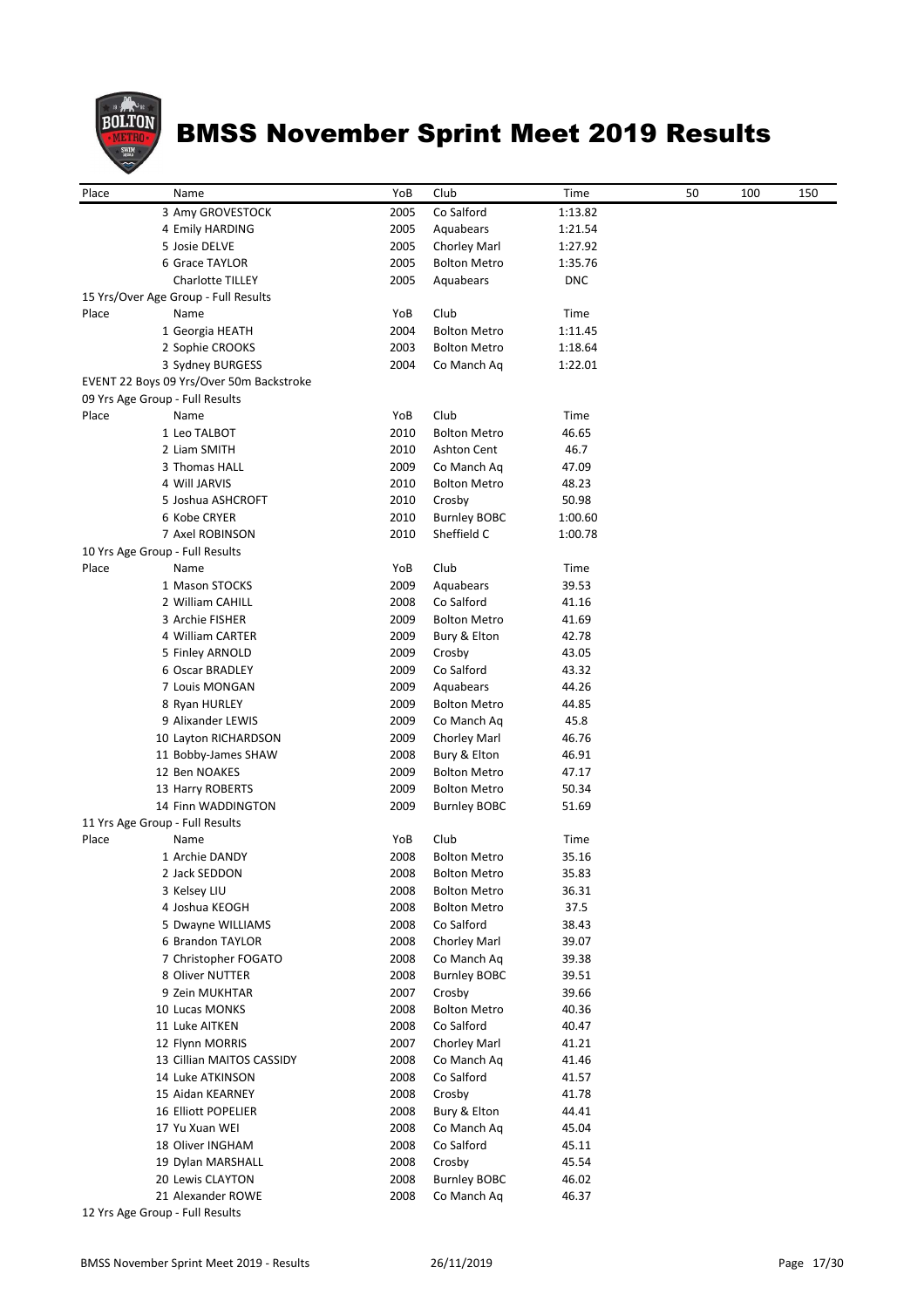

| Place | Name                                                  | YoB  | Club                | Time       | 50 | 100 | 150 |
|-------|-------------------------------------------------------|------|---------------------|------------|----|-----|-----|
| Place | Name                                                  | YoB  | Club                | Time       |    |     |     |
|       | 1 Reuben QUAYLE                                       | 2007 | <b>Bolton Metro</b> | 32.61      |    |     |     |
|       | 2 James ROGERS                                        | 2007 | Crosby              | 36.95      |    |     |     |
|       | 3 Theo WHITTAKER                                      | 2007 | <b>Burnley BOBC</b> | 40.72      |    |     |     |
|       | 4 Dean JARVIS                                         | 2007 | <b>Bolton Metro</b> | 45.61      |    |     |     |
|       | 13 Yrs Age Group - Full Results                       |      |                     |            |    |     |     |
| Place | Name                                                  | YoB  | Club                | Time       |    |     |     |
|       | 1 Owen WHITELEY                                       | 2006 | Co Manch Aq         | 32.64      |    |     |     |
|       | 2 Oliver CARTER                                       | 2006 | Bury & Elton        | 33.09      |    |     |     |
|       | 3 Joseph BOURNE                                       | 2006 | Chorley Marl        | 34.6       |    |     |     |
|       | 4 JAKE WOOD                                           | 2005 | Co Manch Aq         | 36.11      |    |     |     |
|       | 5 Theo CLYNE                                          | 2005 | Co Salford          | 37         |    |     |     |
|       | 6 Shea WHITELEY                                       | 2006 | Co Manch Aq         | 37.54      |    |     |     |
|       | 7 Tom BAYMAN                                          | 2006 | Chorley Marl        | 37.76      |    |     |     |
|       | 8 Henrik HANSEN                                       | 2006 | Chorley Marl        | 40.85      |    |     |     |
|       | Mark TOMPSETT                                         | 2006 | <b>Bolton Metro</b> | <b>DNC</b> |    |     |     |
|       | 14 Yrs Age Group - Full Results                       |      |                     |            |    |     |     |
| Place | Name                                                  | YoB  | Club                | Time       |    |     |     |
|       | 1 Lewis WONG                                          | 2005 | <b>Bolton Metro</b> | 32.83      |    |     |     |
|       | 2 Lewis WOOD                                          | 2005 | Co Salford          | 34.81      |    |     |     |
|       | 3 Alastair JEFFREY                                    | 2005 | Co Manch Aq         | 35.29      |    |     |     |
|       | 4 Leo BAKER                                           | 2005 | Aquabears           | 35.55      |    |     |     |
|       | 5 Matthew BLACKBURN                                   | 2005 | Crosby              | 36.09      |    |     |     |
|       | 6 Kyle DURAND                                         | 2005 | Aquabears           | 36.93      |    |     |     |
|       | 7 Adam BOUKHCHEM                                      | 2005 | Co Manch Aq         | 38.28      |    |     |     |
|       | 8 Max RENFREW<br>15 Yrs/Over Age Group - Full Results | 2005 | Aquabears           | 40.38      |    |     |     |
| Place | Name                                                  | YoB  | Club                | Time       |    |     |     |
|       | 1 Tyler DELANEY                                       | 2004 | Crosby              | 31.39      |    |     |     |
|       | 2 Joseph ARCANGELO                                    | 2004 | Chorley Marl        | 31.76      |    |     |     |
|       | 3 Leon CALLAGHAN                                      | 2003 | Co Salford          | 32.62      |    |     |     |
|       | 4 Noah RUSK                                           | 2004 | Bury & Elton        | 33.2       |    |     |     |
|       | 5 Joseph CAMERON-MANSOUR                              | 2004 | Crosby              | 34.16      |    |     |     |
|       | Adam AKIK                                             | 2002 | <b>Bolton Metro</b> | DQ         |    |     |     |
|       | EVENT 23 Girls 09 Yrs/Over 50m Backstroke             |      |                     |            |    |     |     |
|       | 09 Yrs Age Group - Full Results                       |      |                     |            |    |     |     |
| Place | Name                                                  | YoB  | Club                | Time       |    |     |     |
|       | 1 Isabella BONFIELD                                   | 2010 | Co Salford          | 42.33      |    |     |     |
|       | 2 Carey SULLIVAN                                      | 2010 | Co Manch Ag         | 42.95      |    |     |     |
|       | 3 Tilly STEVENS                                       | 2010 | Crosby              | 44.32      |    |     |     |
|       | 4 Isabella JONES                                      | 2009 | Crosby              | 44.39      |    |     |     |
|       | 5 Matilda MAYO                                        | 2010 | Aquabears           | 48.58      |    |     |     |
|       | 6 Martha MCDONALD                                     | 2010 | <b>Bolton Metro</b> | 48.94      |    |     |     |
|       | 7 Jessica COPE                                        | 2010 | <b>Bolton Metro</b> | 50.37      |    |     |     |
|       | 8 Isabelle HALL                                       | 2010 | Aquabears           | 51.58      |    |     |     |
|       | Gabriella GIBLIN                                      | 2009 | Aquabears           | DQ         |    |     |     |
|       | <b>Ruby MCCARTHY</b>                                  | 2010 | Aquabears           | DQ         |    |     |     |
|       | 10 Yrs Age Group - Full Results                       |      |                     |            |    |     |     |
| Place | Name                                                  | YoB  | Club                | Time       |    |     |     |
|       | 1 Olivia EDGAR                                        | 2009 | Chorley Marl        | 38.01      |    |     |     |
|       | 2 Gabrielle MCCULLOCH                                 | 2009 | Aquabears           | 39.4       |    |     |     |
|       | 3 Caitlin POSTOLACHI SUC                              | 2009 | Co Salford          | 40.72      |    |     |     |
|       | 4 Scarlett HUTCHINSON-TH                              | 2008 | <b>Bolton Metro</b> | 41.92      |    |     |     |
|       | 5 Annabel ELLIOTT                                     | 2009 | Stockport Mo        | 42.02      |    |     |     |
|       | 6 Katie DEWHURST                                      | 2008 | <b>Burnley BOBC</b> | 42.24      |    |     |     |
|       | 7 Ennea CHISNALL                                      | 2009 | Ashton Cent         | 43.38      |    |     |     |
|       | 8 Sara BOT                                            | 2009 | <b>Bolton Metro</b> | 44.06      |    |     |     |
|       | 9 Amber ASTON                                         | 2009 | Aquabears           | 44.16      |    |     |     |
|       | 10 Jasmine GOULDEN                                    | 2009 | <b>Bolton Metro</b> | 44.56      |    |     |     |
|       | 11 Aimee ROLLE                                        | 2009 | <b>Bolton Metro</b> | 44.87      |    |     |     |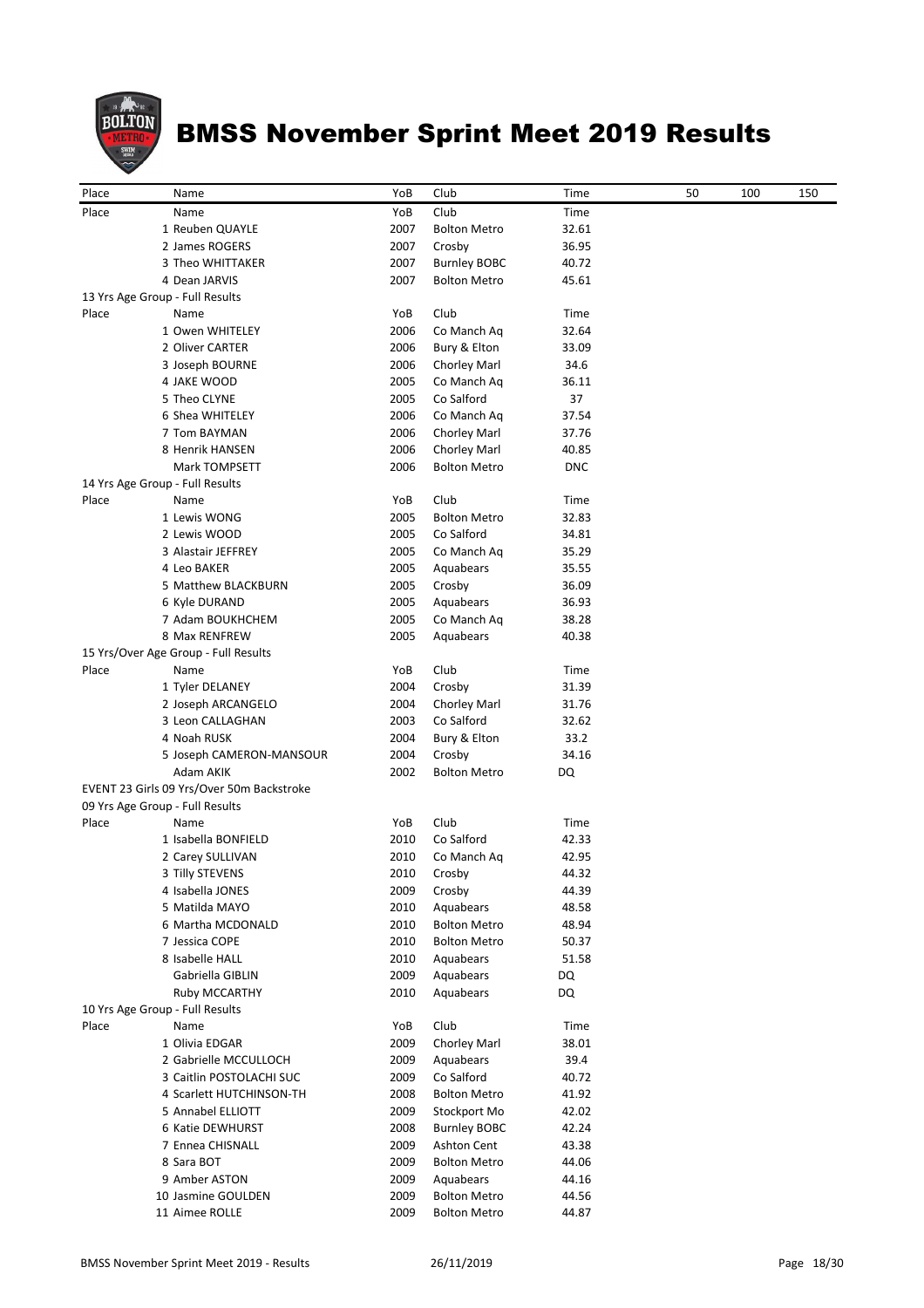

| Place | Name                            | YoB  | Club                | Time       | 50 | 100 | 150 |
|-------|---------------------------------|------|---------------------|------------|----|-----|-----|
|       | 12 Lucy JONES                   | 2009 | Stockport Mo        | 45.07      |    |     |     |
|       | 13 Libby WOODS                  | 2009 | Ashton Cent         | 46.28      |    |     |     |
|       | 14 Holly HAWORTH                | 2008 | Chorley Marl        | 46.51      |    |     |     |
|       | 15 Lottie SMITH                 | 2009 | <b>Burnley BOBC</b> | 46.58      |    |     |     |
|       | 16 Victoria NOVOSELOV           | 2009 | Co Manch Aq         | 47.72      |    |     |     |
|       | 17 Faye MCMULLAN                | 2008 | Chorley Marl        | 48.23      |    |     |     |
|       | 18 Trudy DELANEY                | 2009 | Crosby              | 48.33      |    |     |     |
|       | 19 Millie DUNN                  | 2009 | <b>Burnley BOBC</b> | 49.38      |    |     |     |
|       | <b>Chloe DANIELS</b>            | 2009 | <b>Bolton Metro</b> | <b>DNC</b> |    |     |     |
|       | Yasmin PAPARGIRIS               | 2009 | Co Salford          | <b>DNC</b> |    |     |     |
|       | Amalie GOODING                  | 2009 | <b>ASKA Chester</b> | DQ         |    |     |     |
|       | 11 Yrs Age Group - Full Results |      |                     |            |    |     |     |
| Place | Name                            | YoB  | Club                | Time       |    |     |     |
|       | 1 Aster MCCANN                  | 2008 | <b>ASKA Chester</b> | 37.66      |    |     |     |
|       | 2 Britney MAKANGOU              | 2007 | Co Salford          | 38.12      |    |     |     |
|       | 3 Sophia WILSON                 | 2008 | Co Salford          | 38.27      |    |     |     |
|       | 4 Millie GRIFFITHS              | 2008 | Crosby              | 38.56      |    |     |     |
|       | 5 Nicole ADEYEYE                | 2007 | Co Salford          | 38.59      |    |     |     |
|       | 6 Emily JACKSON-SMITH           | 2008 | Co Salford          | 39.29      |    |     |     |
|       | 7 Isobel HALL                   | 2007 | Bury & Elton        | 39.3       |    |     |     |
|       | 8 Ellen TOAL                    | 2008 | Co Manch Aq         | 39.58      |    |     |     |
|       | 8 Libby GROVESTOCK              | 2008 | Co Salford          | 39.58      |    |     |     |
|       |                                 |      |                     |            |    |     |     |
|       | 10 Emma COULSON                 | 2008 | <b>Bolton Metro</b> | 39.99      |    |     |     |
|       | 11 Anna LUCAS                   | 2008 | Co Salford          | 40.93      |    |     |     |
|       | 12 Amelia CROMPTON              | 2008 | <b>Bolton Metro</b> | 41.05      |    |     |     |
|       | 13 Millie PICKLES               | 2008 | <b>Burnley BOBC</b> | 41.82      |    |     |     |
|       | 14 Rayne SMITH                  | 2008 | Bury & Elton        | 42.15      |    |     |     |
|       | 15 Samantha WESTHEAD            | 2008 | <b>Ashton Cent</b>  | 42.44      |    |     |     |
|       | 16 Scarlett WOOLLEY             | 2008 | Co Salford          | 42.5       |    |     |     |
|       | 17 Chloe HUGHES                 | 2008 | Co Manch Aq         | 42.54      |    |     |     |
|       | 18 Grace BLACKBURN              | 2008 | Crosby              | 43.12      |    |     |     |
|       | 19 Abigail HARRISON             | 2008 | <b>Ashton Cent</b>  | 43.33      |    |     |     |
|       | 20 Violet PRIESTLEY             | 2008 | <b>Bolton Metro</b> | 43.77      |    |     |     |
|       | 21 Alice KERFOOT                | 2008 | Co Salford          | 43.97      |    |     |     |
|       | 22 Grace ASHCROFT               | 2008 | Crosby              | 44         |    |     |     |
|       | 23 Poppy ODONOGHUE              | 2008 | <b>Ashton Cent</b>  | 44.89      |    |     |     |
|       | 24 Hannah GRAHAM                | 2008 | <b>Burnley BOBC</b> | 49.74      |    |     |     |
|       | Freya BROWN                     | 2008 | Co Salford          | DQ         |    |     |     |
|       | 12 Yrs Age Group - Full Results |      |                     |            |    |     |     |
| Place | Name                            | YoB  | Club                | Time       |    |     |     |
|       | 1 Lisa BARZAGHI                 | 2007 | <b>Bolton Metro</b> | 32.28      |    |     |     |
|       | 2 Jessica SUNDERLAND            | 2006 | Aquabears           | 35.53      |    |     |     |
|       | 3 Ava-Violet JONES              | 2007 | Chase               | 36.59      |    |     |     |
|       | 4 Grace TAYLOR                  | 2007 | <b>Bolton Metro</b> | 37.46      |    |     |     |
|       | 5 Grace ROBINSON                | 2007 | <b>Bolton Metro</b> | 37.51      |    |     |     |
|       | 6 Hannah EGIERT                 | 2007 | Co Manch Aq         | 37.53      |    |     |     |
|       | 7 Emily WEST                    | 2007 | <b>Bolton Metro</b> | 38.53      |    |     |     |
|       | 8 Rae QUAYLE                    | 2007 | <b>Bolton Metro</b> | 38.92      |    |     |     |
|       | 9 Chiara FELLONE                | 2007 | Co Salford          | 39.29      |    |     |     |
|       | 10 Hollie DEAN                  | 2006 | Aquabears           | 39.82      |    |     |     |
|       |                                 |      |                     |            |    |     |     |
|       | 11 Evie ARMSTRONG               | 2007 | <b>Bolton Metro</b> | 40.99      |    |     |     |
|       | 12 Kira PICKLES                 | 2007 | <b>Burnley BOBC</b> | 41.64      |    |     |     |
|       | 13 Harriet NEWTON               | 2007 | Co Manch Aq         | 41.79      |    |     |     |
|       | 14 Riley DU TOIT                | 2007 | <b>Burnley BOBC</b> | 42.66      |    |     |     |
|       | 15 Rosie NICHOLSON              | 2007 | Co Manch Aq         | 43.2       |    |     |     |
|       | 16 Aoife ARMSTRONG              | 2007 | <b>Bolton Metro</b> | 46.16      |    |     |     |
|       | 17 Evie ROSS                    | 2007 | <b>Burnley BOBC</b> | 47.27      |    |     |     |
|       | 13 Yrs Age Group - Full Results |      |                     |            |    |     |     |
| Place | Name                            | YoB  | Club                | Time       |    |     |     |
|       | 1 Holly KALNS                   | 2006 | <b>Bolton Metro</b> | 33.59      |    |     |     |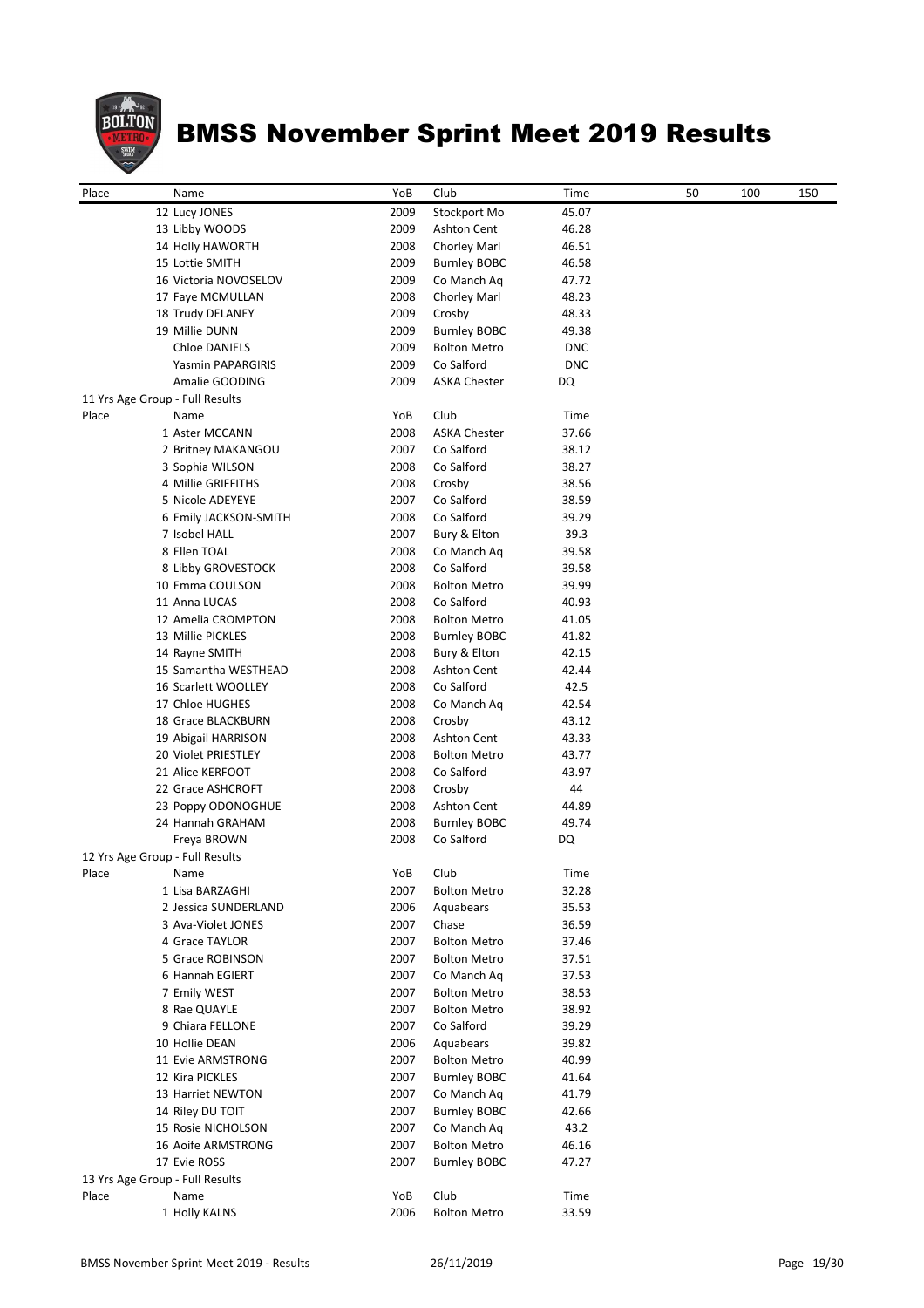

| Place<br>Name                        |                                             | YoB          | Club                      | Time           | 50      | 100 | 150 |
|--------------------------------------|---------------------------------------------|--------------|---------------------------|----------------|---------|-----|-----|
|                                      |                                             |              |                           |                |         |     |     |
|                                      | 2 Ellie DUXBURY                             | 2006<br>2006 | Bury & Elton              | 35.04          |         |     |     |
|                                      | 3 Grace HYDE                                | 2006         | <b>Bolton Metro</b>       | 35.23<br>35.93 |         |     |     |
|                                      | 4 Lucy MCKENZIE                             | 2005         | Crosby                    | 35.95          |         |     |     |
|                                      | 5 Lily SMITH<br>6 Ava-Renee BLEASE          | 2006         | Co Manch Aq<br>Co Salford | 36.5           |         |     |     |
|                                      | 7 Robyn JACOBS                              | 2006         | Co Manch Aq               | 37.27          |         |     |     |
|                                      | 8 Lemoni TRURAN                             | 2006         | Chorley Marl              | 37.31          |         |     |     |
|                                      | 9 Charlotte CRABTREE                        | 2006         | <b>Bolton Metro</b>       | 37.41          |         |     |     |
|                                      | 10 Katie BEDFORD                            | 2005         | Chorley Marl              | 37.43          |         |     |     |
|                                      | 11 Hailey BALLANTYNE                        | 2005         | Fleetwood                 | 37.45          |         |     |     |
|                                      | 12 Ellegra BAILEY                           | 2006         | <b>Bolton Metro</b>       | 37.72          |         |     |     |
|                                      | 13 Scarlett SAUNDERS                        | 2006         | Co Manch Aq               | 38.01          |         |     |     |
|                                      | 14 Georgia FINNEY                           | 2006         | <b>Bolton Metro</b>       | 38.18          |         |     |     |
|                                      | 15 Zara BUTTERWORTH                         | 2006         | Aquabears                 | 38.28          |         |     |     |
|                                      | 16 Gracie DYSON                             | 2006         | Chorley Marl              | 38.68          |         |     |     |
|                                      | 17 Sianna SMITH                             | 2006         | <b>Burnley BOBC</b>       | 39.29          |         |     |     |
|                                      | 18 Emily GRAHAM                             | 2006         | Chorley Marl              | 40.73          |         |     |     |
|                                      | 19 Renee HURLEY                             | 2006         | <b>Bolton Metro</b>       | 40.84          |         |     |     |
|                                      | 20 Abigail BOND                             | 2006         | Chorley Marl              | 41.46          |         |     |     |
|                                      | 21 Leah STEAD                               | 2005         | Aquabears                 | 41.55          |         |     |     |
|                                      | 22 Aimee ALLEN                              | 2006         | Co Manch Aq               | 42.96          |         |     |     |
| 14 Yrs Age Group - Full Results      |                                             |              |                           |                |         |     |     |
| Place<br>Name                        |                                             | YoB          | Club                      | Time           |         |     |     |
|                                      | 1 Grace WIGHTMAN-LOVE                       | 2005         | <b>Bolton Metro</b>       | 33.43          |         |     |     |
|                                      | 2 Francesca CULLEN                          | 2005         | <b>Bolton Metro</b>       | 33.45          |         |     |     |
|                                      | 3 Mia KELLY                                 | 2005         | <b>Bolton Metro</b>       | 34.75          |         |     |     |
|                                      | 4 Bethany SHUM                              | 2004         | <b>Bolton Metro</b>       | 34.96          |         |     |     |
|                                      | 5 Niamh ELSON                               | 2005         | Co Manch Aq               | 34.98          |         |     |     |
|                                      | 6 Caitlin GIBSON                            | 2005         | Chorley Marl              | 35.25          |         |     |     |
|                                      | 7 Amy GROVESTOCK                            | 2005         | Co Salford                | 35.28          |         |     |     |
|                                      | 8 Sadie KIRK                                | 2005         | <b>Burnley BOBC</b>       | 36.53          |         |     |     |
|                                      | 9 Cara MCCANN                               | 2004         | <b>ASKA Chester</b>       | 36.83          |         |     |     |
|                                      | 10 Amber DAWSON                             | 2005         | Aquabears                 | 37.21          |         |     |     |
|                                      | 11 Olivia HARRISON                          | 2005         | <b>Ashton Cent</b>        | 38.29          |         |     |     |
|                                      | 12 Abigail MILLER                           | 2005         | Ulverston                 | 38.52          |         |     |     |
|                                      | 13 Josie DELVE                              | 2005         | Chorley Marl              | 39.34          |         |     |     |
|                                      | 14 Emily HARDING                            | 2005         | Aquabears                 | 39.37          |         |     |     |
|                                      | 15 Holly GIFFORD                            | 2005         | <b>ASKA Chester</b>       | 40.91          |         |     |     |
|                                      | 16 Grace TAYLOR                             | 2005         | <b>Bolton Metro</b>       | 42.55          |         |     |     |
| 15 Yrs/Over Age Group - Full Results |                                             |              |                           |                |         |     |     |
| Place<br>Name                        |                                             | YoB          | Club                      | Time           |         |     |     |
|                                      | 1 Karis BLAKE                               | 2004         | Co Manch Aq               | 35.12          |         |     |     |
|                                      | 2 Georgia HEATH                             | 2004         | <b>Bolton Metro</b>       | 35.35          |         |     |     |
|                                      | 3 Katie HENRY                               | 2003         | Chorley Marl              | 35.37          |         |     |     |
|                                      | 4 Natalie WITKIEWICZ                        | 2004         | <b>Ashton Cent</b>        | 35.97          |         |     |     |
|                                      | 5 Alex STEAD                                | 2003         | Aquabears                 | 36.61          |         |     |     |
|                                      | 6 Elise SUDWORTH                            | 2003         | <b>Bolton Metro</b>       | 36.88          |         |     |     |
|                                      | 7 Abbie BRENNAND                            | 2003         | <b>Bolton Metro</b>       | 37.41          |         |     |     |
|                                      | 8 Millie GALGANI                            | 2004         | Oldham Aqua               | 37.61          |         |     |     |
|                                      | 9 Sydney BURGESS                            | 2004         | Co Manch Aq               | 38.31          |         |     |     |
|                                      | EVENT 24 Boys 09 Yrs/Over 100m Breaststroke |              |                           |                |         |     |     |
| 09 Yrs Age Group - Full Results      |                                             |              |                           |                |         |     |     |
| Place<br>Name                        |                                             | YoB          | Club                      | Time           | 50      |     |     |
|                                      | 1 Leo TALBOT                                | 2010         | <b>Bolton Metro</b>       | 2:00.72        | 57.41   |     |     |
|                                      | 2 Liam SMITH                                | 2010         | Ashton Cent               | 2:00.76        | 58.26   |     |     |
|                                      | 3 Joshua ASHCROFT                           | 2010         | Crosby                    | 2:05.24        | 58.69   |     |     |
|                                      | 4 Kobe CRYER                                | 2010         | <b>Burnley BOBC</b>       | 2:27.69        | 1:09.63 |     |     |
| 10 Yrs Age Group - Full Results      |                                             |              |                           |                |         |     |     |
| Place<br>Name                        |                                             | YoB          | Club                      | Time           | 50      |     |     |
|                                      | 1 Nicolas CASTINEIRA                        | 2009         | Crosby                    | 1:43.28        | 49.1    |     |     |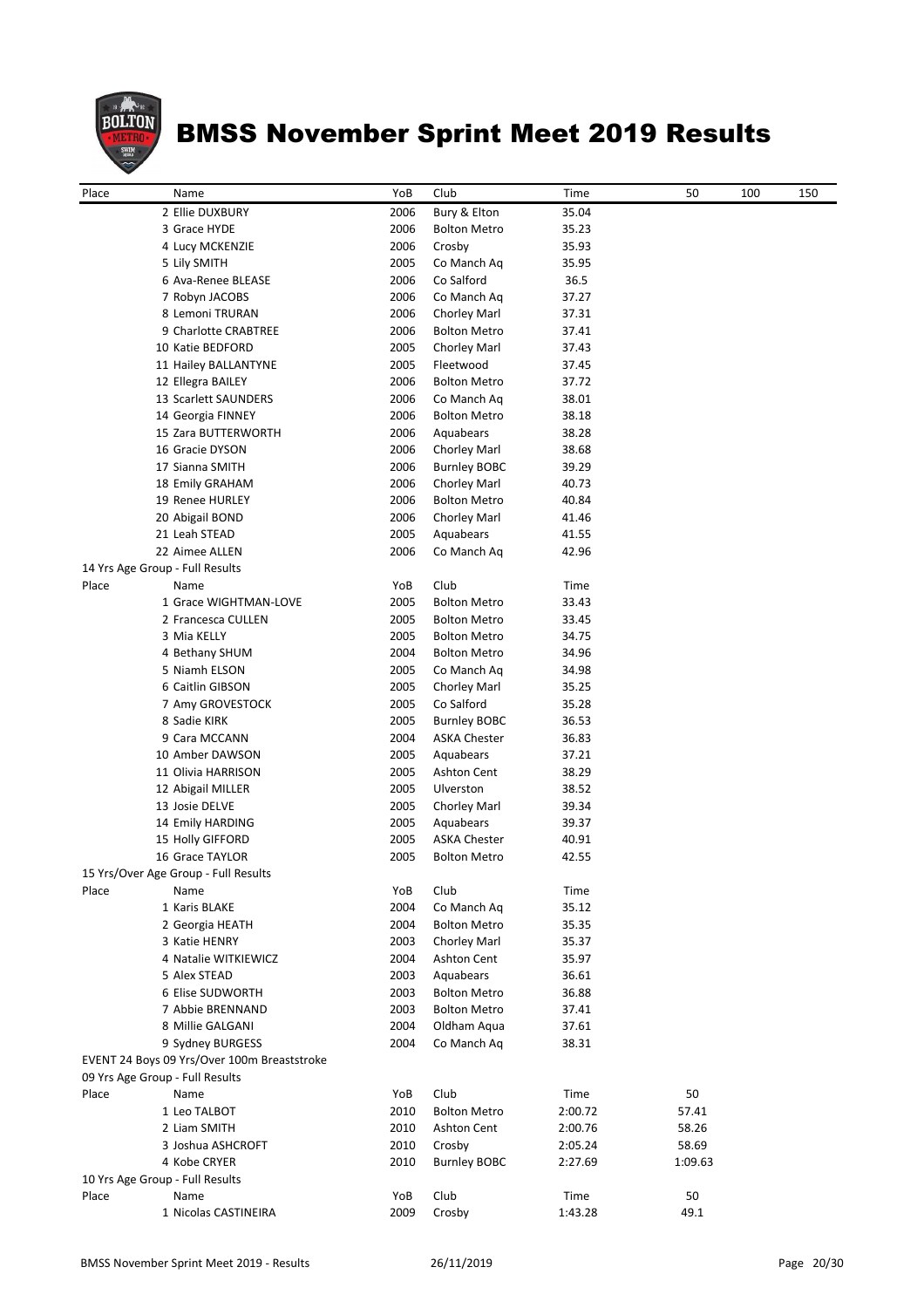

| Place | Name                                         | YoB          | Club                | Time            | 50    | 100 | 150 |
|-------|----------------------------------------------|--------------|---------------------|-----------------|-------|-----|-----|
|       | 2 Archie HARWOOD                             | 2009         | Ashton Cent         | 1:43.29         | 49.28 |     |     |
|       | 3 Ben NOAKES                                 | 2009         | <b>Bolton Metro</b> | 1:46.57         | 50.31 |     |     |
|       | 4 Owen COOPER                                | 2009         | <b>Bolton Metro</b> | 1:46.68         | 49.98 |     |     |
|       | 5 Bobby-James SHAW                           | 2008         | Bury & Elton        | 1:46.99         | 50.77 |     |     |
|       | 6 Ryan HURLEY                                | 2009         | <b>Bolton Metro</b> | 1:48.60         | 51.88 |     |     |
|       | 7 Archie FISHER                              | 2009         | <b>Bolton Metro</b> | 1:48.78         | 51.44 |     |     |
|       | 8 Alixander LEWIS                            | 2009         |                     | 1:51.68         | 53.46 |     |     |
|       |                                              |              | Co Manch Aq         |                 |       |     |     |
|       | 11 Yrs Age Group - Full Results              |              |                     |                 |       |     |     |
| Place | Name<br>1 Ethan KELLY                        | YoB          | Club                | Time<br>1:24.10 | 50    |     |     |
|       | 2 Archie DANDY                               | 2008<br>2008 | Crosby              |                 | 40.34 |     |     |
|       |                                              |              | <b>Bolton Metro</b> | 1:28.72         | 42.67 |     |     |
|       | 3 Luke AITKEN<br>4 Joshua KEOGH              | 2008         | Co Salford          | 1:29.51         | 42.58 |     |     |
|       |                                              | 2008<br>2008 | <b>Bolton Metro</b> | 1:34.46         | 44.83 |     |     |
|       | 5 Steven MCKENZIE                            |              | Crosby              | 1:34.49         | 43.97 |     |     |
|       | 6 Brandon TAYLOR                             | 2008         | Chorley Marl        | 1:36.28         | 46.06 |     |     |
|       | 7 Flynn MARTIN                               | 2008         | Chorley Marl        | 1:37.37         | 46.62 |     |     |
|       | 8 Jack SEDDON                                | 2008         | <b>Bolton Metro</b> | 1:38.40         | 47.41 |     |     |
|       | 9 Christopher FOGATO                         | 2008         | Co Manch Ag         | 1:39.16         | 47.75 |     |     |
|       | 10 Oscar DONNELLY                            | 2008         | Crosby              | 1:44.41         | 48.94 |     |     |
|       | 11 Alexander ROWE                            | 2008         | Co Manch Aq         | 1:44.78         | 50.04 |     |     |
|       | 12 James RICHARDSON                          | 2007         | Aquabears           | 1:45.36         | 49.01 |     |     |
|       | 13 Cillian MAITOS CASSIDY                    | 2008         | Co Manch Aq         | 1:45.90         | 50.59 |     |     |
|       | 14 Mario DARKO                               | 2007         | Co Manch Aq         | 1:46.30         | 49.45 |     |     |
|       | 15 Robert KELLETT                            | 2008         | Chorley Marl        | 1:49.09         | 51.02 |     |     |
|       | 12 Yrs Age Group - Full Results              |              |                     |                 |       |     |     |
| Place | Name                                         | YoB          | Club                | Time            | 50    |     |     |
|       | 1 Oliver CROOKS                              | 2007         | <b>Bolton Metro</b> | 1:26.53         | 41.04 |     |     |
|       | 2 Samuel LITTLE                              | 2007         | Co Manch Ag         | 1:29.53         | 41.78 |     |     |
|       | 3 Callum MONGAN                              | 2007         | Aquabears           | 1:33.67         | 44.4  |     |     |
|       | 4 Luke MARTIN                                | 2007         | <b>Bolton Metro</b> | 1:37.53         | 44.42 |     |     |
|       | 5 Dean JARVIS                                | 2007         | <b>Bolton Metro</b> | 1:39.01         | 47.6  |     |     |
|       | Theo MIDDLETON                               | 2007         | <b>Bolton Metro</b> | DQ              |       |     |     |
|       | 13 Yrs Age Group - Full Results              |              |                     |                 |       |     |     |
| Place | Name                                         | YoB          | Club                | Time            | 50    |     |     |
|       | 1 Ewan WEAVER                                | 2006         | Aquabears           | 1:23.36         | 38.93 |     |     |
|       | 2 Owen WHITELEY                              | 2006         | Co Manch Aq         | 1:23.49         | 39.36 |     |     |
|       | 3 Owen KELLETT                               | 2006         | Chorley Marl        | 1:26.26         | 40.8  |     |     |
|       | 4 Theo CLYNE                                 | 2005         | Co Salford          | 1:29.86         | 43.15 |     |     |
|       | 5 George HORROCKS                            | 2006         | Co Manch Aq         | 1:30.48         | 43.11 |     |     |
|       | 6 Ethan WALLACE                              | 2006         | Crosby              | 1:34.39         | 43.98 |     |     |
|       | Charlie SHINE                                | 2006         | Bury & Elton        | DQ              |       |     |     |
|       | 14 Yrs Age Group - Full Results              |              |                     |                 |       |     |     |
| Place | Name                                         | YoB          | Club                | Time            | 50    |     |     |
|       | 1 Max RENFREW                                | 2005         | Aquabears           | 1:30.75         | 43.09 |     |     |
|       | 15 Yrs/Over Age Group - Full Results         |              |                     |                 |       |     |     |
| Place | Name                                         | YoB          | Club                | Time            | 50    |     |     |
|       | 1 Adam AKIK                                  | 2002         | <b>Bolton Metro</b> | 1:12.99         | 33.51 |     |     |
|       | 2 Thomas DUXBURY                             | 2002         | <b>Bolton Metro</b> | 1:13.26         | 35.1  |     |     |
|       | 3 Scott PAYNTER                              | 2003         | <b>Bolton Metro</b> | 1:14.64         | 35.53 |     |     |
|       | 4 Joseph ARCANGELO                           | 2004         | Chorley Marl        | 1:18.57         | 37.2  |     |     |
|       | EVENT 25 Girls 09 Yrs/Over 100m Breaststroke |              |                     |                 |       |     |     |
|       | 09 Yrs Age Group - Full Results              |              |                     |                 |       |     |     |
| Place | Name                                         | YoB          | Club                | Time            | 50    |     |     |
|       | 1 Amy ASCROFT                                | 2010         | Crosby              | 1:48.11         | 51.5  |     |     |
|       | 2 Carey SULLIVAN                             | 2010         | Co Manch Aq         | 1:48.73         | 53.09 |     |     |
|       | 3 Isabella JONES                             | 2009         | Crosby              | 1:49.78         | 52.38 |     |     |
|       | 4 Gabriella GIBLIN                           | 2009         | Aquabears           | 1:59.61         | 56.23 |     |     |
|       | 10 Yrs Age Group - Full Results              |              |                     |                 |       |     |     |
| Place | Name                                         | YoB          | Club                | Time            | 50    |     |     |
|       | 1 Gabrielle MCCULLOCH                        | 2009         | Aquabears           | 1:25.64         | 40    |     |     |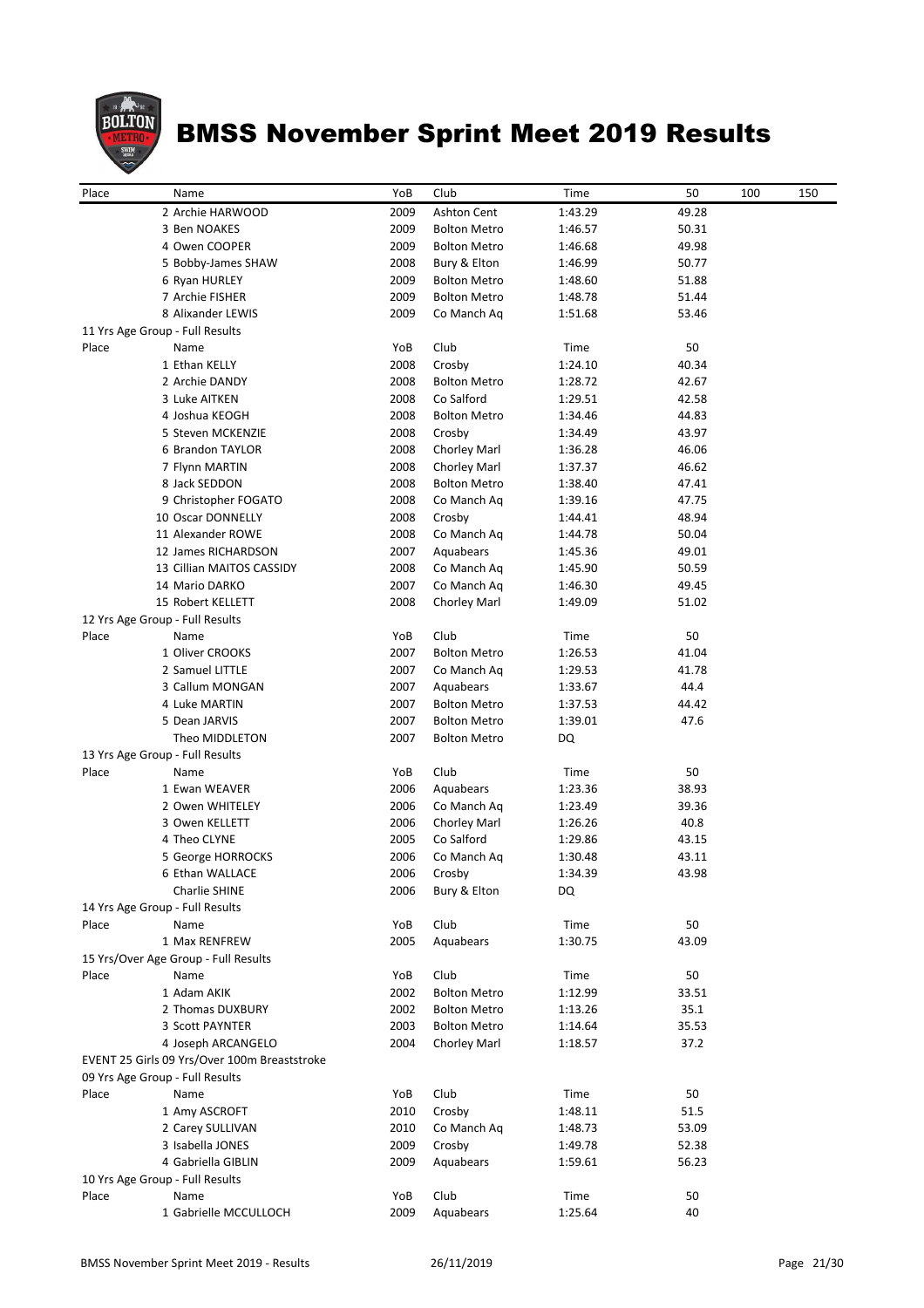

| Place | Name                            | YoB  | Club                | Time       | 50    | 100 | 150 |
|-------|---------------------------------|------|---------------------|------------|-------|-----|-----|
|       | 2 Scarlett HUTCHINSON-TH        | 2008 | <b>Bolton Metro</b> | 1:38.52    | 46.67 |     |     |
|       | 3 Chloe KETTLE                  | 2008 | Co Salford          | 1:43.42    | 48.05 |     |     |
|       | 4 Ennea CHISNALL                | 2009 | <b>Ashton Cent</b>  | 1:43.85    | 49.64 |     |     |
|       | 5 Jasmine GOULDEN               | 2009 | <b>Bolton Metro</b> | 1:45.75    | 50.09 |     |     |
|       |                                 | 2008 |                     |            | 49.74 |     |     |
|       | 6 Katie DEWHURST                |      | <b>Burnley BOBC</b> | 1:45.92    |       |     |     |
|       | 7 Lucy JONES                    | 2009 | Stockport Mo        | 1:46.70    | 51.14 |     |     |
|       | 8 Annabel ELLIOTT               | 2009 | Stockport Mo        | 1:46.78    | 51.32 |     |     |
|       | 9 Victoria NOVOSELOV            | 2009 | Co Manch Ag         | 1:47.41    | 51.16 |     |     |
|       | 10 Sophia NOVOSELOV             | 2009 | Co Manch Aq         | 1:47.42    | 51.27 |     |     |
|       | 11 Jasmine ROLLE                | 2009 | <b>Bolton Metro</b> | 1:48.35    | 53.27 |     |     |
|       | 12 Rosie BERRY                  | 2009 | Co Salford          | 1:50.25    | 51.59 |     |     |
|       | <b>Holly HAWORTH</b>            | 2008 | Chorley Marl        | DQ         |       |     |     |
|       | 11 Yrs Age Group - Full Results |      |                     |            |       |     |     |
| Place | Name                            | YoB  | Club                | Time       | 50    |     |     |
|       | 1 Britney MAKANGOU              | 2007 | Co Salford          | 1:28.93    | 41.65 |     |     |
|       | 2 Scarlett WOOLLEY              | 2008 | Co Salford          | 1:30.74    | 44.1  |     |     |
|       | 3 Libby GROVESTOCK              | 2008 | Co Salford          | 1:32.55    | 44.49 |     |     |
|       | 4 Grace ROWBOTHAM-KEATIN        | 2008 | Co Manch Aq         | 1:33.96    | 44.34 |     |     |
|       | 5 Emily JACKSON-SMITH           | 2008 | Co Salford          | 1:34.08    | 43.94 |     |     |
|       | 6 Aster MCCANN                  | 2008 | <b>ASKA Chester</b> | 1:37.98    | 45.96 |     |     |
|       | 7 Ava BOLTON                    | 2008 | Chorley Marl        | 1:38.90    | 46.29 |     |     |
|       | 8 Anna LUCAS                    | 2008 | Co Salford          | 1:39.53    | 46.96 |     |     |
|       | 9 Emma COULSON                  | 2008 | <b>Bolton Metro</b> | 1:41.07    | 47.53 |     |     |
|       | 10 Molly SEMPLE                 | 2007 | Bury & Elton        | 1:42.50    | 49.33 |     |     |
|       | 11 Rayne SMITH                  | 2008 | Bury & Elton        | 1:45.25    | 49.48 |     |     |
|       | 12 Ellie DONNELLAN              | 2008 | <b>Bolton Metro</b> | 1:45.47    | 47.8  |     |     |
|       | 13 Hannah GRAHAM                | 2008 | <b>Burnley BOBC</b> | 1:59.38    | 56.87 |     |     |
|       | 12 Yrs Age Group - Full Results |      |                     |            |       |     |     |
| Place | Name                            | YoB  | Club                | Time       | 50    |     |     |
|       | 1 Lisa BARZAGHI                 | 2007 | <b>Bolton Metro</b> | 1:20.01    | 38.88 |     |     |
|       | 2 Lydia SWINDELL                | 2007 | <b>Ashton Cent</b>  | 1:27.04    | 40.85 |     |     |
|       | 3 Maisie STEVENS                | 2007 | Crosby              | 1:28.85    | 42.1  |     |     |
|       | 4 Emelia SPENCER                | 2007 | <b>Burnley BOBC</b> | 1:29.62    | 42.28 |     |     |
|       | 5 Ava-Violet JONES              | 2007 | Chase               | 1:30.58    | 43.54 |     |     |
|       | 6 Daisy HEYWOOD                 | 2007 | Chorley Marl        | 1:36.34    | 45.39 |     |     |
|       | 7 Aoife ARMSTRONG               | 2007 | <b>Bolton Metro</b> | 1:40.56    | 47.61 |     |     |
|       | Ruby SWINNEY                    | 2007 | <b>Bolton Metro</b> | <b>DNC</b> |       |     |     |
|       | 13 Yrs Age Group - Full Results |      |                     |            |       |     |     |
| Place | Name                            | YoB  | Club                | Time       | 50    |     |     |
|       | 1 Grace HYDE                    | 2006 | <b>Bolton Metro</b> | 1:21.25    | 38.23 |     |     |
|       | 2 Raya JACOBSON                 | 2005 | Co Salford          | 1:24.37    | 40.79 |     |     |
|       | 3 Amy MORRIS                    | 2006 | <b>Bolton Metro</b> | 1:25.00    | 39.45 |     |     |
|       | 4 Sholah ROBINSON               | 2006 | Sheffield C         | 1:25.63    | 40.19 |     |     |
|       | 5 Neve PRIOR                    | 2006 | <b>Bolton Metro</b> | 1:26.73    | 41.4  |     |     |
|       | 6 Lucy MCKENZIE                 | 2006 | Crosby              | 1:26.80    | 41.47 |     |     |
|       | 7 Charley COOPER                | 2006 | <b>Bolton Metro</b> | 1:29.69    | 42.13 |     |     |
|       | 8 Lily SMITH                    | 2005 | Co Manch Ag         | 1:30.40    | 42.19 |     |     |
|       | 9 Robyn JACOBS                  | 2006 | Co Manch Aq         | 1:30.91    | 41.99 |     |     |
|       | 10 Zara BUTTERWORTH             | 2006 | Aquabears           | 1:30.93    | 43.76 |     |     |
|       | 11 Sianna SMITH                 | 2006 | <b>Burnley BOBC</b> | 1:32.13    | 44.08 |     |     |
|       | 12 Aimee ALLEN                  | 2006 | Co Manch Aq         | 1:33.67    | 43.74 |     |     |
|       | 13 Katie BEDFORD                | 2005 | Chorley Marl        | 1:33.75    | 43.89 |     |     |
|       | 14 Scarlett SAUNDERS            | 2006 | Co Manch Aq         | 1:35.06    | 44.99 |     |     |
|       | 15 Ellegra BAILEY               | 2006 | <b>Bolton Metro</b> | 1:36.00    | 43.43 |     |     |
|       | 16 Gracie DYSON                 | 2006 | Chorley Marl        | 1:38.29    | 46.47 |     |     |
|       | 17 Amy HORROCKS                 | 2006 | Aquabears           | 1:43.15    | 49.36 |     |     |
|       | 14 Yrs Age Group - Full Results |      |                     |            |       |     |     |
| Place | Name                            | YoB  | Club                | Time       | 50    |     |     |
|       | 1 Amy GROVESTOCK                | 2005 | Co Salford          | 1:17.66    | 37.01 |     |     |
|       | 2 Ella CARTER                   | 2005 | <b>Bolton Metro</b> | 1:29.50    | 42.82 |     |     |
|       |                                 |      |                     |            |       |     |     |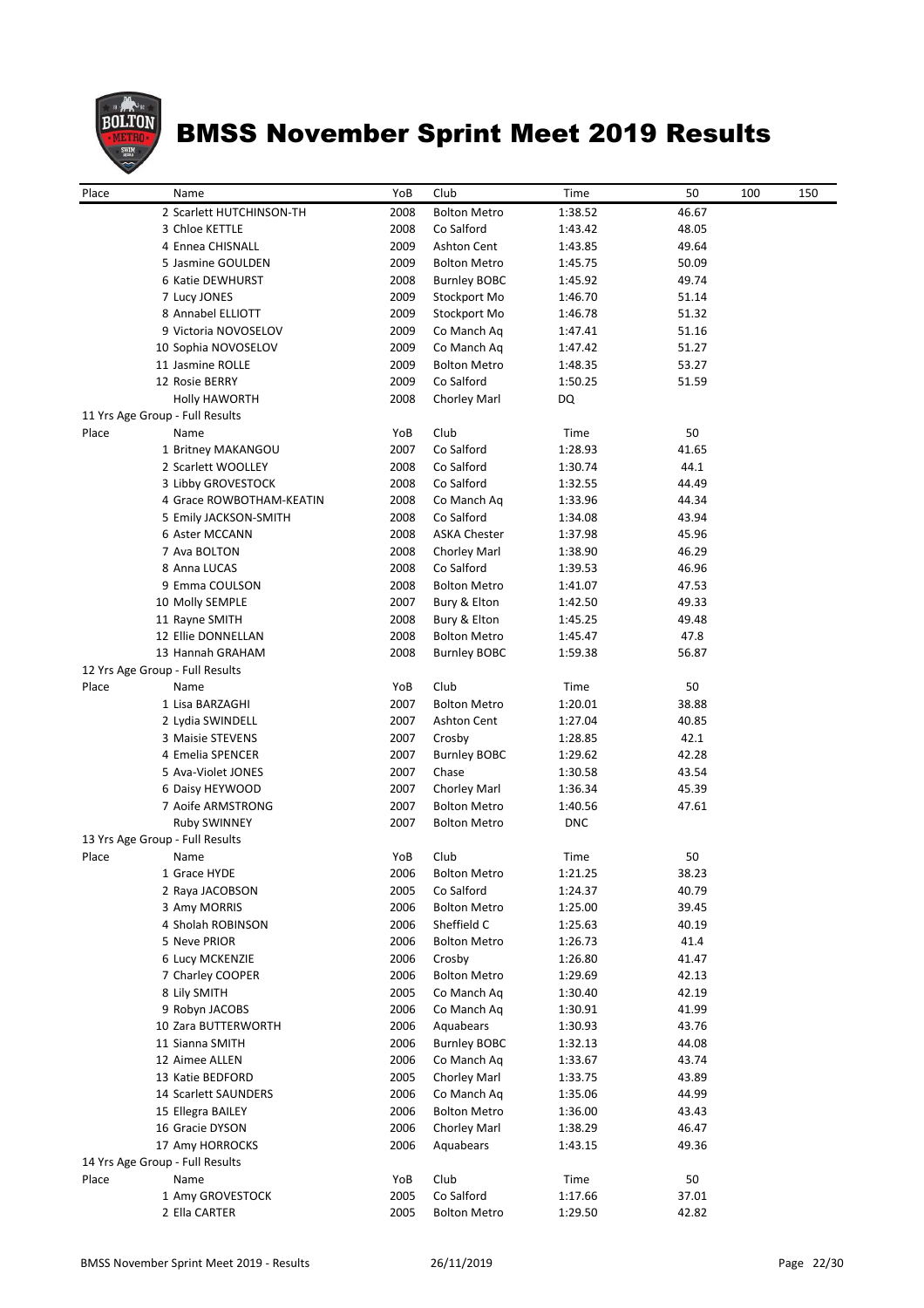

| Place | Name                                                                       | YoB         | Club                | Time          | 50    | 100 | 150 |
|-------|----------------------------------------------------------------------------|-------------|---------------------|---------------|-------|-----|-----|
|       | 3 Cara MCCANN                                                              | 2004        | <b>ASKA Chester</b> | 1:30.57       | 42.75 |     |     |
|       | 4 Bethany SHUM                                                             | 2004        | <b>Bolton Metro</b> | 1:31.00       | 42.79 |     |     |
|       | <b>Charlotte TILLEY</b>                                                    | 2005        | Aquabears           | <b>DNC</b>    |       |     |     |
|       | 15 Yrs/Over Age Group - Full Results                                       |             |                     |               |       |     |     |
| Place | Name                                                                       | YoB         | Club                | Time          | 50    |     |     |
|       | 1 Karis BLAKE                                                              | 2004        | Co Manch Aq         | 1:22.20       | 38.5  |     |     |
|       | 2 Elise SUDWORTH                                                           | 2003        | <b>Bolton Metro</b> | 1:23.51       | 39.41 |     |     |
|       | 3 Abbie BRENNAND                                                           | 2003        | <b>Bolton Metro</b> | 1:25.93       | 40.88 |     |     |
|       | 4 Katie HENRY                                                              | 2003        | Chorley Marl        | 1:27.38       | 41.64 |     |     |
|       | 5 Sophie CROOKS<br>6 Caitlin MASON                                         | 2003        | <b>Bolton Metro</b> | 1:28.57       | 41.54 |     |     |
|       |                                                                            | 2004        | Bury & Elton        | 1:30.92       | 41.34 |     |     |
|       | EVENT 26 Boys 09 Yrs/Over 50m Butterfly<br>09 Yrs Age Group - Full Results |             |                     |               |       |     |     |
| Place | Name                                                                       | YoB         | Club                | Time          |       |     |     |
|       | 1 Liam SMITH                                                               | 2010        | <b>Ashton Cent</b>  | 50.19         |       |     |     |
|       | 2 Leo TALBOT                                                               | 2010        | <b>Bolton Metro</b> | 50.37         |       |     |     |
|       | 3 Will JARVIS                                                              | 2010        | <b>Bolton Metro</b> | 55.65         |       |     |     |
|       | 4 Joshua ASHCROFT                                                          | 2010        | Crosby              | 58            |       |     |     |
|       | 10 Yrs Age Group - Full Results                                            |             |                     |               |       |     |     |
| Place | Name                                                                       | YoB         | Club                | Time          |       |     |     |
|       | 1 Mason STOCKS                                                             | 2009        | Aquabears           | 37.52         |       |     |     |
|       | 2 Francis REDSHAW                                                          | 2008        | Co Salford          | 38.18         |       |     |     |
|       | 3 Nicolas CASTINEIRA                                                       | 2009        | Crosby              | 39.65         |       |     |     |
|       | 4 Ryan HURLEY                                                              | 2009        | <b>Bolton Metro</b> | 41.8          |       |     |     |
|       | 5 Oscar BRADLEY                                                            | 2009        | Co Salford          | 43.1          |       |     |     |
|       | 6 William CARTER                                                           | 2009        | Bury & Elton        | 43.14         |       |     |     |
|       | 7 Alixander LEWIS                                                          | 2009        | Co Manch Ag         | 45.84         |       |     |     |
|       | 8 Owen COOPER                                                              | 2009        | <b>Bolton Metro</b> | 45.97         |       |     |     |
|       | 9 Layton RICHARDSON                                                        | 2009        | Chorley Marl        | 47.08         |       |     |     |
|       | 10 Bobby-James SHAW                                                        | 2008        | Bury & Elton        | 52.25         |       |     |     |
|       | 11 Harry ROBERTS                                                           | 2009        | <b>Bolton Metro</b> | 52.62         |       |     |     |
|       | 12 Jakub NORYS                                                             | 2009        | Aquabears           | 54.42         |       |     |     |
|       | George MARSHALL                                                            | 2008        | Crosby              | <b>DNC</b>    |       |     |     |
|       | 11 Yrs Age Group - Full Results                                            |             |                     |               |       |     |     |
| Place | Name                                                                       | YoB         | Club                | Time          |       |     |     |
|       | 1 Archie DANDY                                                             | 2008        | <b>Bolton Metro</b> | 33.2          |       |     |     |
|       | 2 Kelsey LIU                                                               | 2008        | <b>Bolton Metro</b> | 34.77         |       |     |     |
|       | 3 Devon FURNEAUX-KNIGHT                                                    | 2008        | Co Salford          | 36.4          |       |     |     |
|       | 4 Christopher FOGATO                                                       | 2008        | Co Manch Ag         | 36.74         |       |     |     |
|       | 5 Dwayne WILLIAMS                                                          | 2008        | Co Salford          | 36.83         |       |     |     |
|       | 6 Brandon TAYLOR                                                           | 2008        | Chorley Marl        | 36.93         |       |     |     |
|       | 7 Joshua KEOGH                                                             | 2008        | <b>Bolton Metro</b> | 37.51         |       |     |     |
|       | 8 Jack SEDDON                                                              | 2008        | <b>Bolton Metro</b> | 38.73         |       |     |     |
|       | 9 Zein MUKHTAR                                                             | 2007        | Crosby              | 39.28         |       |     |     |
|       | 10 Luke ATKINSON                                                           | 2008        | Co Salford          | 39.69         |       |     |     |
|       | 11 Flynn MORRIS                                                            | 2007        | Chorley Marl        | 39.94         |       |     |     |
|       | 12 Luke AITKEN                                                             | 2008        | Co Salford          | 40.09         |       |     |     |
|       | 13 Flynn BUCKLEY                                                           | 2008        | Co Manch Aq         | 40.68         |       |     |     |
|       | 14 Oliver NUTTER                                                           | 2008        | <b>Burnley BOBC</b> | 41.02         |       |     |     |
|       | 15 Danial BAFI                                                             | 2008        | Co Manch Aq         | 42            |       |     |     |
|       | 16 Benjamin ROSS                                                           | 2008        | Co Salford          | 42.48         |       |     |     |
|       | 17 Cillian MAITOS CASSIDY                                                  | 2008        | Co Manch Aq         | 43.92         |       |     |     |
|       | 18 Alexander ROWE                                                          | 2008        | Co Manch Aq         | 44.71         |       |     |     |
|       | 19 Jacob WALLACE                                                           | 2008        | Crosby              | 45.03         |       |     |     |
|       | 20 Yu Xuan WEI                                                             | 2008        | Co Manch Aq         | 45.76         |       |     |     |
|       | 21 Aidan KEARNEY                                                           | 2008        | Crosby              | 46.61         |       |     |     |
|       | James RICHARDSON                                                           | 2007        | Aquabears           | DQ            |       |     |     |
|       | 12 Yrs Age Group - Full Results                                            |             |                     |               |       |     |     |
| Place | Name<br>1 Callum MONGAN                                                    | YoB<br>2007 | Club<br>Aquabears   | Time<br>35.33 |       |     |     |
|       |                                                                            |             |                     |               |       |     |     |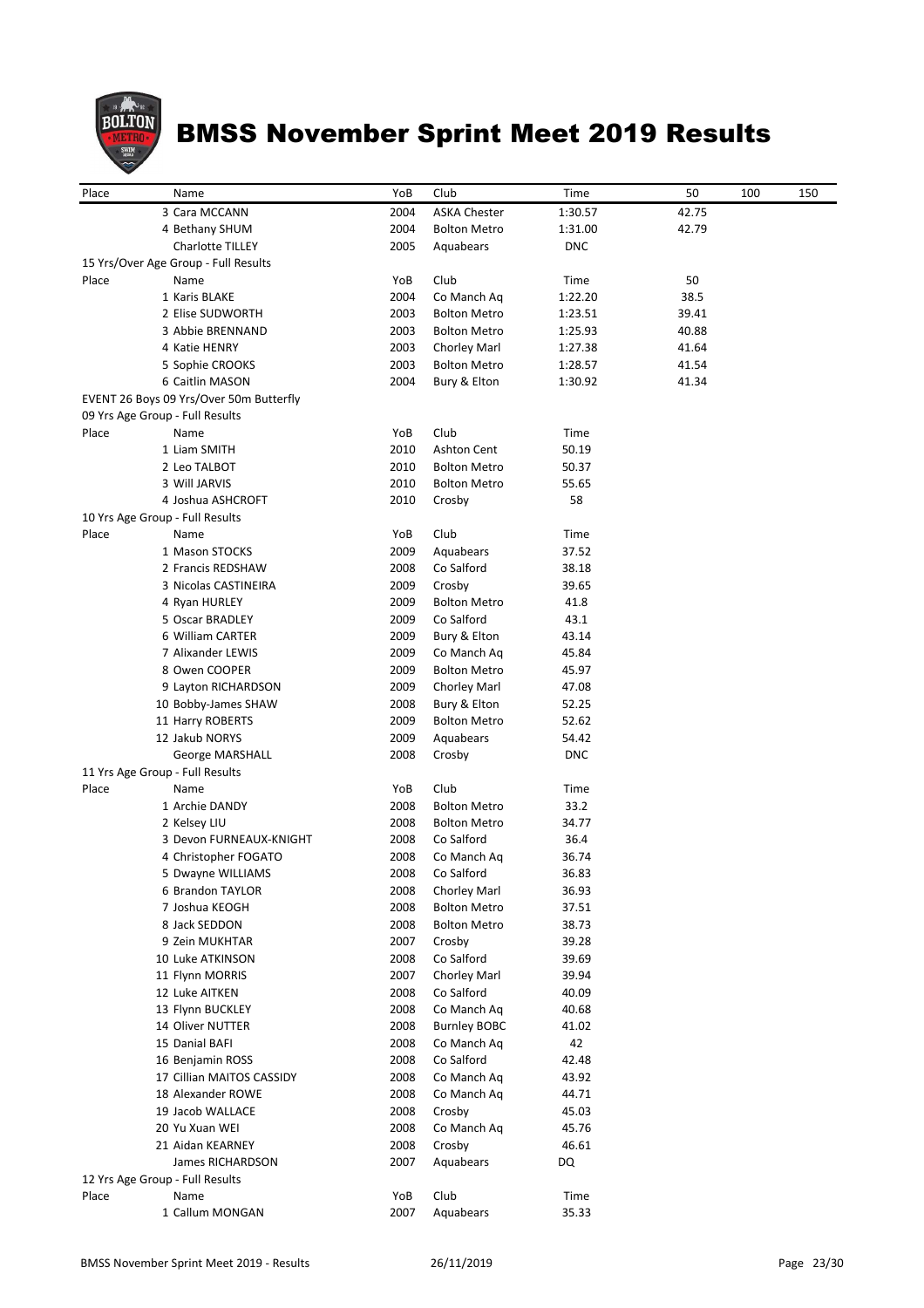

| Place | Name                                     | YoB  | Club                | Time       | 50 | 100 | 150 |
|-------|------------------------------------------|------|---------------------|------------|----|-----|-----|
|       | 2 James ROGERS                           | 2007 | Crosby              | 36.62      |    |     |     |
|       | 3 Casey DELANEY                          | 2007 | Crosby              | 37.07      |    |     |     |
|       | 4 Samuel LITTLE                          | 2007 | Co Manch Aq         | 37.28      |    |     |     |
|       | 5 Theo WHITTAKER                         | 2007 | <b>Burnley BOBC</b> | 38.26      |    |     |     |
|       | 6 Samuel STOUT                           | 2007 | Co Salford          | 39.15      |    |     |     |
|       | 7 Luke MARTIN                            | 2007 | <b>Bolton Metro</b> | 39.76      |    |     |     |
|       | 8 Dean JARVIS                            | 2007 | Bolton Metro        | 40.3       |    |     |     |
|       | 13 Yrs Age Group - Full Results          |      |                     |            |    |     |     |
| Place | Name                                     | YoB  | Club                | Time       |    |     |     |
|       | 1 Owen WHITELEY                          | 2006 | Co Manch Aq         | 31.14      |    |     |     |
|       | 2 Ewan WEAVER                            | 2006 | Aquabears           | 31.53      |    |     |     |
|       | 3 Jack ASHTON                            | 2006 | <b>Bolton Metro</b> | 33.02      |    |     |     |
|       | 4 Joseph BOURNE                          | 2006 | Chorley Marl        | 34.12      |    |     |     |
|       | 5 JAKE WOOD                              | 2005 | Co Manch Aq         | 34.48      |    |     |     |
|       | 6 Oliver CARTER                          | 2006 | Bury & Elton        | 34.76      |    |     |     |
|       | 7 Shea WHITELEY                          | 2006 | Co Manch Aq         | 35.12      |    |     |     |
|       | 8 Tom BAYMAN                             | 2006 | Chorley Marl        | 37.94      |    |     |     |
|       | 9 George HORROCKS                        | 2006 | Co Manch Ag         | 38.5       |    |     |     |
|       | Mark TOMPSETT                            | 2006 | <b>Bolton Metro</b> | <b>DNC</b> |    |     |     |
|       | 14 Yrs Age Group - Full Results          |      |                     |            |    |     |     |
| Place | Name                                     | YoB  | Club                | Time       |    |     |     |
|       | 1 Lewis WONG                             | 2005 | <b>Bolton Metro</b> | 30.96      |    |     |     |
|       | 2 Lewis WOOD                             | 2005 | Co Salford          | 31.5       |    |     |     |
|       | 3 Kyle DURAND                            | 2005 | Aquabears           | 34.61      |    |     |     |
|       | 4 Matthew BLACKBURN                      | 2005 | Crosby              | 36.05      |    |     |     |
|       | 5 Adam BOUKHCHEM                         | 2005 | Co Manch Aq         | 39.21      |    |     |     |
|       | 6 Max RENFREW                            | 2005 | Aquabears           | 39.27      |    |     |     |
|       | 15 Yrs/Over Age Group - Full Results     |      |                     |            |    |     |     |
| Place | Name                                     | YoB  | Club                | Time       |    |     |     |
|       | 1 Adam AKIK                              | 2002 | <b>Bolton Metro</b> | 26.34      |    |     |     |
|       | 2 Joseph ARCANGELO                       | 2004 | Chorley Marl        | 30.21      |    |     |     |
|       | 3 James ROSS                             | 2004 | Co Salford          | 31.49      |    |     |     |
|       | 4 Joseph CAMERON-MANSOUR                 | 2004 | Crosby              | 31.98      |    |     |     |
|       | 5 Leon CALLAGHAN                         | 2003 | Co Salford          | 32.95      |    |     |     |
|       | 6 Tyler DELANEY                          | 2004 | Crosby              | 33.87      |    |     |     |
|       | 7 Thomas REDSHAW                         | 2004 | Co Salford          | 34.4       |    |     |     |
|       | EVENT 27 Girls 09 Yrs/Over 50m Butterfly |      |                     |            |    |     |     |
|       | 09 Yrs Age Group - Full Results          |      |                     |            |    |     |     |
| Place | Name                                     | YoB  | Club                | Time       |    |     |     |
|       | 1 Isabella BONFIELD                      |      | 2010 Co Salford     | 42.36      |    |     |     |
|       | 2 Isabella JONES                         | 2009 | Crosby              | 47.85      |    |     |     |
|       | 3 Martha MCDONALD                        | 2010 | <b>Bolton Metro</b> | 48.01      |    |     |     |
|       | 4 Carey SULLIVAN                         | 2010 | Co Manch Aq         | 48.79      |    |     |     |
|       | 5 Matilda MAYO                           | 2010 | Aquabears           | 49.51      |    |     |     |
|       | 6 Bethany PLATT                          | 2010 | Aquabears           | 50.57      |    |     |     |
|       | 7 Jessica COPE                           | 2010 | <b>Bolton Metro</b> | 52.03      |    |     |     |
|       | 8 Ruby MCCARTHY                          | 2010 | Aquabears           | 1:00.71    |    |     |     |
|       | 9 Gabriella GIBLIN                       | 2009 | Aquabears           | 1:04.46    |    |     |     |
|       | 10 Yrs Age Group - Full Results          |      |                     |            |    |     |     |
| Place | Name                                     | YoB  | Club                | Time       |    |     |     |
|       | 1 Olivia EDGAR                           | 2009 | Chorley Marl        | 36.44      |    |     |     |
|       | 2 Maeve BUNCLARKE                        | 2009 | Crosby              | 38.37      |    |     |     |
|       | 3 Caitlin POSTOLACHI SUC                 | 2009 | Co Salford          | 39.82      |    |     |     |
|       | 4 Scarlett HUTCHINSON-TH                 | 2008 | <b>Bolton Metro</b> | 40.53      |    |     |     |
|       | 5 Amber ASTON                            | 2009 | Aquabears           | 43.01      |    |     |     |
|       | 6 Lucy JONES                             | 2009 | Stockport Mo        | 43.89      |    |     |     |
|       | 7 Chloe KETTLE                           | 2008 | Co Salford          | 44.42      |    |     |     |
|       | 8 Jasmine ROLLE                          | 2009 | <b>Bolton Metro</b> | 45.12      |    |     |     |
|       | 9 Ennea CHISNALL                         | 2009 | <b>Ashton Cent</b>  | 45.83      |    |     |     |
|       | 10 Naomi TALBOT                          | 2009 | <b>Bolton Metro</b> | 47.37      |    |     |     |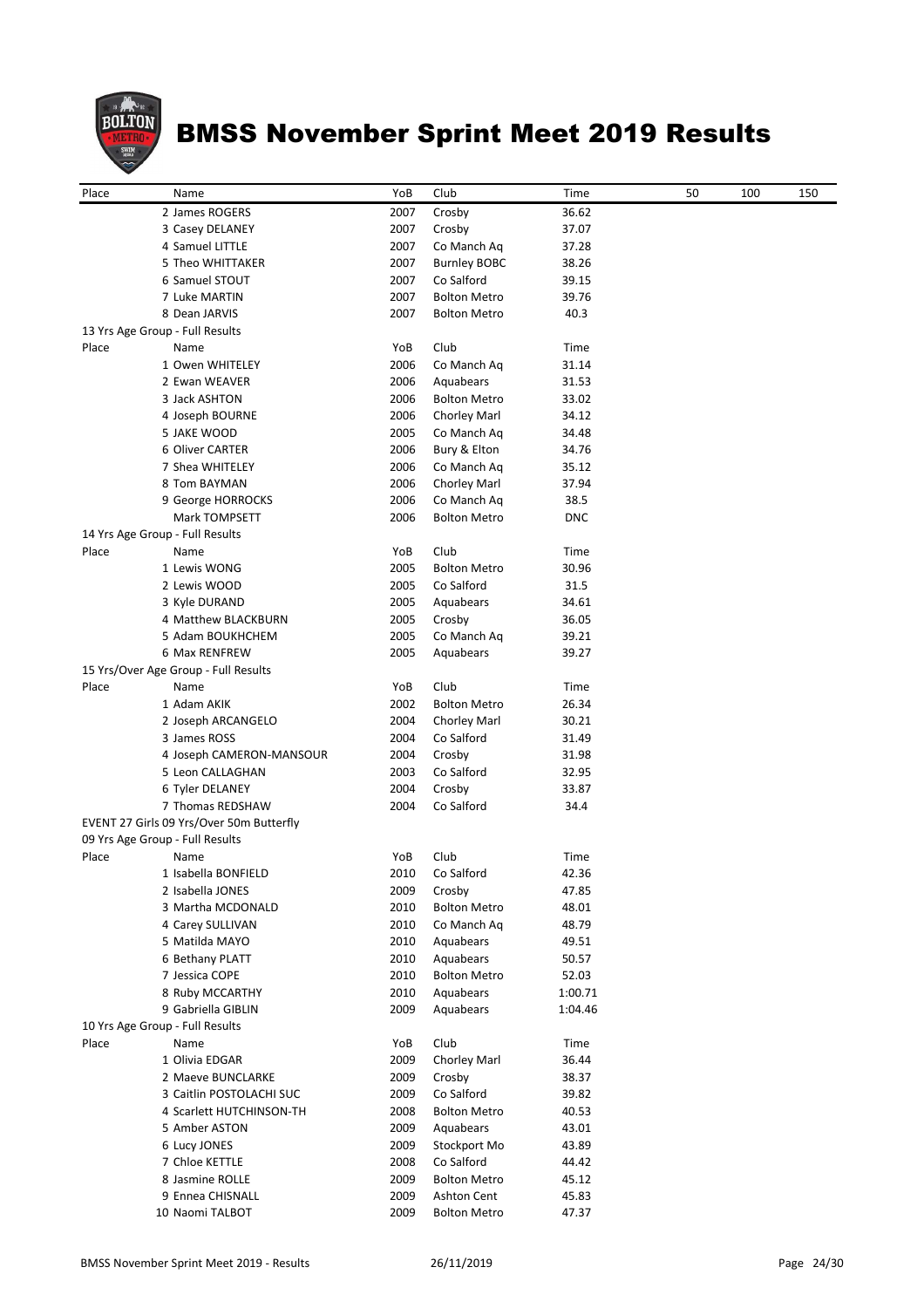

| Place | Name                            | YoB  | Club                | Time       | 50 | 100 | 150 |
|-------|---------------------------------|------|---------------------|------------|----|-----|-----|
|       | 11 Georgia CORK                 | 2009 | <b>Bolton Metro</b> | 47.55      |    |     |     |
|       | 12 Katie DEWHURST               | 2008 | <b>Burnley BOBC</b> | 48.7       |    |     |     |
|       | 13 Emelia ATKINSON              | 2009 | Co Salford          | 48.98      |    |     |     |
|       | 14 Faye MCMULLAN                | 2008 | Chorley Marl        | 49.37      |    |     |     |
|       | 15 Holly HAWORTH                | 2008 | Chorley Marl        | 49.66      |    |     |     |
|       | 16 Olivia BATE                  | 2009 | Aquabears           | 49.8       |    |     |     |
|       | 17 Sara BOT                     | 2009 | <b>Bolton Metro</b> | 52.28      |    |     |     |
|       | 18 Lottie SMITH                 | 2009 | <b>Burnley BOBC</b> | 56.18      |    |     |     |
|       | 19 Millie DUNN                  | 2009 | <b>Burnley BOBC</b> | 59.8       |    |     |     |
|       | Yasmin PAPARGIRIS               | 2009 | Co Salford          | <b>DNC</b> |    |     |     |
|       | <b>Chloe DANIELS</b>            | 2009 | <b>Bolton Metro</b> | <b>DNC</b> |    |     |     |
|       | 11 Yrs Age Group - Full Results |      |                     |            |    |     |     |
| Place | Name                            | YoB  | Club                | Time       |    |     |     |
|       | 1 Britney MAKANGOU              | 2007 | Co Salford          | 35.16      |    |     |     |
|       | 2 Sandra CZAJKA                 | 2008 | Co Salford          | 35.26      |    |     |     |
|       | 3 Scarlett WOOLLEY              | 2008 | Co Salford          | 37.29      |    |     |     |
|       | 4 Nicole ADEYEYE                | 2007 | Co Salford          | 37.54      |    |     |     |
|       | 5 Grace ROWBOTHAM-KEATIN        | 2008 | Co Manch Aq         | 38.45      |    |     |     |
|       | 6 Freya BROWN                   | 2008 | Co Salford          | 38.68      |    |     |     |
|       |                                 | 2008 | Co Salford          | 38.93      |    |     |     |
|       | 7 Sophia WILSON                 |      |                     |            |    |     |     |
|       | 8 Isobel HALL                   | 2007 | Bury & Elton        | 40.1       |    |     |     |
|       | 9 Aster MCCANN                  | 2008 | <b>ASKA Chester</b> | 40.48      |    |     |     |
|       | 10 Emma COULSON                 | 2008 | <b>Bolton Metro</b> | 41.63      |    |     |     |
|       | 11 Amber SIMPSON-NOON           | 2008 | Aquabears           | 41.96      |    |     |     |
|       | 12 Rayne SMITH                  | 2008 | Bury & Elton        | 43.19      |    |     |     |
|       | 13 Abigail HARRISON             | 2008 | <b>Ashton Cent</b>  | 43.61      |    |     |     |
|       | 14 Grace ASHCROFT               | 2008 | Crosby              | 44.33      |    |     |     |
|       | 15 Ellen TOAL                   | 2008 | Co Manch Aq         | 45.36      |    |     |     |
|       | 16 Millie PICKLES               | 2008 | <b>Burnley BOBC</b> | 45.45      |    |     |     |
|       | 17 Violet PRIESTLEY             | 2008 | <b>Bolton Metro</b> | 46.15      |    |     |     |
|       | 18 Samantha WESTHEAD            | 2008 | <b>Ashton Cent</b>  | 46.39      |    |     |     |
|       | 19 Grace BLACKBURN              | 2008 | Crosby              | 53.31      |    |     |     |
|       | Amelia CROMPTON                 | 2008 | <b>Bolton Metro</b> | <b>DNC</b> |    |     |     |
|       | 12 Yrs Age Group - Full Results |      |                     |            |    |     |     |
| Place | Name                            | YoB  | Club                | Time       |    |     |     |
|       | 1 Lisa BARZAGHI                 | 2007 | <b>Bolton Metro</b> | 31.67      |    |     |     |
|       | 2 Hannah EGIERT                 | 2007 | Co Manch Aq         | 33.28      |    |     |     |
|       | 3 Grace TAYLOR                  | 2007 | <b>Bolton Metro</b> | 34.79      |    |     |     |
|       | 4 Chiara FELLONE                | 2007 | Co Salford          | 35.28      |    |     |     |
|       | 5 Grace ROBINSON                | 2007 | <b>Bolton Metro</b> | 35.72      |    |     |     |
|       | 6 Emily WEST                    | 2007 | <b>Bolton Metro</b> | 36.37      |    |     |     |
|       | 7 Megan FLANAGAN                | 2007 | Co Salford          | 36.95      |    |     |     |
|       | 8 Jessica SUNDERLAND            | 2006 | Aquabears           | 37.75      |    |     |     |
|       | 9 Harriet NEWTON                | 2007 | Co Manch Aq         | 39.38      |    |     |     |
|       | 10 Daisy HEYWOOD                | 2007 | Chorley Marl        | 40.06      |    |     |     |
|       | 11 Rae QUAYLE                   | 2007 | <b>Bolton Metro</b> | 40.27      |    |     |     |
|       | 12 Hollie DEAN                  | 2006 | Aquabears           | 40.32      |    |     |     |
|       |                                 |      |                     |            |    |     |     |
|       | 13 Cassie DUNN                  | 2007 | <b>Burnley BOBC</b> | 41.75      |    |     |     |
|       | 14 Rosie NICHOLSON              | 2007 | Co Manch Aq         | 43.24      |    |     |     |
|       | 15 Evie ROSS                    | 2007 | <b>Burnley BOBC</b> | 45.29      |    |     |     |
|       | Ruby SWINNEY                    | 2007 | <b>Bolton Metro</b> | <b>DNC</b> |    |     |     |
|       | 13 Yrs Age Group - Full Results |      |                     |            |    |     |     |
| Place | Name                            | YoB  | Club                | Time       |    |     |     |
|       | 1 Holly KALNS                   | 2006 | <b>Bolton Metro</b> | 33.73      |    |     |     |
|       | 2 Ellie DUXBURY                 | 2006 | Bury & Elton        | 33.92      |    |     |     |
|       | 3 Ava-Renee BLEASE              | 2006 | Co Salford          | 35.79      |    |     |     |
|       | 4 Sorcha MCGOWAN                | 2006 | Co Manch Aq         | 36.59      |    |     |     |
|       | 5 Amy MORRIS                    | 2006 | <b>Bolton Metro</b> | 36.72      |    |     |     |
|       | 6 Gracie DYSON                  | 2006 | Chorley Marl        | 37.17      |    |     |     |
|       | 7 Charlotte CRABTREE            | 2006 | <b>Bolton Metro</b> | 37.41      |    |     |     |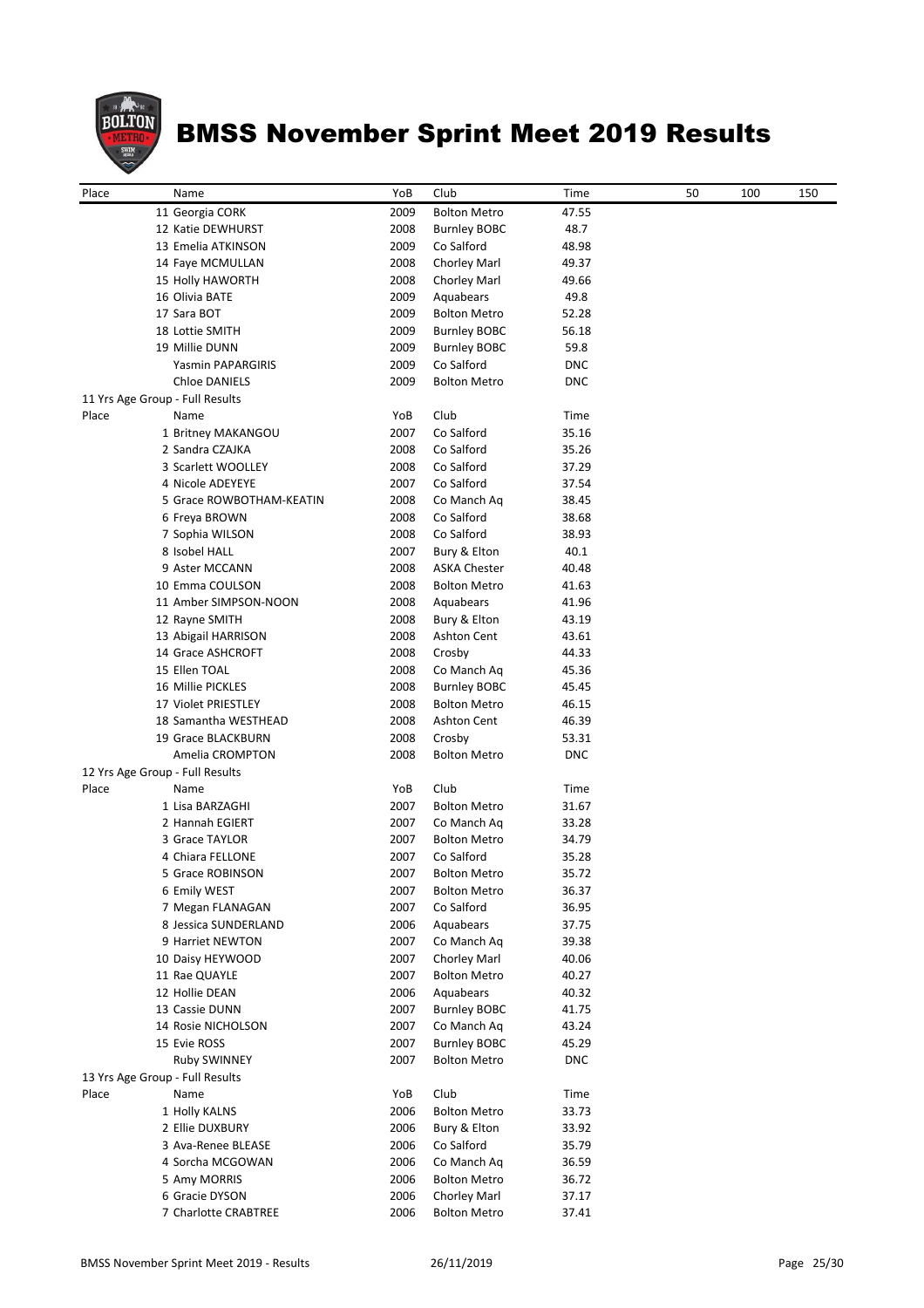

| Place | Name                                    | YoB  | Club                | Time  | 50 | 100 | 150 |
|-------|-----------------------------------------|------|---------------------|-------|----|-----|-----|
|       | 8 Renee HURLEY                          | 2006 | <b>Bolton Metro</b> | 37.44 |    |     |     |
|       | 9 Sianna SMITH                          | 2006 | <b>Burnley BOBC</b> | 37.62 |    |     |     |
|       | 10 Lucy MCKENZIE                        | 2006 | Crosby              | 38.12 |    |     |     |
|       | 11 Ellegra BAILEY                       | 2006 | <b>Bolton Metro</b> | 39.54 |    |     |     |
|       | 12 Scarlett SAUNDERS                    | 2006 | Co Manch Ag         | 40.59 |    |     |     |
|       | 13 Charley COOPER                       | 2006 | <b>Bolton Metro</b> | 40.84 |    |     |     |
|       | 14 Leah STEAD                           | 2005 | Aquabears           | 41.82 |    |     |     |
|       | 15 Aimee ALLEN                          | 2006 | Co Manch Aq         | 42.92 |    |     |     |
|       | 16 Amy HORROCKS                         | 2006 | Aquabears           | 43.11 |    |     |     |
|       | 17 Abigail BOND                         | 2006 | Chorley Marl        | 44.11 |    |     |     |
|       | 14 Yrs Age Group - Full Results         |      |                     |       |    |     |     |
| Place | Name                                    | YoB  | Club                | Time  |    |     |     |
|       | 1 Georgiana BOT                         | 2005 | <b>Bolton Metro</b> | 30.4  |    |     |     |
|       | 2 Amy GROVESTOCK                        | 2005 | Co Salford          | 33.56 |    |     |     |
|       | 3 Caitlin GIBSON                        | 2005 | Chorley Marl        | 33.57 |    |     |     |
|       | 4 Francesca CULLEN                      | 2005 | <b>Bolton Metro</b> | 33.63 |    |     |     |
|       | 5 Grace WIGHTMAN-LOVE                   | 2005 | <b>Bolton Metro</b> | 33.86 |    |     |     |
|       | 6 Ella CARTER                           | 2005 | <b>Bolton Metro</b> | 34.26 |    |     |     |
|       | 7 Mia KELLY                             | 2005 | <b>Bolton Metro</b> | 34.61 |    |     |     |
|       | 8 Olivia HARRISON                       | 2005 | <b>Ashton Cent</b>  | 35.55 |    |     |     |
|       | 9 Josie DELVE                           | 2005 | Chorley Marl        | 37.68 |    |     |     |
|       | 10 Cara MCCANN                          | 2004 | <b>ASKA Chester</b> | 38.29 |    |     |     |
|       | 11 Abigail MILLER                       | 2005 | Ulverston           | 38.74 |    |     |     |
|       | 12 Emily HARDING                        | 2005 | Aquabears           | 38.77 |    |     |     |
|       | 13 Sadie KIRK                           | 2005 | <b>Burnley BOBC</b> | 39.35 |    |     |     |
|       | 14 Holly GIFFORD                        | 2005 | <b>ASKA Chester</b> | 39.6  |    |     |     |
|       |                                         |      |                     |       |    |     |     |
|       | 15 Grace TAYLOR                         | 2005 | <b>Bolton Metro</b> | 43.1  |    |     |     |
|       | 15 Yrs/Over Age Group - Full Results    |      |                     |       |    |     |     |
| Place | Name                                    | YoB  | Club                | Time  |    |     |     |
|       | 1 Georgia HEATH                         | 2004 | <b>Bolton Metro</b> | 33.23 |    |     |     |
|       | 2 Olivia HUGHES                         | 2004 | <b>Bolton Metro</b> | 33.42 |    |     |     |
|       | 3 Millie GALGANI                        | 2004 | Oldham Aqua         | 34.18 |    |     |     |
|       | 4 Aurora-mar FOGATO                     | 2004 | Co Manch Ag         | 34.29 |    |     |     |
|       | 5 Elise SUDWORTH                        | 2003 | <b>Bolton Metro</b> | 35.18 |    |     |     |
|       | 6 Katie HENRY                           | 2003 | Chorley Marl        | 35.19 |    |     |     |
|       | 7 Abbie BRENNAND                        | 2003 | <b>Bolton Metro</b> | 36.25 |    |     |     |
|       | 8 Alex STEAD                            | 2003 | Aquabears           | 36.31 |    |     |     |
|       | 9 Sophie CROOKS                         | 2003 | <b>Bolton Metro</b> | 36.75 |    |     |     |
|       | 10 Sydney BURGESS                       | 2004 | Co Manch Aq         | 36.84 |    |     |     |
|       | EVENT 28 Boys 09 Yrs/Over 50m Freestyle |      |                     |       |    |     |     |
|       | 09 Yrs Age Group - Full Results         |      |                     |       |    |     |     |
| Place | Name                                    | YoB  | Club                | Time  |    |     |     |
|       | 1 Thomas HALL                           | 2009 | Co Manch Aq         | 37.85 |    |     |     |
|       | 2 Will JARVIS                           | 2010 | <b>Bolton Metro</b> | 39.85 |    |     |     |
|       | 3 Leo TALBOT                            | 2010 | <b>Bolton Metro</b> | 40.25 |    |     |     |
|       | 4 Liam SMITH                            | 2010 | <b>Ashton Cent</b>  | 43.45 |    |     |     |
|       | 5 Joshua ASHCROFT                       | 2010 | Crosby              | 44.25 |    |     |     |
|       | 6 Axel ROBINSON                         | 2010 | Sheffield C         | 48.02 |    |     |     |
|       | Kobe CRYER                              | 2010 | <b>Burnley BOBC</b> | DQ    |    |     |     |
|       | 10 Yrs Age Group - Full Results         |      |                     |       |    |     |     |
| Place | Name                                    | YoB  | Club                | Time  |    |     |     |
|       | 1 Francis REDSHAW                       | 2008 | Co Salford          | 34.19 |    |     |     |
|       | 2 William CAHILL                        | 2008 | Co Salford          | 34.67 |    |     |     |
|       | 3 Ryan HURLEY                           | 2009 | <b>Bolton Metro</b> | 34.92 |    |     |     |
|       | 4 Mason STOCKS                          | 2009 | Aquabears           | 35.28 |    |     |     |
|       | 5 Archie HARWOOD                        | 2009 | <b>Ashton Cent</b>  | 35.73 |    |     |     |
|       |                                         |      |                     |       |    |     |     |
|       | 6 William CARTER                        | 2009 | Bury & Elton        | 36.51 |    |     |     |
|       | 7 Louis MONGAN                          | 2009 | Aquabears           | 36.59 |    |     |     |
|       | 8 Nicolas CASTINEIRA                    | 2009 | Crosby              | 36.77 |    |     |     |
|       | 9 Archie FISHER                         | 2009 | <b>Bolton Metro</b> | 36.9  |    |     |     |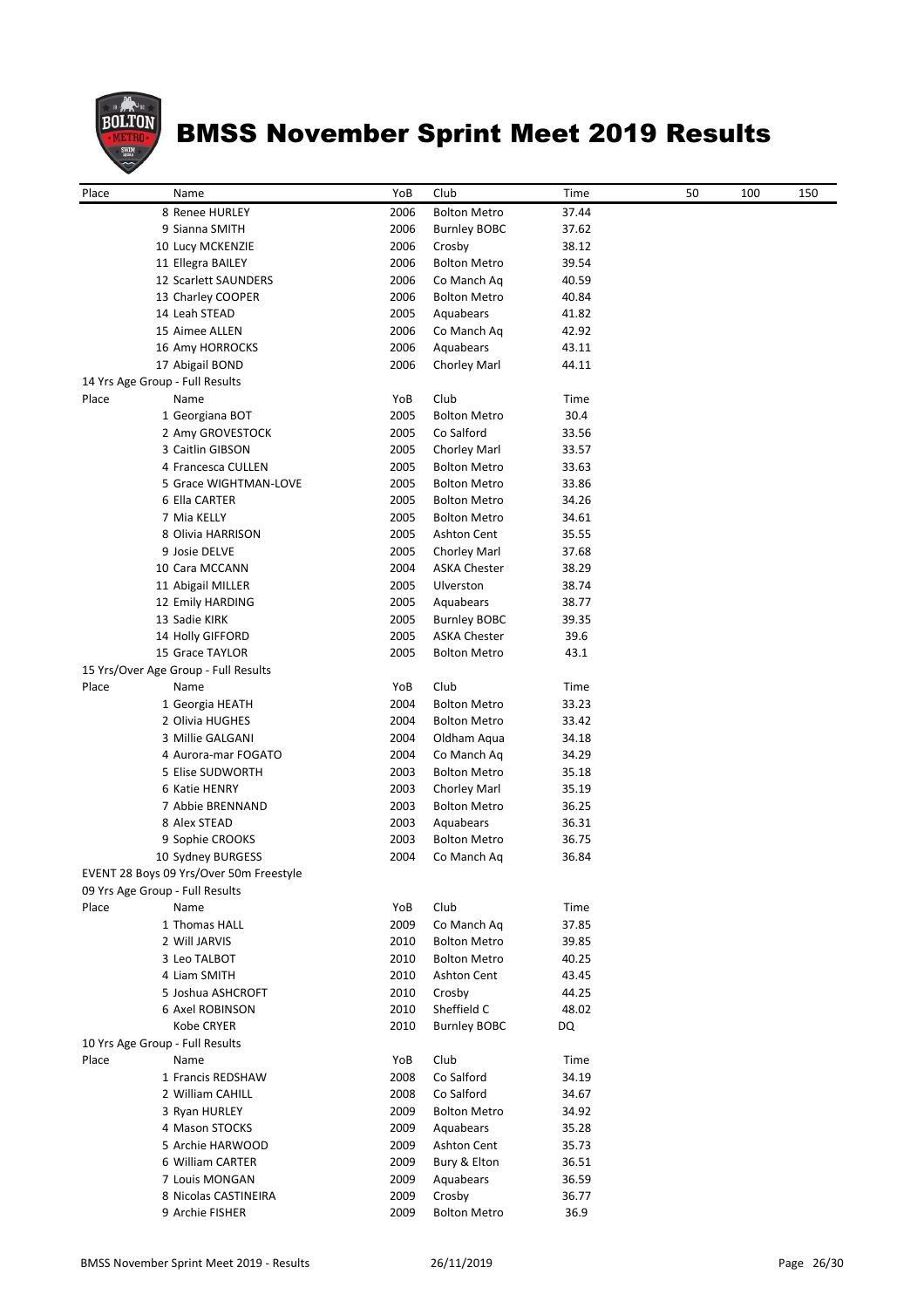

| Place | Name                            | YoB  | Club                | Time       | 50 | 100 | 150 |
|-------|---------------------------------|------|---------------------|------------|----|-----|-----|
|       | 10 Alixander LEWIS              | 2009 | Co Manch Aq         | 37.81      |    |     |     |
|       | 11 Oscar BRADLEY                | 2009 | Co Salford          | 37.96      |    |     |     |
|       | 12 Layton RICHARDSON            | 2009 | Chorley Marl        | 38.92      |    |     |     |
|       | 13 Ben NOAKES                   | 2009 | <b>Bolton Metro</b> | 38.97      |    |     |     |
|       | 14 Finley ARNOLD                | 2009 | Crosby              | 39.76      |    |     |     |
|       | 15 Owen COOPER                  | 2009 | <b>Bolton Metro</b> | 39.97      |    |     |     |
|       | 16 Bobby-James SHAW             | 2008 | Bury & Elton        | 41.23      |    |     |     |
|       | 17 Harry ROBERTS                | 2009 | <b>Bolton Metro</b> | 41.93      |    |     |     |
|       | 18 Jakub NORYS                  | 2009 | Aquabears           | 43.6       |    |     |     |
|       | 19 Finn WADDINGTON              | 2009 | <b>Burnley BOBC</b> | 45.34      |    |     |     |
|       | George MARSHALL                 | 2008 | Crosby              | <b>DNC</b> |    |     |     |
|       | 11 Yrs Age Group - Full Results |      |                     |            |    |     |     |
| Place | Name                            | YoB  | Club                | Time       |    |     |     |
|       | 1 Archie DANDY                  | 2008 | <b>Bolton Metro</b> | 29.88      |    |     |     |
|       | 2 Kelsey LIU                    | 2008 | <b>Bolton Metro</b> | 30.15      |    |     |     |
|       | 3 Ethan KELLY                   | 2008 | Crosby              | 31.47      |    |     |     |
|       | 4 Jack SEDDON                   | 2008 | <b>Bolton Metro</b> | 31.57      |    |     |     |
|       | 5 Steven MCKENZIE               | 2008 | Crosby              | 31.93      |    |     |     |
|       | 6 Joshua KEOGH                  | 2008 | <b>Bolton Metro</b> | 32.23      |    |     |     |
|       | 7 Brandon TAYLOR                | 2008 | Chorley Marl        | 32.78      |    |     |     |
|       | 8 Christopher FOGATO            | 2008 | Co Manch Aq         | 33.3       |    |     |     |
|       | 9 Devon FURNEAUX-KNIGHT         | 2008 | Co Salford          | 33.49      |    |     |     |
|       | 10 Zein MUKHTAR                 | 2007 | Crosby              | 33.93      |    |     |     |
|       | 11 Flynn MORRIS                 | 2007 | Chorley Marl        | 34         |    |     |     |
|       | 12 Oliver NUTTER                | 2008 | <b>Burnley BOBC</b> | 34.37      |    |     |     |
|       | 12 Luke AITKEN                  | 2008 | Co Salford          | 34.37      |    |     |     |
|       | 14 Cillian MAITOS CASSIDY       | 2008 | Co Manch Aq         | 34.74      |    |     |     |
|       | 15 Luke ATKINSON                | 2008 | Co Salford          | 35.03      |    |     |     |
|       | 16 Danial BAFI                  | 2008 | Co Manch Aq         | 35.28      |    |     |     |
|       | 17 Flynn MARTIN                 | 2008 | Chorley Marl        | 35.59      |    |     |     |
|       | 18 Flynn BUCKLEY                | 2008 | Co Manch Aq         | 35.74      |    |     |     |
|       | 19 Dwayne WILLIAMS              | 2008 | Co Salford          | 35.86      |    |     |     |
|       | 20 Benjamin ROSS                | 2008 | Co Salford          | 35.9       |    |     |     |
|       | 21 Oscar DONNELLY               | 2008 | Crosby              | 36         |    |     |     |
|       | 22 Elliott POPELIER             | 2008 | Bury & Elton        | 36.01      |    |     |     |
|       | 23 Mario DARKO                  | 2007 | Co Manch Ag         | 36.14      |    |     |     |
|       | 24 James RICHARDSON             | 2007 | Aquabears           | 36.46      |    |     |     |
|       | 25 Jacob WALLACE                | 2008 | Crosby              | 36.62      |    |     |     |
|       | 26 Dylan MARSHALL               | 2008 | Crosby              | 36.65      |    |     |     |
|       | 27 Aidan KEARNEY                | 2008 | Crosby              | 37.35      |    |     |     |
|       | 28 Lewis CLAYTON                | 2008 | <b>Burnley BOBC</b> | 37.42      |    |     |     |
|       | 29 Oliver INGHAM                | 2008 | Co Salford          | 37.71      |    |     |     |
|       | 30 Yu Xuan WEI                  | 2008 | Co Manch Aq         | 38.21      |    |     |     |
|       | 31 Alexander ROWE               | 2008 | Co Manch Aq         | 38.67      |    |     |     |
|       | 32 Robert KELLETT               | 2008 | Chorley Marl        | 40.59      |    |     |     |
|       | 12 Yrs Age Group - Full Results |      |                     |            |    |     |     |
| Place | Name                            | YoB  | Club                | Time       |    |     |     |
|       | 1 Oliver CROOKS                 | 2007 | <b>Bolton Metro</b> | 30.89      |    |     |     |
|       | 2 Callum MONGAN                 | 2007 | Aquabears           | 31.1       |    |     |     |
|       | 3 Casey DELANEY                 | 2007 | Crosby              | 31.68      |    |     |     |
|       | 4 Eli BUCKLEY                   | 2007 | Ramsbottom          | 31.72      |    |     |     |
|       | 5 Samuel LITTLE                 | 2007 | Co Manch Aq         | 32.04      |    |     |     |
|       | 6 Theo MIDDLETON                | 2007 | <b>Bolton Metro</b> | 32.44      |    |     |     |
|       | 7 Luke MARTIN                   | 2007 | <b>Bolton Metro</b> | 33.22      |    |     |     |
|       | 8 Theo WHITTAKER                | 2007 | <b>Burnley BOBC</b> | 34.4       |    |     |     |
|       | 9 Dean JARVIS                   | 2007 | <b>Bolton Metro</b> | 35.12      |    |     |     |
|       | 10 James ROGERS                 | 2007 | Crosby              | 35.47      |    |     |     |
|       | 11 Samuel STOUT                 | 2007 | Co Salford          | 35.82      |    |     |     |
|       | 13 Yrs Age Group - Full Results |      |                     |            |    |     |     |
| Place | Name                            | YoB  | Club                | Time       |    |     |     |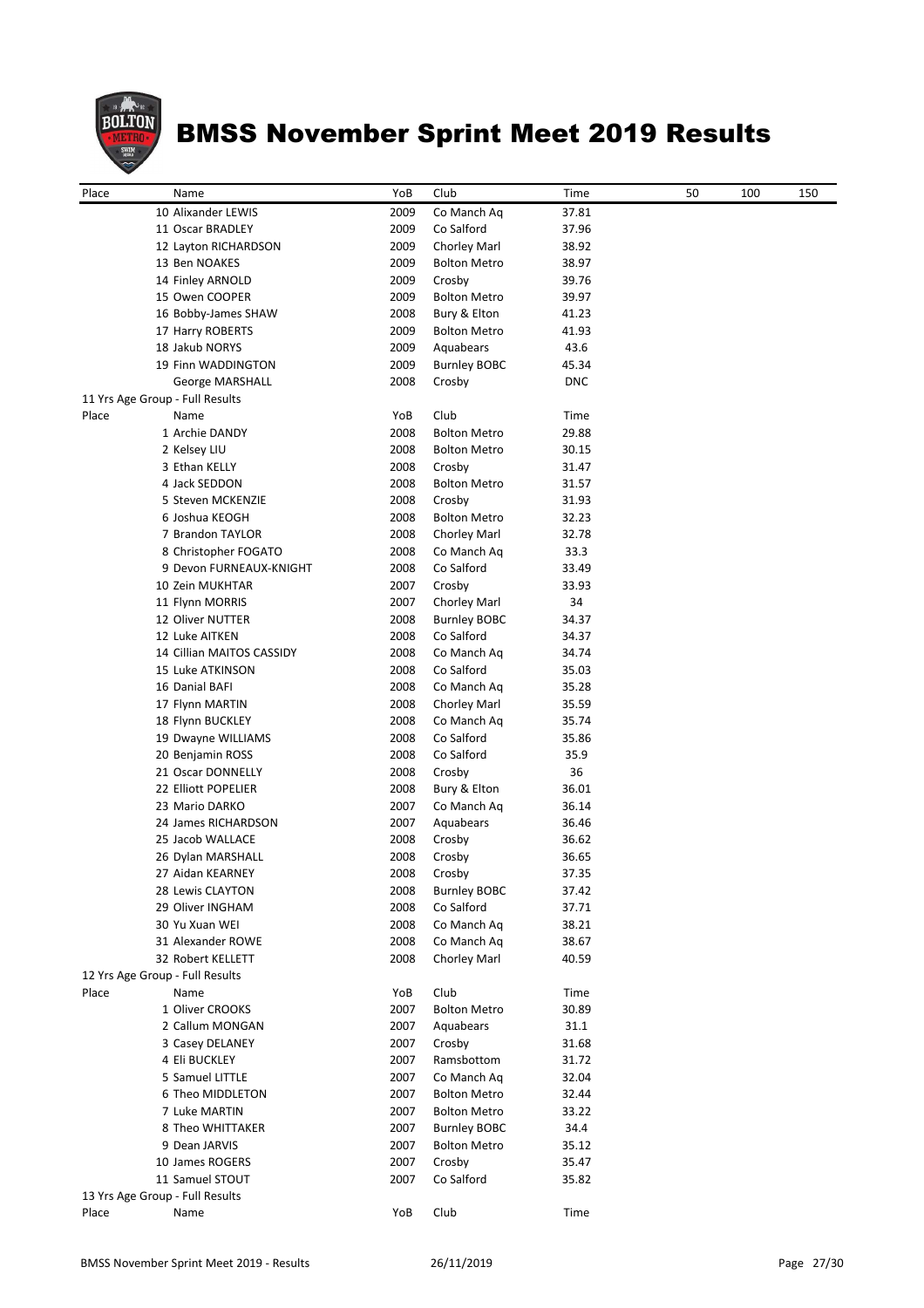

| Place | Name                                      | YoB  | Club                | Time       | 50    | 100 | 150 |
|-------|-------------------------------------------|------|---------------------|------------|-------|-----|-----|
|       | 1 Owen WHITELEY                           | 2006 | Co Manch Aq         | 28.55      |       |     |     |
|       | 2 Oliver CARTER                           | 2006 | Bury & Elton        | 28.58      |       |     |     |
|       | 3 Jack ASHTON                             | 2006 | <b>Bolton Metro</b> | 29.58      |       |     |     |
|       | 4 Joseph BOURNE                           | 2006 | Chorley Marl        | 30.63      |       |     |     |
|       | 5 Theo CLYNE                              | 2005 | Co Salford          | 31.02      |       |     |     |
|       | 6 Ethan WALLACE                           | 2006 | Crosby              | 31.05      |       |     |     |
|       | 7 JAKE WOOD                               | 2005 | Co Manch Aq         | 31.62      |       |     |     |
|       | 8 Shea WHITELEY                           | 2006 | Co Manch Aq         | 31.91      |       |     |     |
|       | 9 Henrik HANSEN                           | 2006 | Chorley Marl        | 32.26      |       |     |     |
|       | 10 Tom BAYMAN                             | 2006 | <b>Chorley Marl</b> | 32.4       |       |     |     |
|       | 11 Owen KELLETT                           | 2006 | Chorley Marl        | 33.08      |       |     |     |
|       | 12 Charlie SHINE                          | 2006 | Bury & Elton        | 33.2       |       |     |     |
|       | 13 George HORROCKS                        | 2006 | Co Manch Aq         | 34.12      |       |     |     |
|       | Jake STEVENS                              | 2006 | Crosby              | <b>DNC</b> |       |     |     |
|       | Mark TOMPSETT                             | 2006 | <b>Bolton Metro</b> | <b>DNC</b> |       |     |     |
|       | 14 Yrs Age Group - Full Results           |      |                     |            |       |     |     |
| Place | Name                                      | YoB  | Club                | Time       |       |     |     |
|       | 1 Lewis WONG                              | 2005 | <b>Bolton Metro</b> | 26.75      |       |     |     |
|       | 2 Lewis WOOD                              | 2005 | Co Salford          | 29.59      |       |     |     |
|       | 3 Kyle DURAND                             | 2005 | Aquabears           | 31.81      |       |     |     |
|       | 4 Max RENFREW                             | 2005 | Aquabears           | 32.73      |       |     |     |
|       | 5 Adam BOUKHCHEM                          | 2005 | Co Manch Aq         | 33.65      |       |     |     |
|       | Leo BAKER                                 | 2005 | Aquabears           | <b>DNC</b> |       |     |     |
|       | 15 Yrs/Over Age Group - Full Results      |      |                     |            |       |     |     |
| Place | Name                                      | YoB  | Club                | Time       |       |     |     |
|       | 1 Joseph ARCANGELO                        | 2004 | Chorley Marl        | 27.01      |       |     |     |
|       | 2 Tyler DELANEY                           | 2004 | Crosby              | 27.36      |       |     |     |
|       | 3 Jed BUCKLEY                             | 2003 | Ramsbottom          | 27.53      |       |     |     |
|       | 4 Noah RUSK                               | 2004 | Bury & Elton        | 27.66      |       |     |     |
|       | 5 Scott PAYNTER                           | 2003 | <b>Bolton Metro</b> | 27.81      |       |     |     |
|       | 6 Joseph CAMERON-MANSOUR                  | 2004 | Crosby              | 27.95      |       |     |     |
|       | 7 TOBY MIDDLETON                          | 2004 | <b>Bolton SWPA</b>  | 28.42      |       |     |     |
|       | 8 Leon CALLAGHAN                          | 2003 | Co Salford          | 28.58      |       |     |     |
|       | 9 James ROSS                              | 2004 | Co Salford          | 28.9       |       |     |     |
|       | 10 Thomas REDSHAW                         | 2004 | Co Salford          | 31.14      |       |     |     |
|       | 11 Matthew BENNEY                         | 2004 | <b>Chorley Marl</b> | 32.06      |       |     |     |
|       | EVENT 29 Girls 09 Yrs/Over 100m Freestyle |      |                     |            |       |     |     |
|       | 09 Yrs Age Group - Full Results           |      |                     |            |       |     |     |
| Place | Name                                      | YoB  | Club                | Time       | 50    |     |     |
|       | 1 Tilly STEVENS                           |      | 2010 Crosby         | 1:22.00    | 38.29 |     |     |
|       | 2 Isabella BONFIELD                       | 2010 | Co Salford          | 1:23.79    | 41.11 |     |     |
|       | 3 Carey SULLIVAN                          | 2010 | Co Manch Aq         | 1:24.69    | 42.09 |     |     |
|       | 4 Bethany PLATT                           | 2010 | Aquabears           | 1:32.88    | 45.44 |     |     |
|       | 5 Isabella JONES                          | 2009 | Crosby              | 1:34.81    | 44.56 |     |     |
|       | 6 Matilda MAYO                            | 2010 | Aquabears           | 1:39.50    | 44.59 |     |     |
|       | 10 Yrs Age Group - Full Results           |      |                     |            |       |     |     |
| Place | Name                                      | YoB  | Club                | Time       | 50    |     |     |
|       | 1 Caitlin POSTOLACHI SUC                  | 2009 | Co Salford          | 1:13.71    | 35.82 |     |     |
|       | 2 Ennea CHISNALL                          | 2009 | Ashton Cent         | 1:19.07    | 38.03 |     |     |
|       | 3 Emelia ATKINSON                         | 2009 | Co Salford          | 1:22.69    | 39.88 |     |     |
|       | 4 Jasmine GOULDEN                         | 2009 | <b>Bolton Metro</b> | 1:25.50    | 39.7  |     |     |
|       | 5 Trudy DELANEY                           | 2009 | Crosby              | 1:27.13    | 40.55 |     |     |
|       | 6 Naomi TALBOT                            | 2009 | <b>Bolton Metro</b> | 1:27.62    | 41.32 |     |     |
|       | 7 Aimee ROLLE                             | 2009 | <b>Bolton Metro</b> | 1:28.22    | 42.36 |     |     |
|       | 8 Holly HAWORTH                           | 2008 | Chorley Marl        | 1:28.87    | 43.76 |     |     |
|       | 9 Georgia CORK                            | 2009 | <b>Bolton Metro</b> | 1:31.54    | 43.76 |     |     |
|       | 10 Freya HANSEN                           | 2009 | Chorley Marl        | 1:34.18    | 44.27 |     |     |
|       | 11 Libby WOODS                            | 2009 | <b>Ashton Cent</b>  | 1:39.88    | 47.12 |     |     |
|       | 11 Faye MCMULLAN                          | 2008 | Chorley Marl        | 1:39.88    | 48.05 |     |     |
|       | 13 Olivia BATE                            | 2009 | Aquabears           | 1:45.55    | 41.69 |     |     |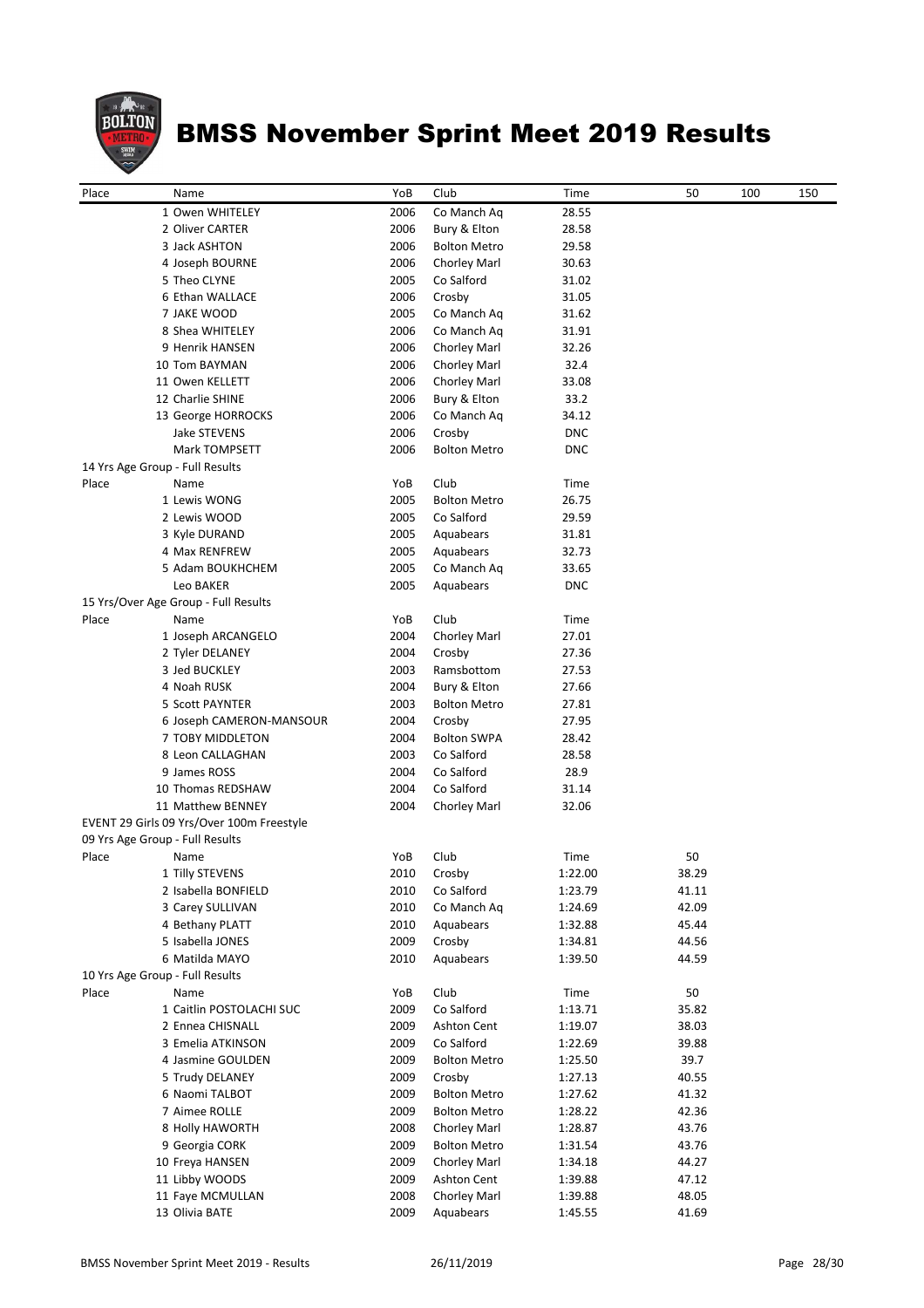

| Place | Name                             | YoB          | Club                      | Time               | 50             | 100 | 150 |
|-------|----------------------------------|--------------|---------------------------|--------------------|----------------|-----|-----|
|       | 14 Millie DUNN                   | 2009         | <b>Burnley BOBC</b>       | 1:52.68            | 52.57          |     |     |
|       | Yasmin PAPARGIRIS                | 2009         | Co Salford                | <b>DNC</b>         |                |     |     |
|       | Lucy JONES                       | 2009         | Stockport Mo              | <b>DNC</b>         |                |     |     |
|       | Katie DEWHURST                   | 2008         | <b>Burnley BOBC</b>       | <b>DNC</b>         |                |     |     |
|       | Scarlett HUTCHINSON-TH           | 2008         | <b>Bolton Metro</b>       | <b>DNC</b>         |                |     |     |
|       | 11 Yrs Age Group - Full Results  |              |                           |                    |                |     |     |
| Place | Name                             | YoB          | Club                      | Time               | 50             |     |     |
|       | 1 Britney MAKANGOU               | 2007<br>2008 | Co Salford                | 1:07.78<br>1:07.97 | 32.34          |     |     |
|       | 2 Sandra CZAJKA                  | 2008         | Co Salford                |                    | 32.87          |     |     |
|       | 3 Grace ROWBOTHAM-KEATIN         |              | Co Manch Ag<br>Co Salford | 1:11.02            | 34.63          |     |     |
|       | 4 Libby GROVESTOCK               | 2008<br>2008 |                           | 1:12.57            | 34.13          |     |     |
|       | 5 Sophia WILSON                  | 2007         | Co Salford                | 1:15.43            | 35.29<br>36.79 |     |     |
|       | 6 Nicole ADEYEYE<br>7 Anna LUCAS | 2008         | Co Salford<br>Co Salford  | 1:17.75<br>1:18.73 | 37.31          |     |     |
|       | 8 Rayne SMITH                    | 2008         | Bury & Elton              | 1:18.87            | 37.66          |     |     |
|       | 9 Violet PRIESTLEY               | 2008         | <b>Bolton Metro</b>       |                    | 39.15          |     |     |
|       | 10 Emma COULSON                  | 2008         | <b>Bolton Metro</b>       | 1:20.56<br>1:21.33 | 38.05          |     |     |
|       | 11 Alice KERFOOT                 | 2008         | Co Salford                | 1:22.54            | 38.46          |     |     |
|       | 12 Chloe HUGHES                  | 2008         | Co Manch Aq               | 1:22.90            | 40.33          |     |     |
|       | 13 Grace ASHCROFT                | 2008         | Crosby                    | 1:23.33            | 39.33          |     |     |
|       | 14 Freya BROWN                   | 2008         | Co Salford                | 1:23.65            | 39.4           |     |     |
|       | 15 Ellen TOAL                    | 2008         | Co Manch Aq               | 1:26.72            | 42.25          |     |     |
|       | 16 Grace BLACKBURN               | 2008         | Crosby                    | 1:30.54            | 43.98          |     |     |
|       | 17 Amber ALLEN                   | 2008         | Co Manch Ag               | 1:31.18            | 44.49          |     |     |
|       | 18 Molly SEMPLE                  | 2007         | Bury & Elton              | 1:34.69            | 44.85          |     |     |
|       | Ellie DONNELLAN                  | 2008         | <b>Bolton Metro</b>       | <b>DNC</b>         |                |     |     |
|       | Millie GRIFFITHS                 | 2008         | Crosby                    | <b>DNC</b>         |                |     |     |
|       | Amelia CROMPTON                  | 2008         | <b>Bolton Metro</b>       | <b>DNC</b>         |                |     |     |
|       | Emily JACKSON-SMITH              | 2008         | Co Salford                | <b>DNC</b>         |                |     |     |
|       | 12 Yrs Age Group - Full Results  |              |                           |                    |                |     |     |
| Place | Name                             | YoB          | Club                      | Time               | 50             |     |     |
|       | 1 Lisa BARZAGHI                  | 2007         | <b>Bolton Metro</b>       | 1:00.90            | 29.98          |     |     |
|       | 2 Lydia SWINDELL                 | 2007         | Ashton Cent               | 1:03.50            | 30.61          |     |     |
|       | 3 Hannah EGIERT                  | 2007         | Co Manch Ag               | 1:05.43            | 32.61          |     |     |
|       | 4 Grace TAYLOR                   | 2007         | <b>Bolton Metro</b>       | 1:08.66            | 32.87          |     |     |
|       | 5 Jessica SUNDERLAND             | 2006         | Aquabears                 | 1:11.46            | 34.11          |     |     |
|       | 6 Maisie STEVENS                 | 2007         | Crosby                    | 1:12.09            | 34.36          |     |     |
|       | 7 Emily WEST                     | 2007         | <b>Bolton Metro</b>       | 1:12.44            | 35.16          |     |     |
|       | 8 Chiara FELLONE                 | 2007         | Co Salford                | 1:12.97            | 34.95          |     |     |
|       | 9 Rosie NICHOLSON                | 2007         | Co Manch Aq               | 1:13.35            | 35.38          |     |     |
|       | 10 Hollie DEAN                   | 2006         | Aquabears                 | 1:17.67            | 37.78          |     |     |
|       | 11 Rae QUAYLE                    | 2007         | <b>Bolton Metro</b>       | 1:18.42            | 37.37          |     |     |
|       | 12 Cassie DUNN                   | 2007         | <b>Burnley BOBC</b>       | 1:25.37            | 39.67          |     |     |
|       | 13 Evie ROSS                     | 2007         | <b>Burnley BOBC</b>       | 1:26.45            | 40.47          |     |     |
|       | Riley DU TOIT                    | 2007         | <b>Burnley BOBC</b>       | <b>DNC</b>         |                |     |     |
|       | Aoife ARMSTRONG                  | 2007         | <b>Bolton Metro</b>       | <b>DNC</b>         |                |     |     |
|       | Ava-Violet JONES                 | 2007         | Chase                     | <b>DNC</b>         |                |     |     |
|       | Grace ROBINSON                   | 2007         | <b>Bolton Metro</b>       | <b>DNC</b>         |                |     |     |
|       | 13 Yrs Age Group - Full Results  |              |                           |                    |                |     |     |
| Place | Name                             | YoB          | Club                      | Time               | 50             |     |     |
|       | 1 Ellie DUXBURY                  | 2006         | Bury & Elton              | 1:05.94            | 32.13          |     |     |
|       | 2 Katie BEDFORD                  | 2005         | Chorley Marl              | 1:06.45            | 32             |     |     |
|       | 3 Lily SMITH                     | 2005         | Co Manch Aq               | 1:06.75            | 32.57          |     |     |
|       | 4 Hailey BALLANTYNE              | 2005         | Fleetwood                 | 1:06.81            | 31.98          |     |     |
|       | 5 Amy MORRIS                     | 2006         | <b>Bolton Metro</b>       | 1:07.08            | 32.16          |     |     |
|       | 6 Grace HYDE                     | 2006         | <b>Bolton Metro</b>       | 1:07.43            | 32.15          |     |     |
|       | 7 Scarlett SAUNDERS              | 2006         | Co Manch Ag               | 1:08.21            | 33.04          |     |     |
|       | 7 Neve PRIOR                     | 2006         | <b>Bolton Metro</b>       | 1:08.21            | 32.95          |     |     |
|       | 9 Robyn JACOBS                   | 2006         | Co Manch Aq               | 1:08.38            | 32.68          |     |     |
|       | 10 Charlotte CRABTREE            | 2006         | <b>Bolton Metro</b>       | 1:09.62            | 33.52          |     |     |